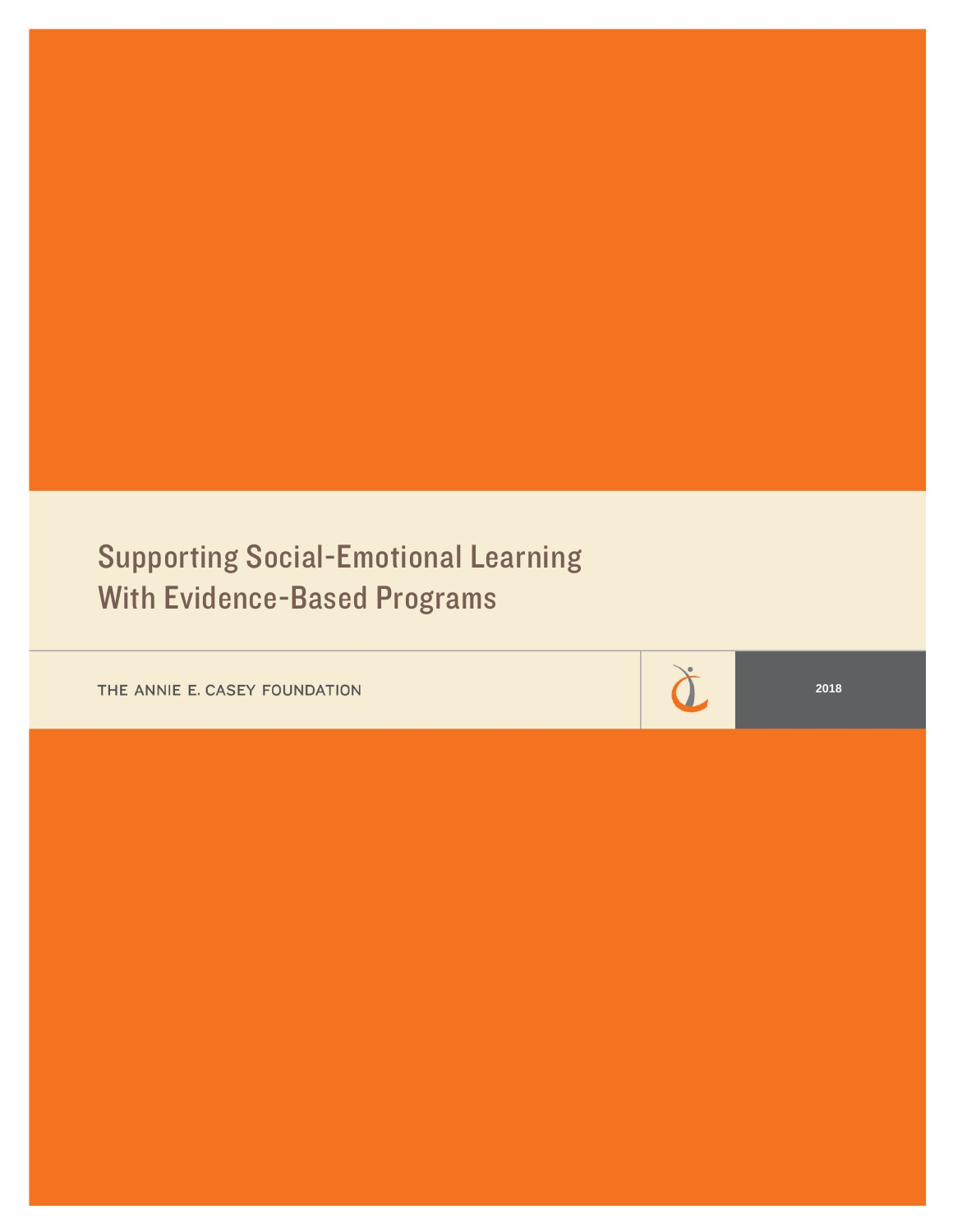## **CONTENTS**

| L.    | Introduction                                                                                                        | З  |
|-------|---------------------------------------------------------------------------------------------------------------------|----|
| Η.    | What Are Evidence-Based Programs,<br>and Why Focus on Funding Them?                                                 | 4  |
| III.  | What Kinds of Evidence-Based Social<br>and Emotional Learning Programs Are<br>Most Relevant to the Education Field? | 6  |
| IV.   | Understanding the Costs of Evidence-<br><b>Based Programs</b>                                                       | 6  |
| V.    | The Funding and Policy Landscape for<br>Evidence-Based SEL Programs                                                 | 8  |
| VI.   | Strategies for Funding and Sustaining<br>Evidence-Based SEL Programs                                                | 14 |
| VII.  | Conclusion                                                                                                          | 20 |
| VIII. | Appendices: Case Studies                                                                                            | 22 |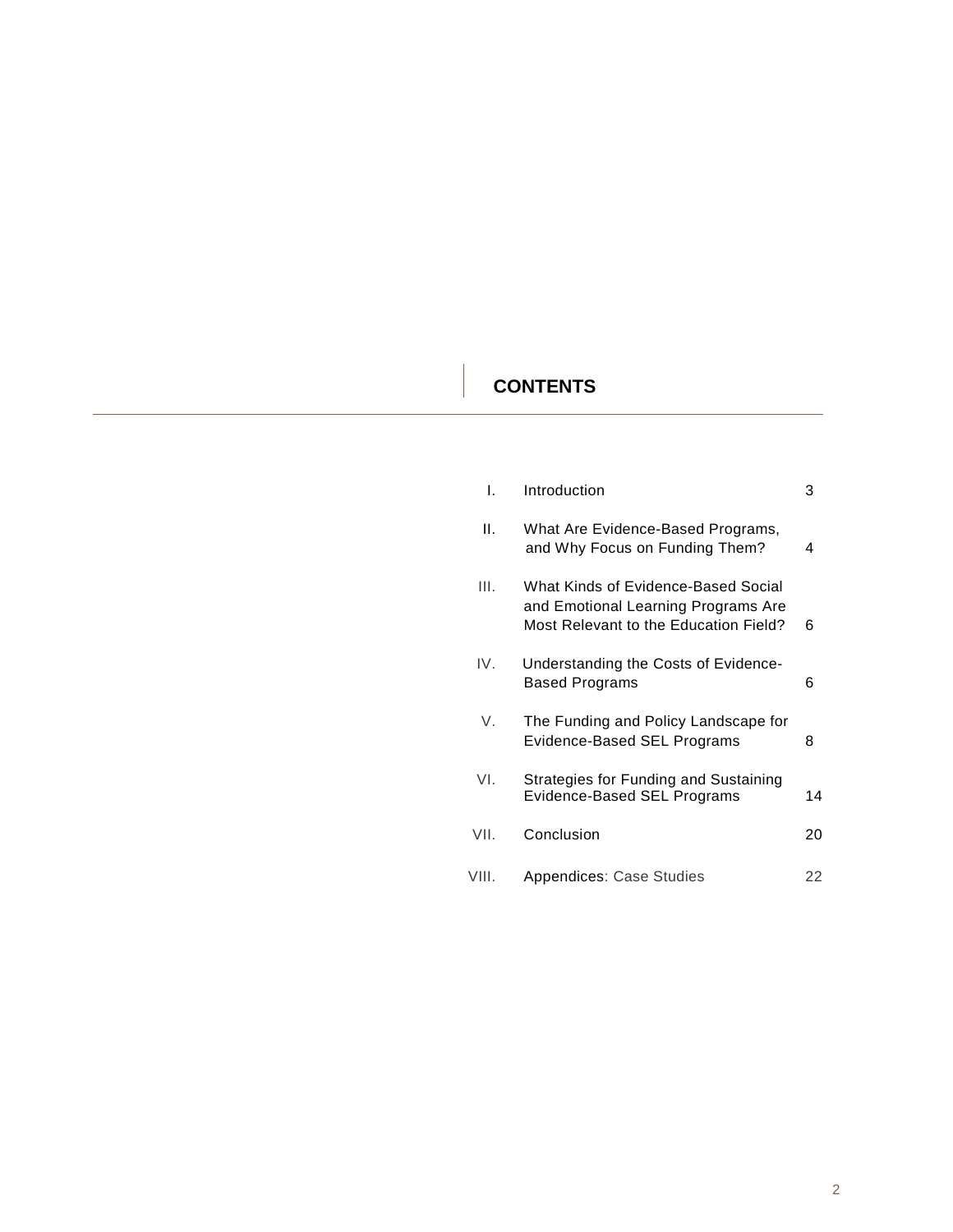## I. Introduction

 $\overline{a}$ 

Public schools are responsible for preparing all children and youth to succeed in college, careers and life. To this end, the education system has historically focused on developing students' academic knowledge and skills — but a growing body of research shows that a narrow focus on academic accomplishment does not suffice, and that children need social, emotional and cognitive capabilities to fully thrive. In fact, students' academic success depends, in part, on their ability to manage their emotions, build relationships, focus their attention and solve problems.<sup>[1](#page-2-0)</sup> This research only underscores what many school administrators and teachers have acknowledged for years — that students' unmet social, emotional and mental health needs are a major barrier to their academic achievement.

The past decade has also seen increased accountability at the local, state and federal levels for schools to achieve results for their students. Many school leaders have recognized they can't achieve these results without addressing the mental health and behavioral challenges that get in the way of learning. As a result, an increasing number of schools are investing in and implementing evidence-based programs that address the social, emotional, behavioral and mental health of students. These programs are often implemented within schools' comprehensive efforts to integrate social and emotional learning into core practices from teaching and discipline to professional development. While they are only one piece of a bigger picture, the effective implementation of

**Social and emotional learning** is the process through which children and adults acquire and effectively apply the knowledge, attitudes and skills necessary to understand and manage emotions, set and achieve positive goals, feel and show empathy for others, establish and maintain positive relationships and make responsible decisions.

—The Collaborative for Academic, Social and Emotional Learning

evidence-based social and emotional learning (SEL) programs is clearly critical to students' success, and effective implementation requires adequate resourcing.

The recent reauthorization of the Every Student Succeeds Act (ESSA) further reinforces these trends in the education field by expanding the traditional academic measures of success to include indicators such as student engagement and attendance, both areas influenced by students' social and emotional capabilities. ESSA also places more emphasis on schools' use of evidence-based programs and approaches. As the reforms in ESSA are fully implemented at the state and local levels, there will likely be increasing interest in implementing evidence-based SEL programs.

<span id="page-2-0"></span><sup>1</sup> Jones, S. M., & Kahn, J. (2017). *The evidence base for how we learn: Supporting students' social, emotional and academic development.* Washington, DC: The Aspen Institute, National Commission on Social, Emotional, & Academic Development.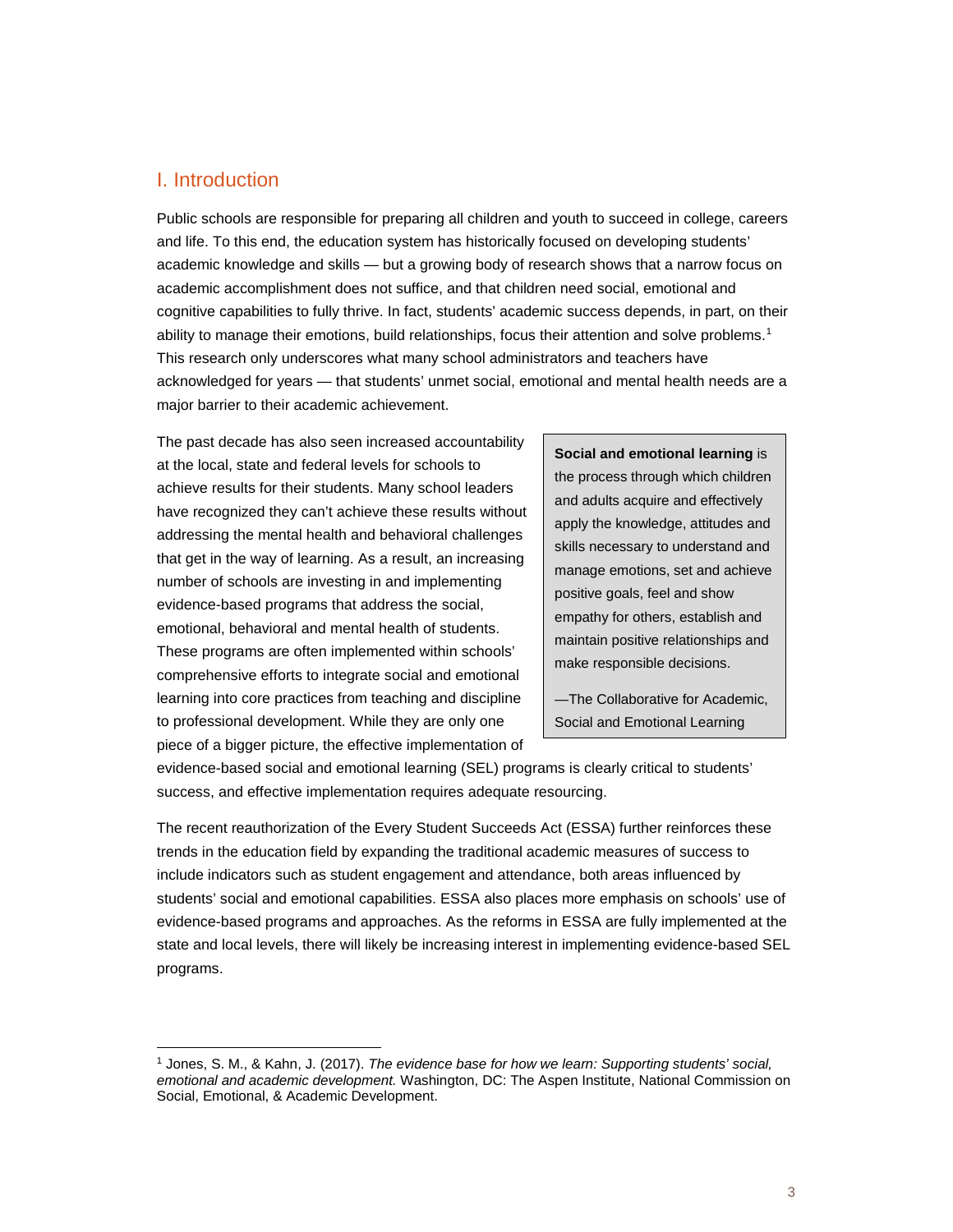This brief provides education administrators and partners (providers, intermediaries, funders) with strategies and examples from school districts that have successfully funded, implemented and sustained evidence-based SEL programs. School administrators from seven districts were interviewed and shared background information on their efforts to fund and implement evidence-based programs that address social and emotional learning. Based on these real-world experiences, this brief highlights cost considerations, funding streams,

#### SCHOOL DISTRICTS INTERVIEWED

- Charlottesville City Schools (Virginia)
- Chicago Public Schools
- Cleveland Metropolitan School District
- Ferguson-Florissant School District (Missouri)
- Minneapolis Public Schools
- Providence Public School District (Rhode Island)
- Tooele County School District (Utah)

partnerships and allocation of resources that are unique to education systems and necessary for effective implementation of evidence-based SEL programs. Individual profiles of each school district are included in the Appendices.

## II. What Are Evidence-Based Programs, and Why Focus on Funding Them?

Evidence-based programs have undergone rigorous testing and demonstrated their effectiveness. These programs, having established a strong level of evidence, are often "packaged" and made available for replication. Evidence-based programs typically require specialized training and the use of specific supervision and practice guidelines, materials, monitoring and data reporting.

#### What Are Evidence-Based Practices and Policies?

While evidence-based programs are the primary focus of this brief, evidence can also be used to inform school practice and policies. An **evidence-based practice** is an approach that has been validated through controlled studies. Evidence-based practices are distinguished from evidence-based programs in that they are generally broader approaches rather than packaged interventions. For example, teachers using a discipline approach that focuses explicitly on teaching and reinforcing desired skills is a practice that has a strong base of evidence for improving students' behavior. **Evidence-based policies** are policies, based on well-established research, that promote the use of or allocate resources toward evidence-based programs or practices. For example, a discipline policy that incorporates alternatives to suspension and keeps students engaged in school could be considered evidence-based policy.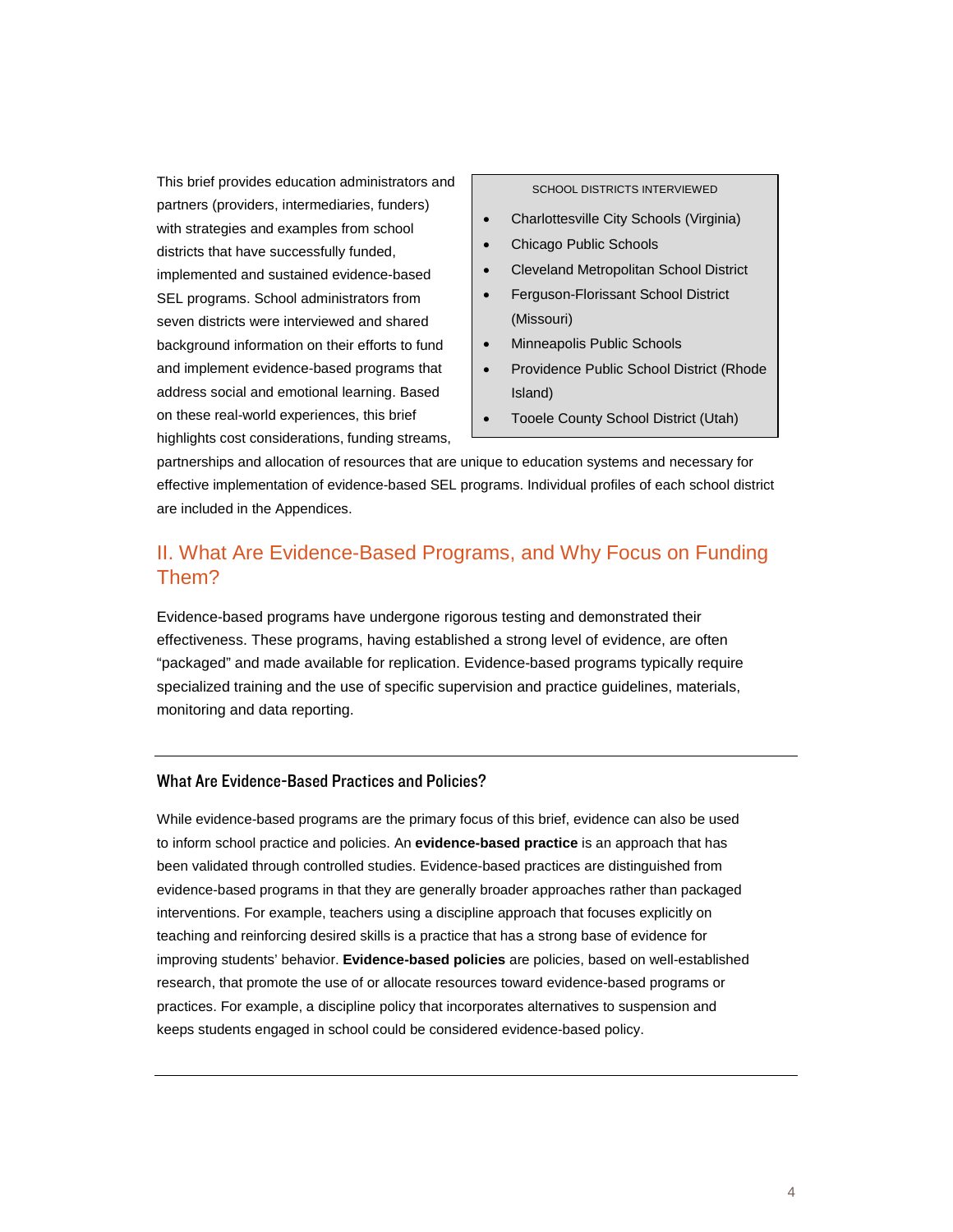Administrators often think of evidence-based programs as "plug and play" and are surprised by the level of preparation and resources needed to implement these programs in a way that achieves outcomes. However, research has shown that *how* evidence-based programs are implemented is critically important, and that replications that do not follow the intended design are less likely to achieve the outcomes realized in the original evaluations.<sup>[2](#page-4-0)</sup>

To identify evidence-based programs for this brief, authors referenced clearinghouses that rank programs that are appropriate for school settings by their level of evidence. For example, Blueprints for Healthy Youth Development (Blueprints) is a registry of evidence-based programs that promote the health and well-being of children and teens. Blueprints includes only programs that are supported by at least one high-quality randomized control trial or two high-quality quasiexperimental evaluations. (See text box for a complete list of referenced clearinghouses and their standards for program inclusion.<sup>[3](#page-4-1)</sup>) For additional information on the effectiveness of the programs referenced in this issue brief, comprehensive reviews of each program's research base can be found at one or more of these clearinghouses.

Replications of programs with a rigorous level of evidence are more likely to achieve results. However, these programs also come with unique resource considerations and, in some cases, a higher per-student cost than homegrown interventions. The tradeoff is the increased assurance that evidence-based programs will achieve results and that, in the long term, their costs may be offset by the cost savings associated with more successful students who need fewer remedial interventions.

#### Clearinghouses Referenced for This Brief

- **Blueprints for Healthy Youth Development (Blueprints)** Registry of child and youth development programs. Programs must have demonstrated impact with a minimum of one high-quality randomized controlled trial or two high-quality quasi-experimental evaluations.
- **What Works Clearinghouse (WWC)** Clearinghouse of programs, policies, practices and products related to education. Programs must have a well-designed randomized controlled trial or a well-designed quasi-experimental evaluation. To demonstrate having a moderate-to-

<span id="page-4-0"></span><sup>2</sup> Fixsen, D. L., Naoom, S. F., Blase, K. A., Friedman, R. M., & Wallace, F. (2005). *Implementation research: A synthesis of the literature.* Tampa: University of South Florida, Louis de la Parte Florida Mental Health Institute, National Implementation Research Network.

<span id="page-4-1"></span><sup>&</sup>lt;sup>3</sup> As interviews and research were being conducted for this issue brief, the Substance Abuse and Mental Health Services Administration (SAMHSA) National Registry of Evidence-based Programs and Practices (NREPP) was also used to identify evidence-based programs. On January 11, 2018, SAMHSA suspended use of NREPP and announced a new approach to supporting evidence-based practices.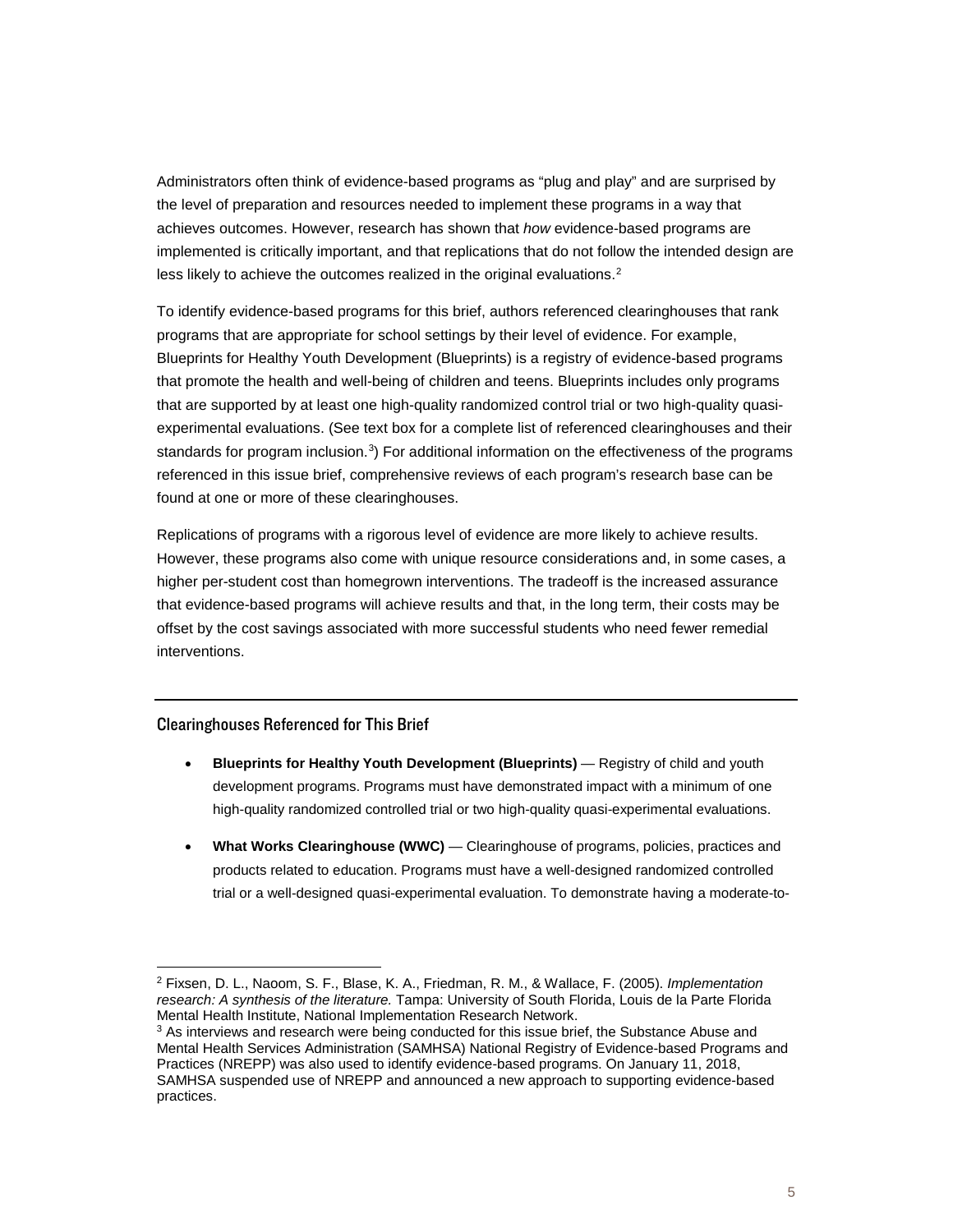large effect, programs must have at least two studies that include more than 350 students or 14 classrooms.

• **Collaborative for Academic, Social and Emotional Learning (CASEL) Guide to Effective Social and Emotional Programs** — Guide to classroom-based programs that promote social and emotional competence. Programs must have at least one carefully conducted randomized or quasi-experimental study.

## III. What Kinds of Evidence-Based Social and Emotional Learning Programs Are Most Relevant to the Education Field?

Education administrators and their partners need to determine which evidence-based social and emotional learning program(s) to use. This issue brief takes a broad perspective on SEL programs, including programs that address mental wellness and behavior. With this lens, there are a number of school-based programs with strong evidence that can help students regulate their emotions, improve their behavior, engage in positive relationships with their parents and peers and avoid substance use and risky sexual behavior. Types of programs where strong research has documented positive outcomes include the following:

- School climate programs
- Classroom-based social and emotional skills programs
- Classroom-based risk prevention programs (e.g., substance abuse, unsafe sexual behavior, pregnancy, suicide and delinquency prevention)
- School-based family support programs
- School-based mental health and therapeutic programs

In the seven interviews conducted, school administrators reported using classroom-based social and emotional skills programs and classroom-based risk prevention programs most often, followed by school climate, family support and mental health programs.

### IV. Understanding the Costs of Evidence-Based Programs

This brief uses an implementation science framework to consider the costs of evidence-based programs within the context of effective implementation. Implementation science looks at how systems and organizations can effectively adopt and integrate evidence-based practices, interventions and policies. Using a "stage-based implementation" framework, implementation science emphasizes that implementation is a process that occurs over time, and that each stage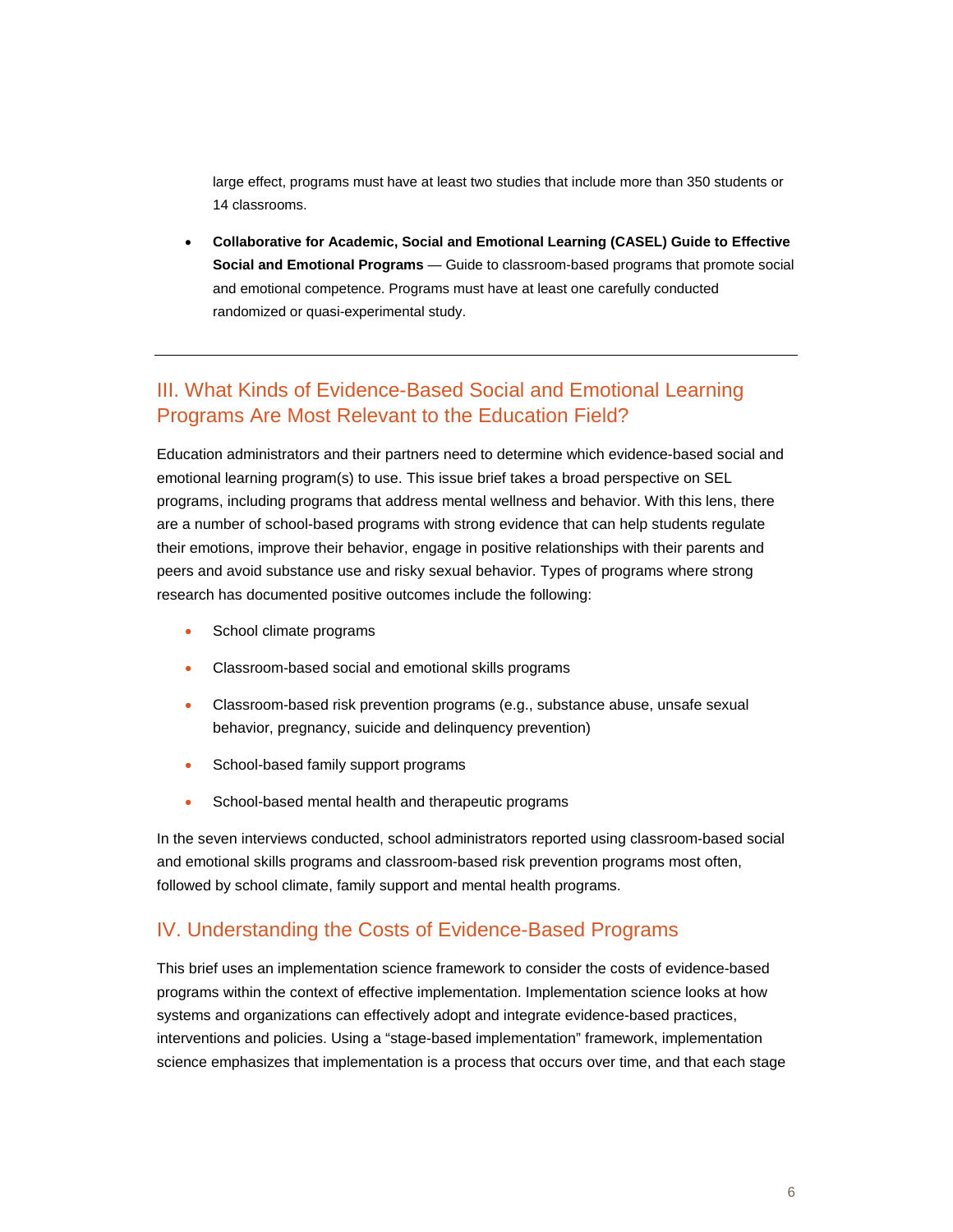requires thoughtful efforts to ensure effective implementation and improved outcomes for the target population.

Administrators often do not understand the full range of costs and resources necessary to select and support evidence-based programs. While the specific costs and staffing requirements are distinct for each individual program, there are categories of costs that are generally consistent across evidence-based programs. Understanding these categories can help leaders to anticipate what will be required to select programs intentionally and implement them with fidelity. This brief focuses on categories of costs that should be considered at each stage of implementation.<sup>4</sup> Four stages of implementation, each with unique resource considerations, are identified in the chart below. These stages are adapted from the National Implementation Research Network (NIRN) stages of implementation framework. Many additional resources on implementation are available on the NIRN website at [http://nirn.fpg.unc.edu/.](http://nirn.fpg.unc.edu/)

| <b>Stage</b> | <b>Definition</b>    |           | Key Costs/Resources to Consider During this Stage                |
|--------------|----------------------|-----------|------------------------------------------------------------------|
| Exploration  | Evidence-based       | $\bullet$ | Data analysis to identify specific outcomes to be achieved and   |
|              | programs are         |           | the target population                                            |
|              | identified based on  | $\bullet$ | Staff time to analyze data and review current practices and      |
|              | assessment of the    |           | programs for effectiveness                                       |
|              | potential match      | $\bullet$ | Staff time to research and select evidence-based programs        |
|              | between school       |           | that match desired outcomes and population to be served          |
|              | needs, evidence-     | $\bullet$ | District, school and/or partner staff time to discuss options,   |
|              | based program        |           | gain buy-in and make decision                                    |
|              | requirements, and    |           |                                                                  |
|              | available resources. |           |                                                                  |
|              |                      |           |                                                                  |
| Installation | Resources and        | $\bullet$ | If program is contracted, staff time for the development and     |
|              | infrastructure are   |           | administration of a Request for Proposal                         |
|              | developed to         | $\bullet$ | Purchase of program materials (e.g., curricula) and initial      |
|              | prepare for          |           | training for staff                                               |
|              | implementation.      | $\bullet$ | District and school administrator time to plan for and schedule  |
|              |                      |           | training and implementation of program within school's           |
|              |                      |           | professional development and academic calendars                  |
|              |                      |           | Administrator, teacher and support staff time to attend training |
|              |                      |           | and payment for subs if training occurs outside of regular       |
|              |                      |           | professional development days                                    |

TABLE 1: KEY COSTS ASSOCIATED WITH IMPLEMENTING EVIDENCE-BASED PROGRAMS

<span id="page-6-0"></span><sup>4</sup> For more information on specific costs and staffing requirements for individual programs, please reference the clearinghouses or the program developer's websites.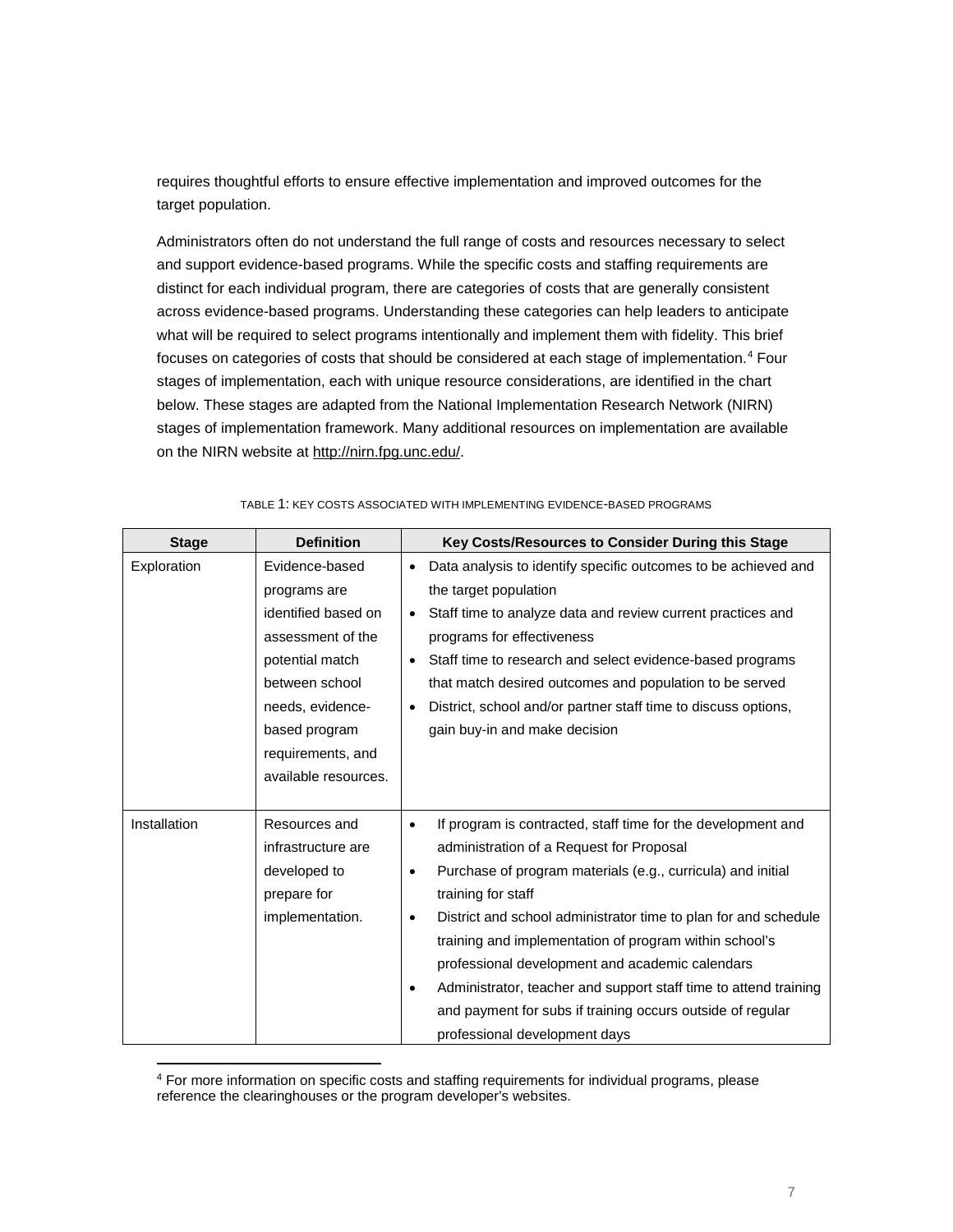|                           |                                                                                                                                      | Purchase and/or establishment of performance assessment<br>$\bullet$<br>tools<br>Development or adaptation of data systems<br>$\bullet$<br>Procurement of necessary materials, equipment and space<br>$\bullet$                                                                                                                                                                                                                                                                                                                                                                                          |
|---------------------------|--------------------------------------------------------------------------------------------------------------------------------------|----------------------------------------------------------------------------------------------------------------------------------------------------------------------------------------------------------------------------------------------------------------------------------------------------------------------------------------------------------------------------------------------------------------------------------------------------------------------------------------------------------------------------------------------------------------------------------------------------------|
| Initial<br>Implementation | Teachers and staff<br>integrate and refine<br>new knowledge,<br>skills, practices and<br>procedures into<br>daily work.              | Staffing and implementation costs (e.g., teacher or staff<br>$\bullet$<br>compensation for additional time spent participating on<br>implementation teams or external staffing costs if program<br>delivery is contracted)<br>Data collection and analysis<br>$\bullet$<br>District and school administrator time to supervise initial<br>٠<br>implementation, troubleshoot challenges, and align school<br>practices and policies to support effective program<br>implementation<br>Staff time for fidelity monitoring<br>Staff time for technical assistance and coaching as new<br>program is adopted |
| Full<br>Implementation    | Teachers and staff<br>routinely deliver<br>high-quality<br>program, and it<br>becomes the way<br>the school carries<br>out its work. | Ongoing staffing and implementation costs<br>$\bullet$<br>Ongoing training due to staff turnover<br>$\bullet$<br>Ongoing data collection and analysis<br>$\bullet$<br>Ongoing fidelity monitoring and quality improvement<br>٠<br>processes                                                                                                                                                                                                                                                                                                                                                              |

## V. The Funding and Policy Landscape for Evidence-Based SEL Programs

Administrators should understand the funding and policy context as they consider how to resource and deliver evidence-based programs within their schools. Public education is funded through a combination of federal, state and local sources. State and local sources make up the bulk of funding, with state funding representing approximately 46 percent, local funding representing 45 percent and federal dollars accounting for 9 percent of public K–12 education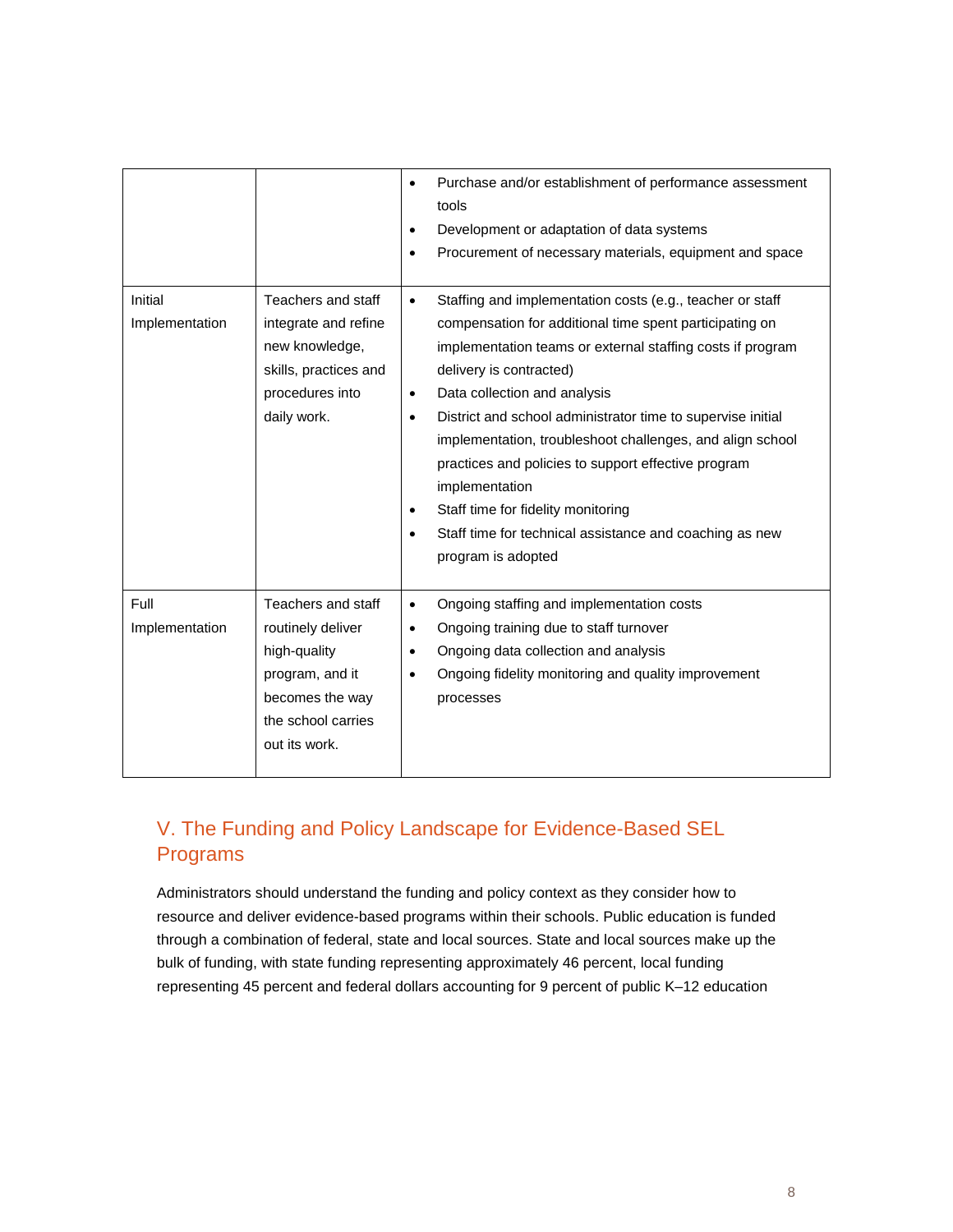revenues nationally.<sup>[5](#page-8-0)</sup> The relative share of state and local funds varies significantly from state to state, depending on state and local policies and funding formulas.<sup>[6](#page-8-1)</sup>

The majority of state and local education funds are allocated toward core operating costs, including staffing and benefit costs, transportation, facilities and maintenance. Federal education support primarily comes through formula grant funds that flow from the U.S. Department of Education to state education agencies and on to local school districts. Key formula funds include Title I, Individuals with Disabilities Education Act (IDEA) Part B, Title II, and Title IV. The U.S. Department of Education also administers competitive discretionary grants that can offer significant support to districts for start-up or expansion of programs.

States and districts often rely on federal funding streams for teacher-quality initiatives; targeted interventions and supports for special education students and high-need students and districts; parent outreach; and student supports, enrichment and afterschool programming. Table 2 provides a brief overview of key funding streams and how they can potentially support evidencebased SEL programs.

Despite the fact that federal dollars make up a relatively small proportion of total funds nationally, they can be a key source of support for evidence-based programs, particularly to help with startup training and curricula costs. State and local education funding can ensure that the necessary human resources are continuously in place to support implementation and sustainability. Critical human resources include allocations of teacher and other staff time for professional development and program delivery, and of district and school administrator time for coordination and continuous improvement of programs. Thus, it is essential for district leaders and local school boards to understand the rationale and need for SEL programs, as well as their potential benefits, to create sustainable support.

Broader federal education policy exerts important influence on state and local education policy and practice. The foundation for many districts' current focus on SEL was laid by key amendments to IDEA that were aimed at ensuring students with behavioral issues were not excluded from the regular education setting. The 1997 reauthorization of IDEA included funding to promote the adoption of Positive Behavioral Interventions and Supports (PBIS), a framework for addressing student behavior in a proactive way.<sup>[7](#page-8-2)</sup> Later, the 2004 reauthorization amended policy to allow districts to use student responses to targeted interventions to identify whether they had learning disabilities. In recent years, a number of districts have integrated PBIS and Response to Intervention (RTI) efforts under a Multi-Tiered System of Supports (MTSS)

<span id="page-8-1"></span><span id="page-8-0"></span><sup>5</sup> Leachman, M., Albares, N., Masterson, K., & Wallace, M. (2016). *Most states have cut school funding and some continue cutting*. Washington, DC: Center on Budget and Policy Priorities. <sup>6</sup> National Education Association. (2016). *Rankings and estimates: Rankings of the states 2015 and estimates of school statistics 2016*. Retrieved April 25, 2017, from: [http://www.nea.org/assets/docs/2016\\_NEA\\_Rankings\\_And\\_Estimates.pdf](http://www.nea.org/assets/docs/2016_NEA_Rankings_And_Estimates.pdf)

<span id="page-8-2"></span><sup>7</sup> *PBIS and The Law*. From the PBIS Technical Assistance Center website at: https://www.pbis.org/school/pbis-and-the-law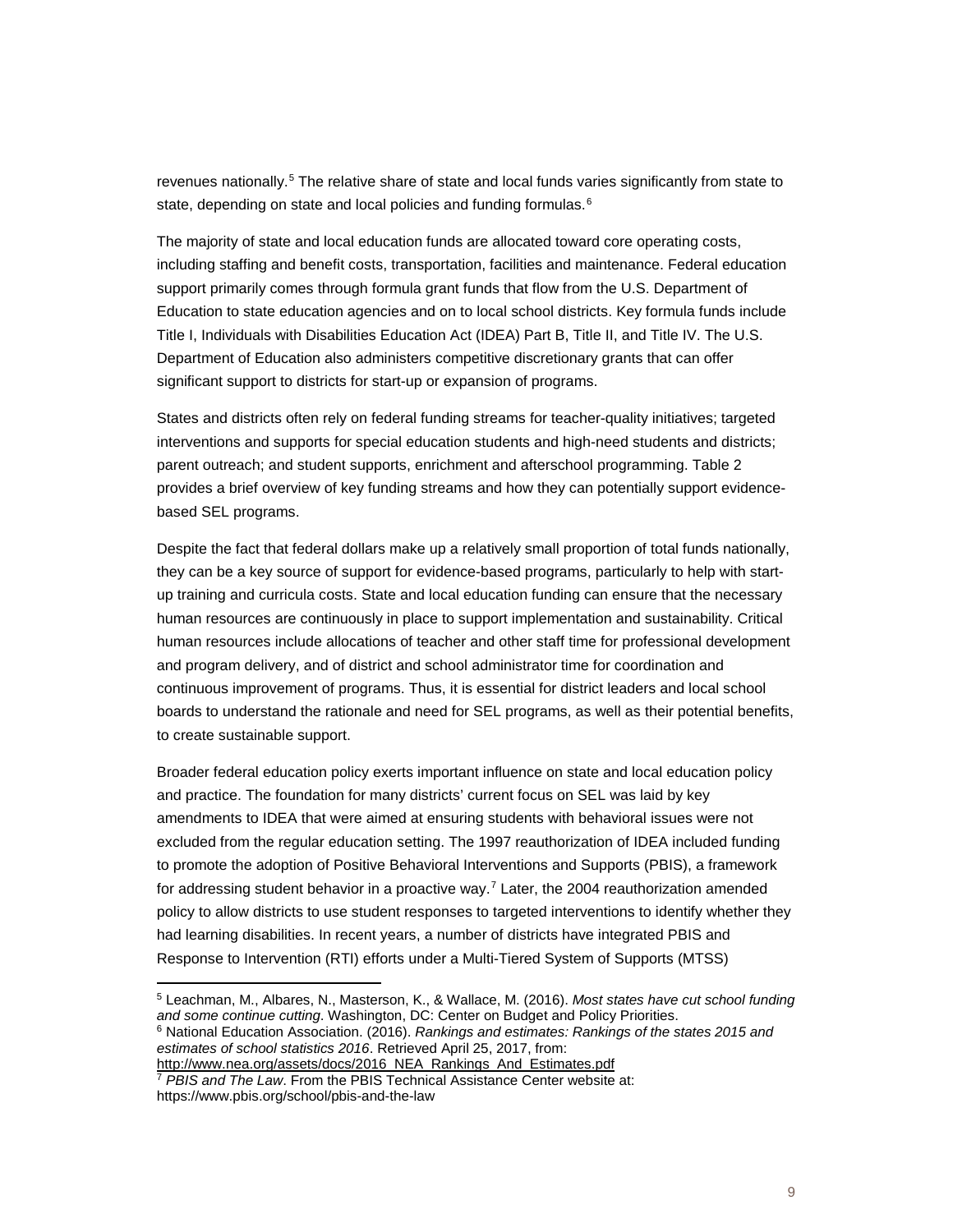framework, which guides behavioral and academic interventions at three tiers of support universal, secondary and tertiary (see text box below). Many districts use MTSS, which emphasizes using data and evidence-based programs, as the organizing framework for their SEL work.

### Positive Behavioral Interventions and Supports (PBIS), Response to Intervention (RTI) and Multi-Tiered System of Supports (MTSS)

The 1997 reauthorization of IDEA funded a national technical assistance center focused on **PBIS**, a framework that aims to promote positive behavior by putting forward clear behavioral standards, implementing early assessments and interventions for behavioral problems, and using data to identify appropriate evidence-based programs to address behavior. Continued funding for the technical assistance center and discretionary grants that help districts adopt PBIS have led to wide-scale takeup of the framework. For more information on PBIS, see the PBIS Technical Assistance Center website at http://www.pbis.org.

**RTI** and **MTSS** generally include three tiers of support: 1) **universal** — high quality instruction for all students; 2) **secondary** — early intervening services for struggling students; and 3) **tertiary** targeted, individualized supports for students not responding at the second tier of supports. The 2004 IDEA reauthorization expanded coverage to allow districts to spend up to 15 percent of their IDEA Part B funds on coordinated early intervening services, which could be provided to any student who was struggling to meet standards. Prior to these amendments, states could only use IDEA funds for students diagnosed with a learning disability.

In addition to IDEA, the 2015 Every Student Succeeds Act (ESSA), which reauthorized the Elementary and Secondary Education Act (ESEA), included provisions that support evidencebased SEL programs for all students. Importantly, ESSA provides states and districts more flexibility in designing accountability measures and interventions to support struggling schools and students, while also requiring the use of evidence-based programs (see text box below for ESSA evidence requirements). In addition, ESSA created a new formula grant, the Student Support and Academic Enrichment program under Title IV-A. A minimum of 20 percent of these funds must be dedicated to creating safe and healthy schools, and a minimum of 20 percent must be dedicated to ensuring students are well-rounded through quality enrichment. The Department of Education guidelines for ESSA indicate that universal SEL programs and PBIS can qualify as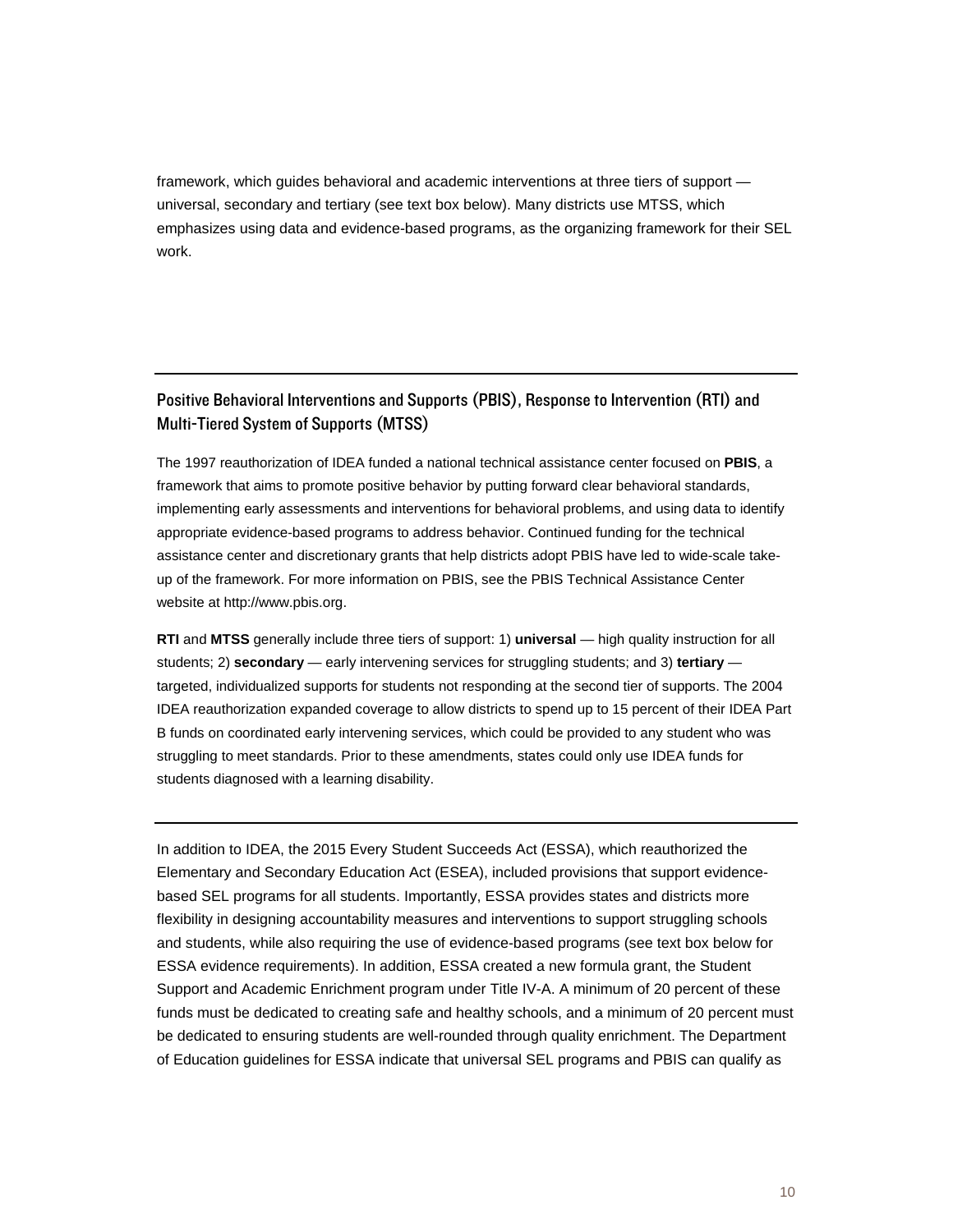meeting both purposes (safe and healthy schools and well-rounded students), so there is a lot of flexibility to support SEL programs with Title IV-A funds.<sup>[8](#page-10-0)</sup>

<span id="page-10-0"></span><sup>&</sup>lt;sup>8</sup> U.S. Department of Education. (2016, October). Non-regulatory guidance: Student support and academic enrichment grants. https://www2.ed.gov/policy/elsec/leg/essa/essassaegrantguid10212016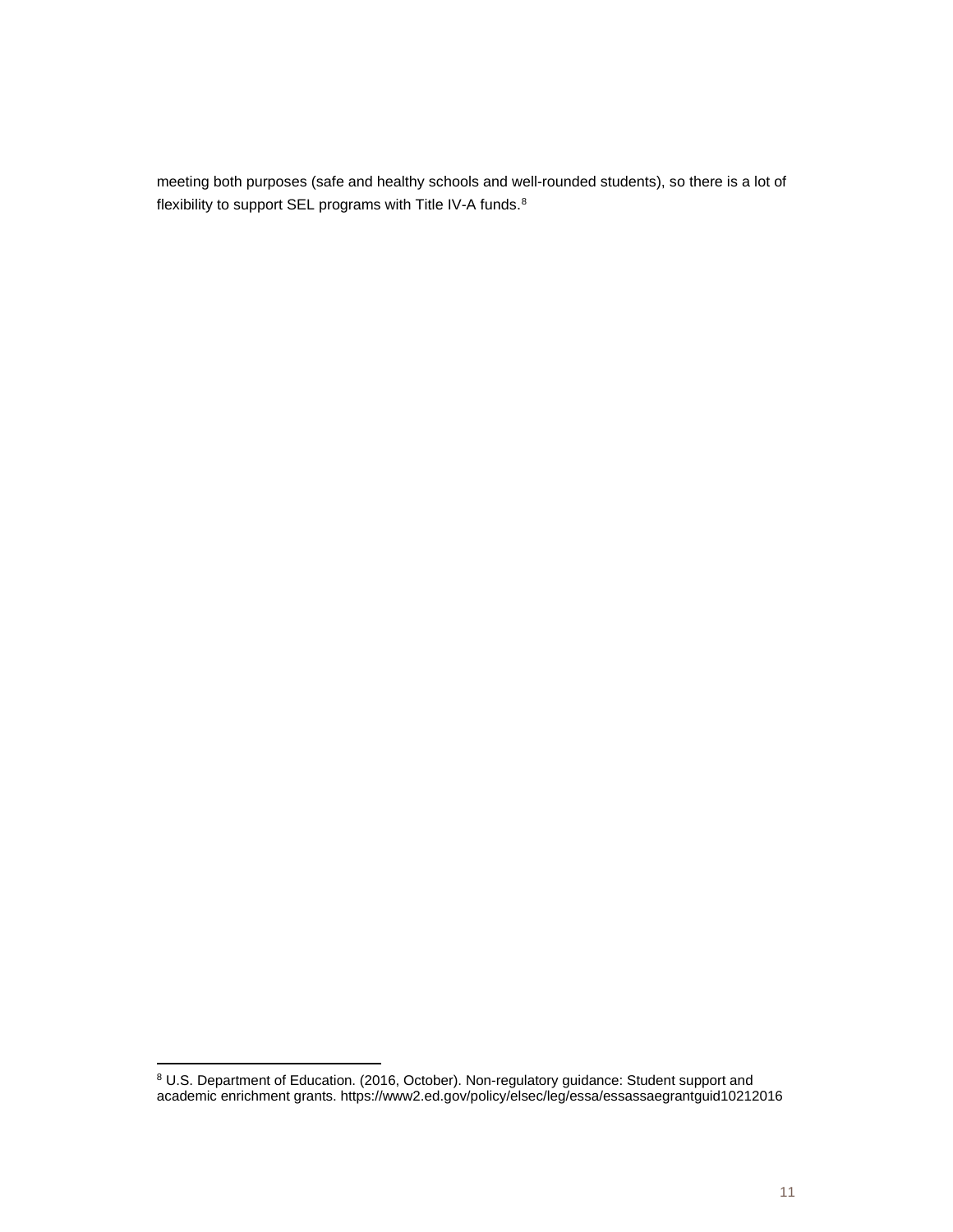#### Evidence Requirements in the Every Student Succeeds Act (ESSA)

ESSA's definition of *evidence-based* includes four levels of evidence. The legislation specifies that interventions funded with Title I funds designated for school-improvement programs in the lowestperforming schools meet the first three levels of evidence (7 percent of Title I funds are set aside for this purpose). Other areas of the law that require evidence-based programs, including Title IV-A, can meet any of the four levels.

Levels I – III are interventions that demonstrate a statistically significant effect on improving student outcomes or other relevant outcomes. The levels are defined as follows:

- (I) strong evidence from at least one well-designed and well-implemented experimental study
- (II) moderate evidence from at least one well-designed and well-implemented quasiexperimental study
- (III) promising evidence from at least one well-designed and well-implemented correlational study with statistical controls for selection bias

Level IV is defined as demonstrating "a rationale based on high quality research findings or positive evaluation that such activity, strategy or intervention is likely to improve student outcomes or other relevant outcomes; and includes ongoing efforts to examine the effects of such activity, strategy or intervention."[9](#page-11-0)

<span id="page-11-0"></span><sup>9</sup> Every Student Succeeds Act, Title VIII, Sec. 8002 (21) (A)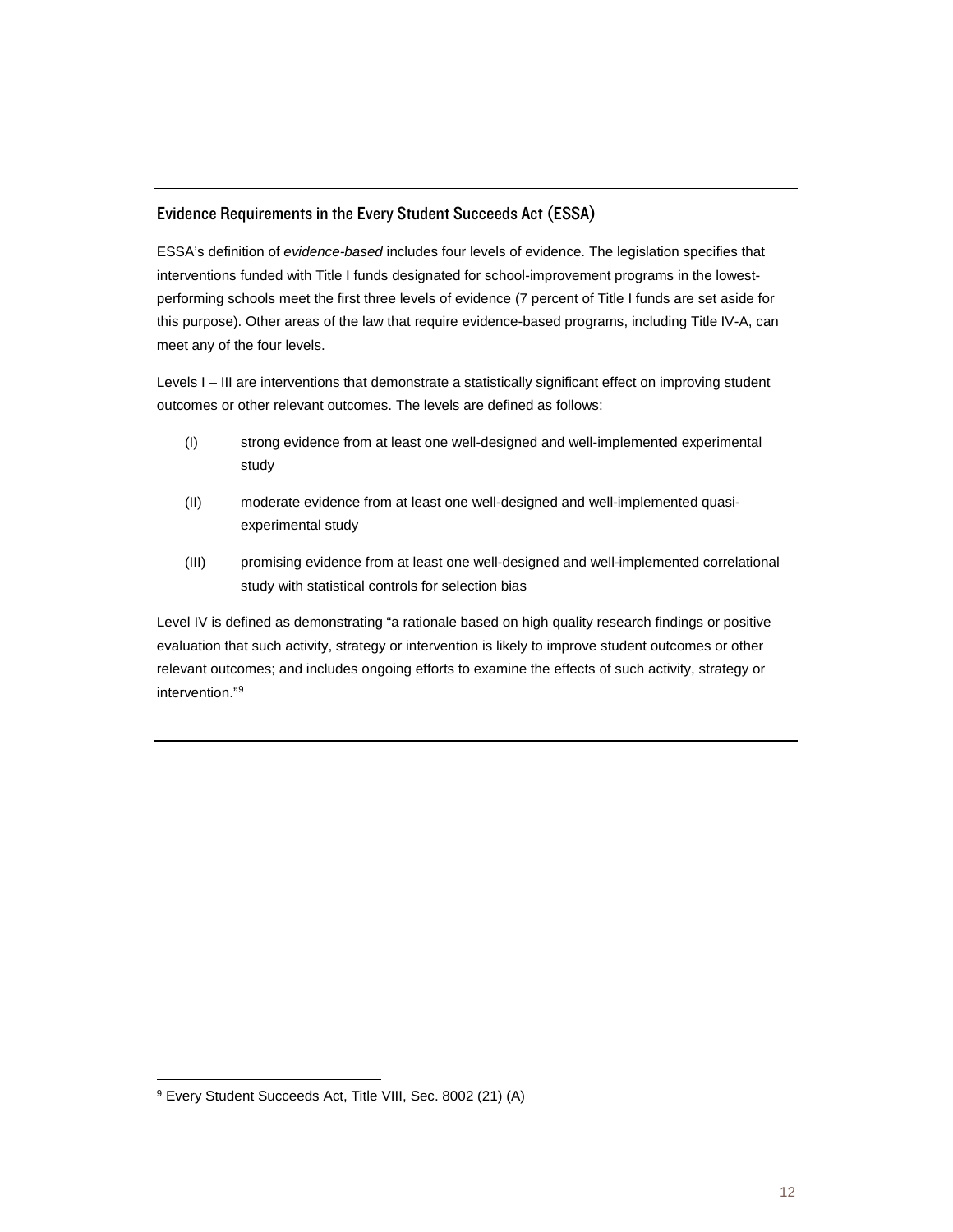| <b>Funding Source</b>                                                                                                  | <b>Purpose</b>                                                                                                                                                                                               | <b>Opportunities to Fund Evidence-</b><br><b>Based SEL Programs</b>                                                                                                                                                                                                                                                                                                                                       |                                            | <b>Funding Allocations</b><br>(in billions) |
|------------------------------------------------------------------------------------------------------------------------|--------------------------------------------------------------------------------------------------------------------------------------------------------------------------------------------------------------|-----------------------------------------------------------------------------------------------------------------------------------------------------------------------------------------------------------------------------------------------------------------------------------------------------------------------------------------------------------------------------------------------------------|--------------------------------------------|---------------------------------------------|
|                                                                                                                        |                                                                                                                                                                                                              |                                                                                                                                                                                                                                                                                                                                                                                                           | <b>FY 17</b>                               | FY 1810<br>(proposed)                       |
| <b>ESEA Title I, Part</b><br>A                                                                                         | Provides funding to school<br>districts with high numbers or<br>high percentages of children<br>from low-income families to<br>help ensure that all children<br>meet challenging state<br>academic standards | Districts can use funding to purchase<br>curricula for tested, effective programs,<br>and to cover training and salaries for<br>teachers, coordinators or other staff<br>implementing programs.                                                                                                                                                                                                           | \$15.5                                     | \$15.5                                      |
| <b>IDEA Part B</b>                                                                                                     | Assists states in providing a<br>free appropriate public<br>education in the least<br>restrictive environment for<br>children and youth (ages 3<br>through 21) with disabilities                             | Districts can use up to 15 percent of<br>their allocation for early intervening<br>services, which address the needs of<br>students who require additional<br>academic and behavioral supports to<br>succeed but are not classified as<br>needing special education. IDEA funds<br>can also support targeted, evidence-<br>based SEL programs included in<br>students' Individualized Education<br>Plans. | \$12                                       | \$12                                        |
| <b>ESSA Title II,</b><br>Part A<br>(Supporting<br><b>Effective</b><br>Instruction)                                     | Supports states and local<br>school districts in the<br>recruitment and training of<br>teachers and principals                                                                                               | With increased flexibility, states and<br>school districts can fund the initial and<br>ongoing training of teachers and school<br>staff to implement evidence-based<br>programs.                                                                                                                                                                                                                          | \$2.1                                      | \$2.1                                       |
| <b>ESSA Title IV,</b><br><b>Part A: Student</b><br><b>Support and</b><br><b>Academic</b><br><b>Enrichment</b><br>Grant | Supports academic<br>enrichment, student-support<br>activities and improved use<br>of technology                                                                                                             | School districts receiving more than<br>\$30,000 are required to apply a<br>minimum of 20 percent of funds to<br>activities that help students become<br>"well-rounded" and 20 percent to<br>activities that help keep students "safe<br>and healthy." Social and emotional<br>learning programs can be potentially<br>supported under both the well-rounded<br>and safe and healthy categories.          | \$0.40<br>(\$400<br>million) <sup>11</sup> | \$0.45<br>(\$450<br>million)                |

#### TABLE 2: KEY EDUCATION STREAMS FOR EVIDENCE-BASED SEL PROGRAMS

<span id="page-12-0"></span><sup>&</sup>lt;sup>10</sup> As of this writing, Congress has not passed a FY 18 spending bill. These funding levels reflect the amounts passed by the Senate Appropriations Committee.

<span id="page-12-1"></span><sup>11</sup> ESSA created Title IV-A as a formula grant that would flow by formula from state education agencies to local education agencies (LEAs); however, because the appropriated funding level for FY 17 was lower than the amount authorized in ESSA, states were given the option to administer the dollars competitively to LEAs.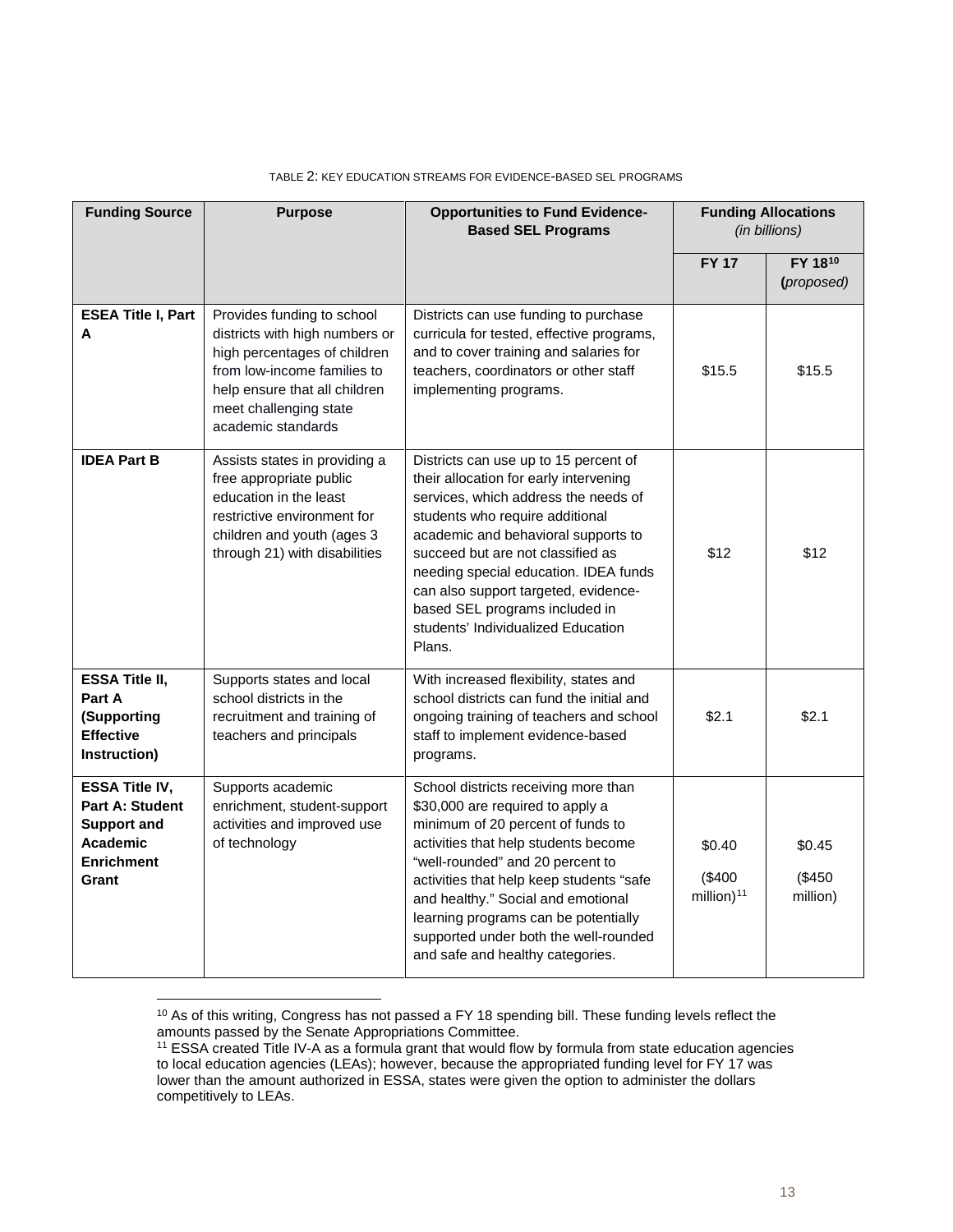## VI. Strategies for Funding and Sustaining Evidence-Based SEL Programs

The school district leaders interviewed for this brief have worked for many years to improve student outcomes and address the social and emotional needs of students. Overall, they reported that short-term grant funds, primarily from the U.S. Department of Education and private foundations, are important sources of start-up funding. However, district-level support and buy-in are critical to sustaining SEL evidence-based programs. The ongoing implementation of programs depends on districts creating structures that prioritize SEL and the evidence-based programs that address SEL outcomes. District staff time, professional development resources and teaching and support-staff time are required at levels that ensure program implementation with fidelity.

The funding streams supporting these services are primarily Title I and local school district budget dollars (which are a combination of state and local education dollars). Multiple districts have also leveraged partnerships to gain additional resources from other systems, particularly mental health funds, and bring them into the schools to promote student mental health and well-being.

This section highlights nine strategies that can help district leaders overcome challenges and successfully fund and sustain evidence-based programs focused on SEL, including programs that address mental wellness and behavior. The strategies address both the financial and human resources that are critical to start-up, quality implementation and sustainability of programs. Because school-based SEL programs are most often delivered by existing personnel (teachers and school support staff), they often do not require significant new financial resources. Rather, the key to quality implementation and sustainability is getting buy-in from school administrators, teachers and support staff, providing effective training and technical assistance to ensure implementation quality, and maintaining that support over time.

The sequence of strategies aligns with the implementation science framework (see visual below). Strategies 1 – 3 establish the foundation for identifying and funding evidence-based programs (**Exploration**). Strategies 4 – 6 help prepare for effective implementation (**Installation)** and support program start-up (**Initial Implementation**). Strategies 7 – 9 ensure long-term success of and support for the programs (**Full Implementation**).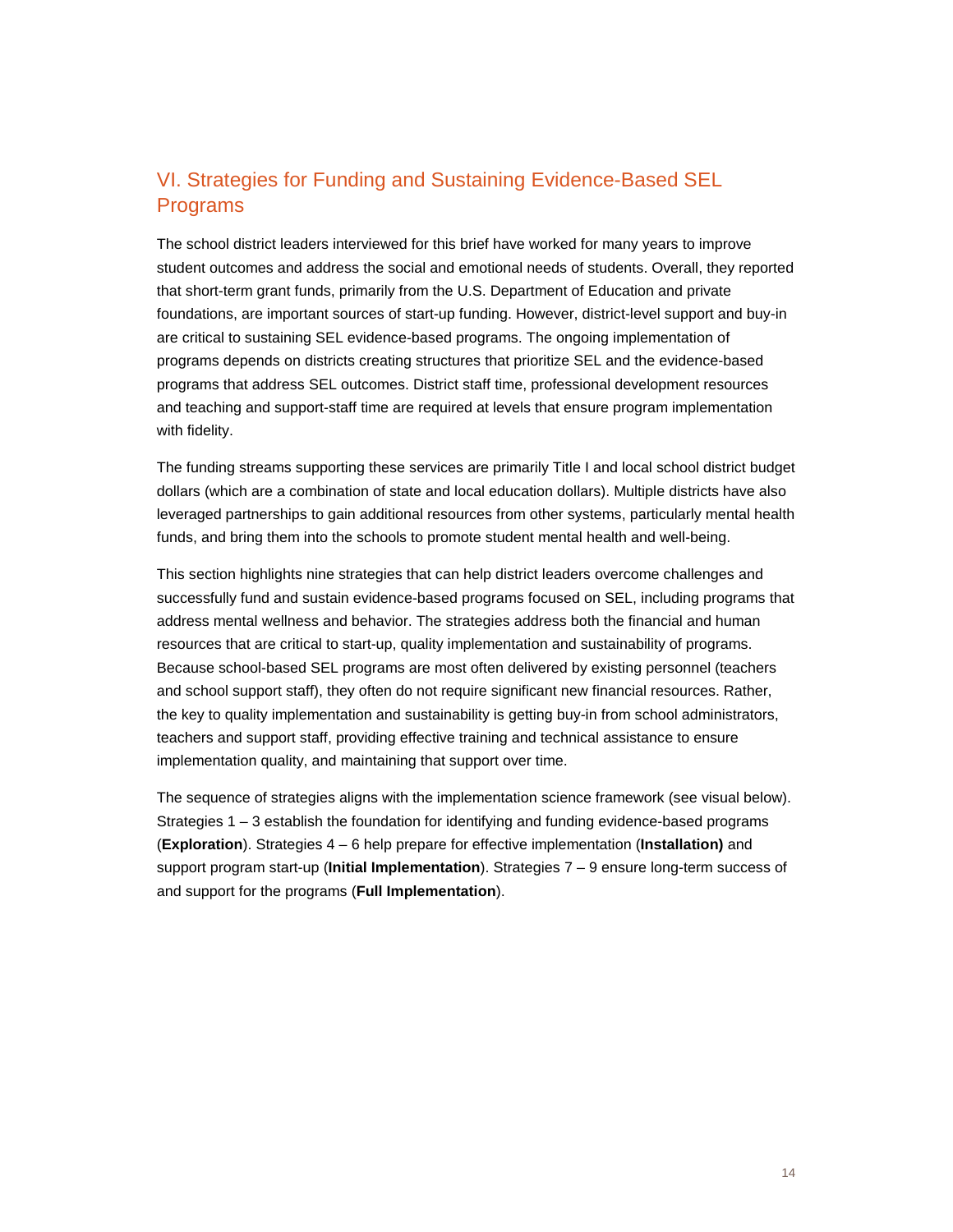

#### **1. SEEK START-UP FUNDS TO SUPPORT INITIAL EXPLORATION AND INSTALLATION OF EVIDENCE-BASED PROGRAMS.**

For most of the school districts, an infusion of resources from federal discretionary grants and/or private foundations provided important support for their exploration and installation work. The short-term funding streams helped them:

1) prioritize the identification and installation of evidence-based SEL programs by creating external accountability;

2) access technical expertise and dedicate the necessary staff time to collect data, assess needs, review the potential fit of various models and engage stakeholders in the decision-making process; and

3) purchase initial training and program curricula to begin implementation of programs.

Table 3 describes the specific supports that federal discretionary grants and private foundations funded in the school districts that were interviewed.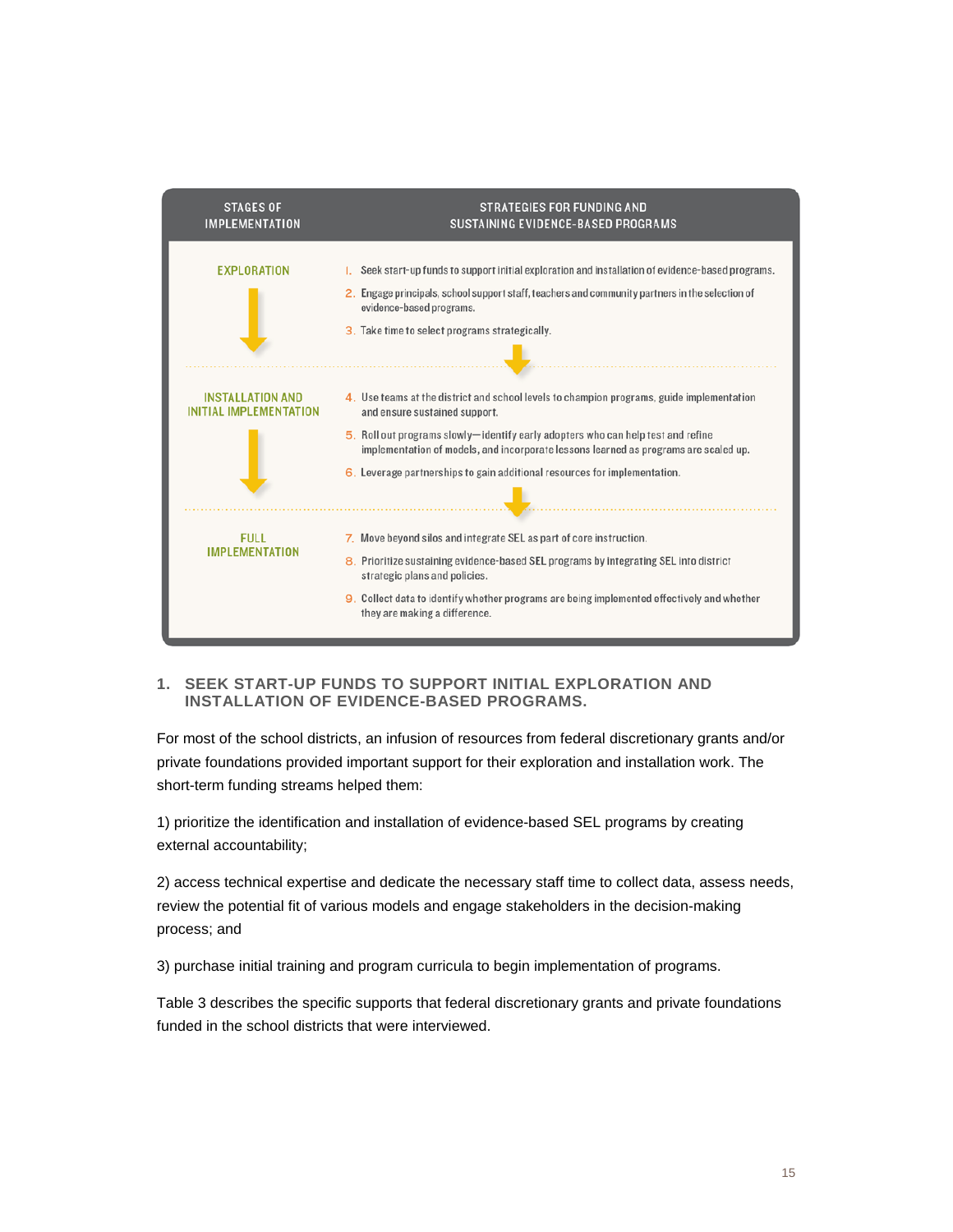| <b>Using Funding</b><br><b>Source</b><br>Federal discretionary grants<br>Charlottesville<br>Identification of evidence-based programs<br>$\bullet$<br>$\bullet$<br>Initial training and implementation of<br>Chicago<br>$\bullet$<br>$\bullet$<br>Department of Education<br>evidence-based programs<br>Minneapolis<br>Safe Schools-Healthy<br>$\bullet$<br>Providence<br>Training of agency staff in evidence-<br><b>Students</b><br>$\bullet$<br>$\bullet$<br>informed practice approaches and<br>Tooele<br><b>School Climate</b><br>$\bullet$<br>frameworks that promote evidence-based<br>Transformation<br>SEL programs<br><b>Promoting Student</b><br>$\bullet$ |                                                                                                   |  |  |  |  |  |  |
|-----------------------------------------------------------------------------------------------------------------------------------------------------------------------------------------------------------------------------------------------------------------------------------------------------------------------------------------------------------------------------------------------------------------------------------------------------------------------------------------------------------------------------------------------------------------------------------------------------------------------------------------------------------------------|---------------------------------------------------------------------------------------------------|--|--|--|--|--|--|
|                                                                                                                                                                                                                                                                                                                                                                                                                                                                                                                                                                                                                                                                       |                                                                                                   |  |  |  |  |  |  |
|                                                                                                                                                                                                                                                                                                                                                                                                                                                                                                                                                                                                                                                                       |                                                                                                   |  |  |  |  |  |  |
|                                                                                                                                                                                                                                                                                                                                                                                                                                                                                                                                                                                                                                                                       |                                                                                                   |  |  |  |  |  |  |
|                                                                                                                                                                                                                                                                                                                                                                                                                                                                                                                                                                                                                                                                       |                                                                                                   |  |  |  |  |  |  |
|                                                                                                                                                                                                                                                                                                                                                                                                                                                                                                                                                                                                                                                                       |                                                                                                   |  |  |  |  |  |  |
|                                                                                                                                                                                                                                                                                                                                                                                                                                                                                                                                                                                                                                                                       |                                                                                                   |  |  |  |  |  |  |
|                                                                                                                                                                                                                                                                                                                                                                                                                                                                                                                                                                                                                                                                       |                                                                                                   |  |  |  |  |  |  |
|                                                                                                                                                                                                                                                                                                                                                                                                                                                                                                                                                                                                                                                                       |                                                                                                   |  |  |  |  |  |  |
| Technical assistance to support effective<br>Resilience<br>$\bullet$                                                                                                                                                                                                                                                                                                                                                                                                                                                                                                                                                                                                  |                                                                                                   |  |  |  |  |  |  |
| program identification and implementation<br>Investing in Innovation                                                                                                                                                                                                                                                                                                                                                                                                                                                                                                                                                                                                  |                                                                                                   |  |  |  |  |  |  |
| Data collection and model evaluation<br><b>State Personnel</b>                                                                                                                                                                                                                                                                                                                                                                                                                                                                                                                                                                                                        |                                                                                                   |  |  |  |  |  |  |
| Development*                                                                                                                                                                                                                                                                                                                                                                                                                                                                                                                                                                                                                                                          |                                                                                                   |  |  |  |  |  |  |
| Substance Abuse and Mental<br><b>Health Services Administration</b><br>Project Advancing<br><b>Wellness and Resilience</b><br>Education (AWARE)*<br>National Center for Child<br>$\bullet$<br><b>Traumatic Stress</b>                                                                                                                                                                                                                                                                                                                                                                                                                                                 |                                                                                                   |  |  |  |  |  |  |
| Private foundation funds<br>Identification of evidence-based programs<br>Chicago<br>$\bullet$<br>$\bullet$                                                                                                                                                                                                                                                                                                                                                                                                                                                                                                                                                            |                                                                                                   |  |  |  |  |  |  |
| Cleveland<br>Technical assistance to support<br>$\bullet$<br>$\bullet$                                                                                                                                                                                                                                                                                                                                                                                                                                                                                                                                                                                                |                                                                                                   |  |  |  |  |  |  |
| implementation<br>Minneapolis<br>$\bullet$                                                                                                                                                                                                                                                                                                                                                                                                                                                                                                                                                                                                                            |                                                                                                   |  |  |  |  |  |  |
| Providence<br>Data capacity-building<br>$\bullet$<br>$\bullet$                                                                                                                                                                                                                                                                                                                                                                                                                                                                                                                                                                                                        |                                                                                                   |  |  |  |  |  |  |
| Initial training and implementation of<br>$\bullet$                                                                                                                                                                                                                                                                                                                                                                                                                                                                                                                                                                                                                   |                                                                                                   |  |  |  |  |  |  |
| evidence-based programs                                                                                                                                                                                                                                                                                                                                                                                                                                                                                                                                                                                                                                               |                                                                                                   |  |  |  |  |  |  |
| support technical assistance for local districts.                                                                                                                                                                                                                                                                                                                                                                                                                                                                                                                                                                                                                     | *State Personnel Development and Project AWARE grants are provided to state education agencies to |  |  |  |  |  |  |

#### TABLE 3: GRANT FUNDS SUPPORTING SEL PROGRAMS

#### **2. ENGAGE PRINCIPALS, SCHOOL SUPPORT STAFF, TEACHERS AND COMMUNITY PARTNERS IN THE SELECTION OF EVIDENCE-BASED PROGRAMS.**

School districts found that engaging stakeholders in the selection of programs created buy-in and ensured that the identified programs were feasible to implement and would work well with schools' existing programs and initiatives. Districts took various approaches to structuring planning processes that engaged stakeholders in program selection. In some districts, particularly smaller districts, a district-level workgroup or team pulled together stakeholders from the district,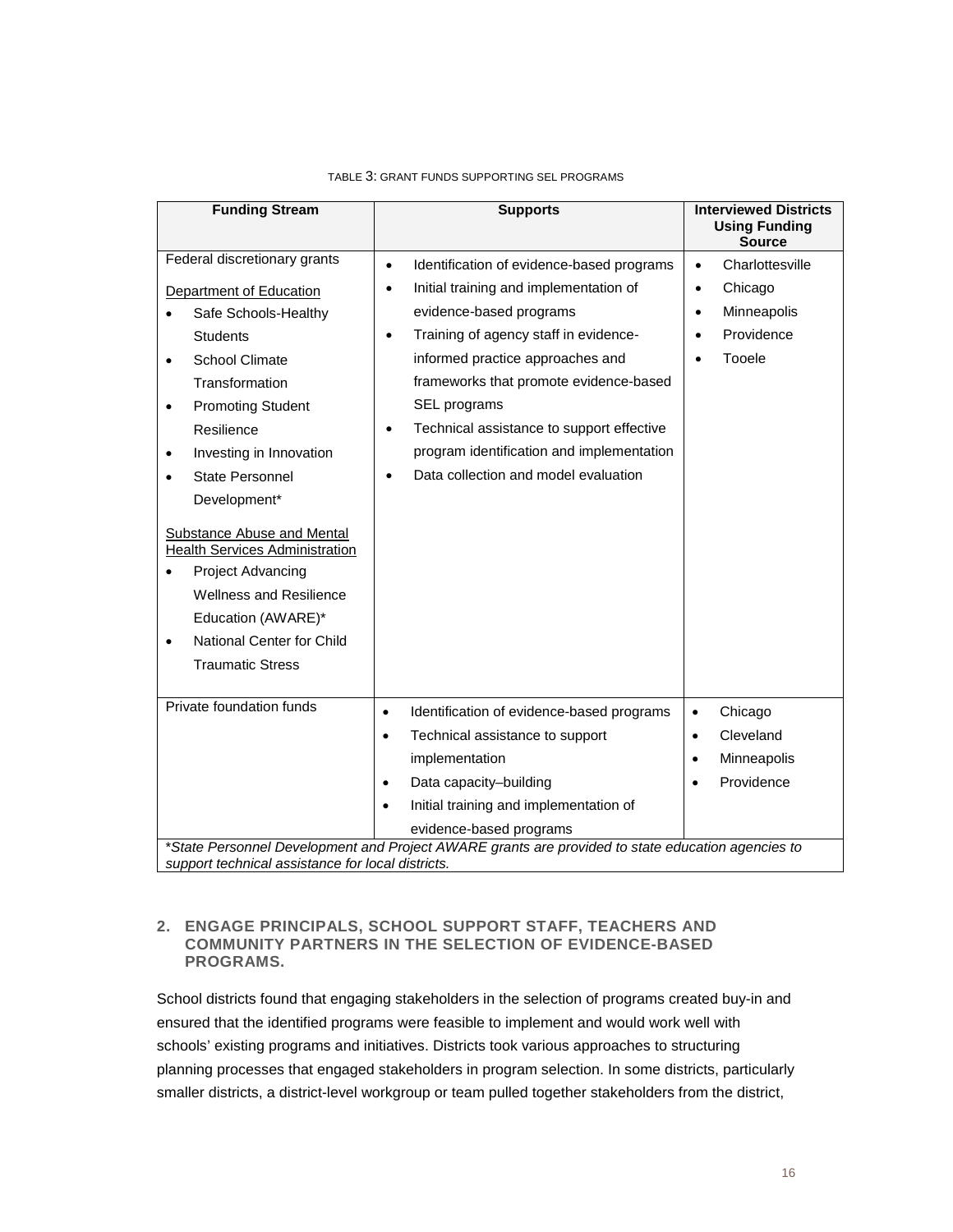the schools and the community to identify programs. Other districts, including larger districts and districts that have significant autonomy at the school level, often took a hybrid approach: The district convened a planning group to select programs and purchased curricula and training for particular programs, but schools determined whether they wanted to adopt those programs, or to identify and support the implementation of alternatives within their own school budgets.

#### **3. TAKE TIME TO SELECT PROGRAMS STRATEGICALLY.**

District leaders shared that taking time to engage in a thoughtful program-selection process helped ensure that programs could be effective and sustained. They often convened teams at the district and school levels to review data on student needs and consider programs that could effectively address them; the teams then selected programs that with the best fit in terms of district and school priorities, policies, culture, budget, staff capacity and scheduling. District leaders also reflected on the importance of being able to say no to programs from community partners — even high-quality programs — and grant opportunities that are not a good fit for their needs. Since effective implementation of evidence-based programs requires the sustained dedication of valuable time and energy on the part of teachers and school staff, they know if they agree to too many "shiny things," they lose their ability to focus on program implementation and fidelity.

### **4. USE TEAMS AT THE DISTRICT AND SCHOOL LEVELS TO CHAMPION PROGRAMS, GUIDE IMPLEMENTATION AND ENSURE SUSTAINED SUPPORT.**

Most schools established an ongoing structure for district and school administrators, teachers and school support staff to come together to guide implementation. District-level teams monitored the implementation progress of a portfolio of programs across the district, set the course for expanding program implementation to additional schools, reviewed the need for implementation support at schools and addressed district-level budget and policy issues. Teams at the school level reviewed data, addressed implementation challenges, celebrated successes and communicated with district staff regarding support, policy and larger budget issues. District leaders learned that while it can be important to identify a school-level coordinator to act as a point of contact for SEL programs, engaging a larger team can help ensure that staff turnover does not disrupt program implementation.

#### **5. ROLL OUT PROGRAMS SLOWLY — IDENTIFY EARLY ADOPTERS WHO CAN HELP TEST AND REFINE IMPLEMENTATION OF MODELS, AND INCORPORATE LESSONS LEARNED AS PROGRAMS ARE SCALED UP.**

District leaders interviewed shared that they began with training and implementation for schools that were most interested and ready to proceed. These early adopters were typically identified through relatively informal processes — district leaders held information sessions with principals or other school staff on programs and then identified those interested in proceeding with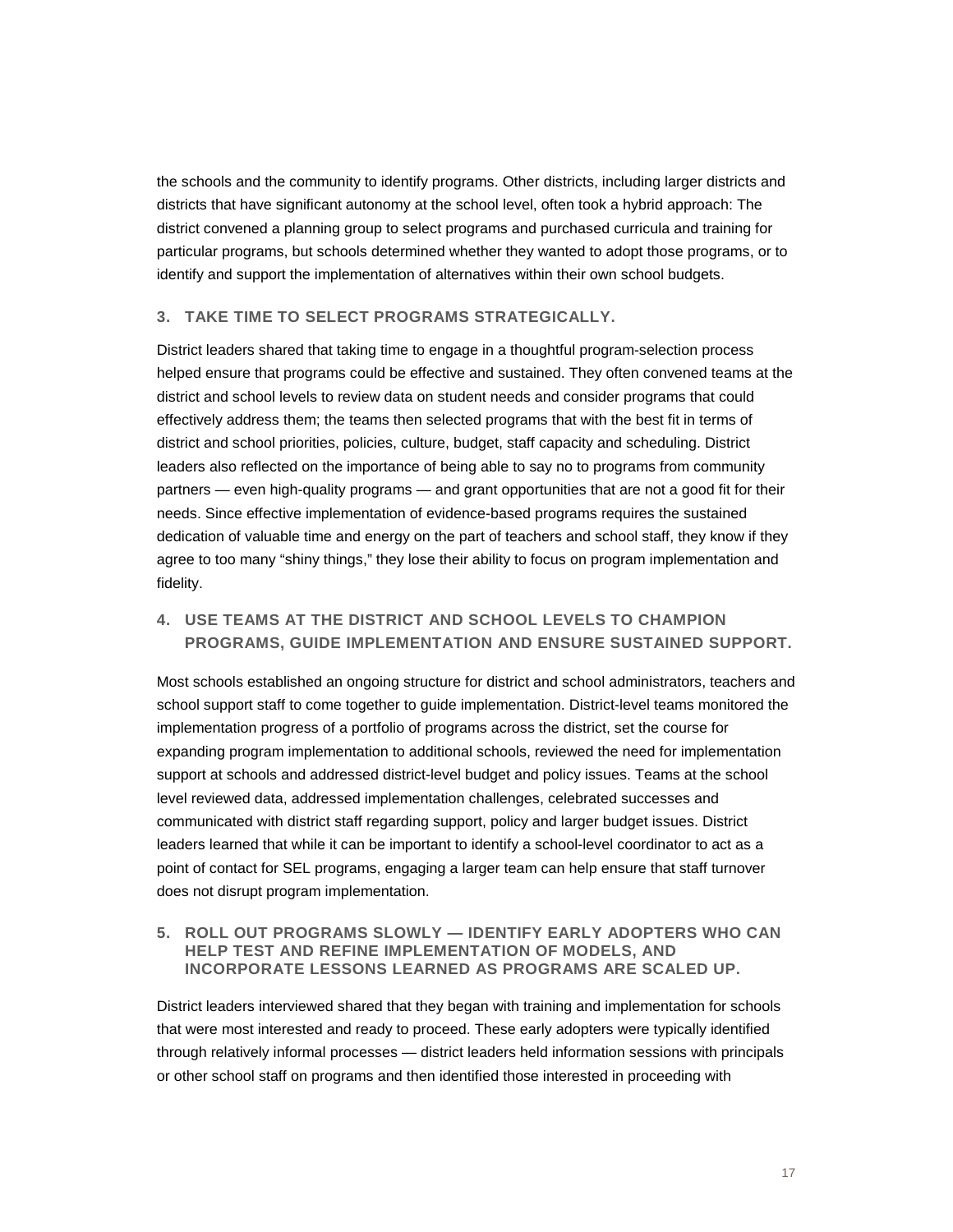implementation. Once an initial cohort of schools was determined, district and school leaders used the installation and implementation process to identify challenges, build needed training and implementation supports at the district level, and establish data and evaluation measures. Success and enthusiasm in early adopter schools helped to build interest among other school leaders and funders, and lessons learned helped to ensure that programs could be scaled successfully.

#### **6. LEVERAGE PARTNERSHIPS TO GAIN ADDITIONAL RESOURCES FOR IMPLEMENTATION.**

Several districts partnered in funding and implementing evidence-based SEL programs with public mental health and substance abuse agencies, community mental health and prevention providers, public health departments and city and county governments. All of these entities have a shared interest in improving social and emotional well-being for children and youth, and schools offer access to most of the children in a given community. These partnerships expanded human resources by bringing trained staff into school buildings to implement programs, in addition to providing financial resources that schools used to implement programs with school staff (see Table 4 below). Some partnerships, such as those in Fergusson-Florissant and Tooele, provide access to local funding streams that support ongoing implementation of prevention programs. Partnerships also helped school district leaders to gain input and buy-in to their SEL work from a broad base of community stakeholders.

| <b>District</b>         | <b>Partners</b>                                                                         | <b>Resources Provided</b>                                                                                                                                             |
|-------------------------|-----------------------------------------------------------------------------------------|-----------------------------------------------------------------------------------------------------------------------------------------------------------------------|
| Charlottesville         | Community Services Board/<br>$\bullet$<br><b>Behavioral Health Authority</b>            | Training for school staff in the Applied<br>Suicide Intervention Skills Training<br>program (ASIST)                                                                   |
| Ferguson-<br>Florissant | Children's Services Fund<br>(dedicated local revenue stream<br>for children's services) | Data collection and analysis of<br>children's needs and program selection<br>based on community input                                                                 |
|                         | Community agencies                                                                      | Funding for the Teen Outreach<br>Program and Olweus Bullying<br>Prevention Program, including training,<br>implementation, data collection and<br>fidelity monitoring |
| Minneapolis             | County mental health<br>department<br>Community mental health                           | Time of a county mental health staff<br>person to coordinate school-based<br>mental health services                                                                   |
|                         | providers                                                                               | Funding for mental health service<br>delivery in schools, including Trauma-<br>Focused Cognitive Behavioral Therapy                                                   |

TABLE 4: DISTRICT PARTNERS IN FUNDING AND IMPLEMENTING EVIDENCE-BASED SEL PROGRAMS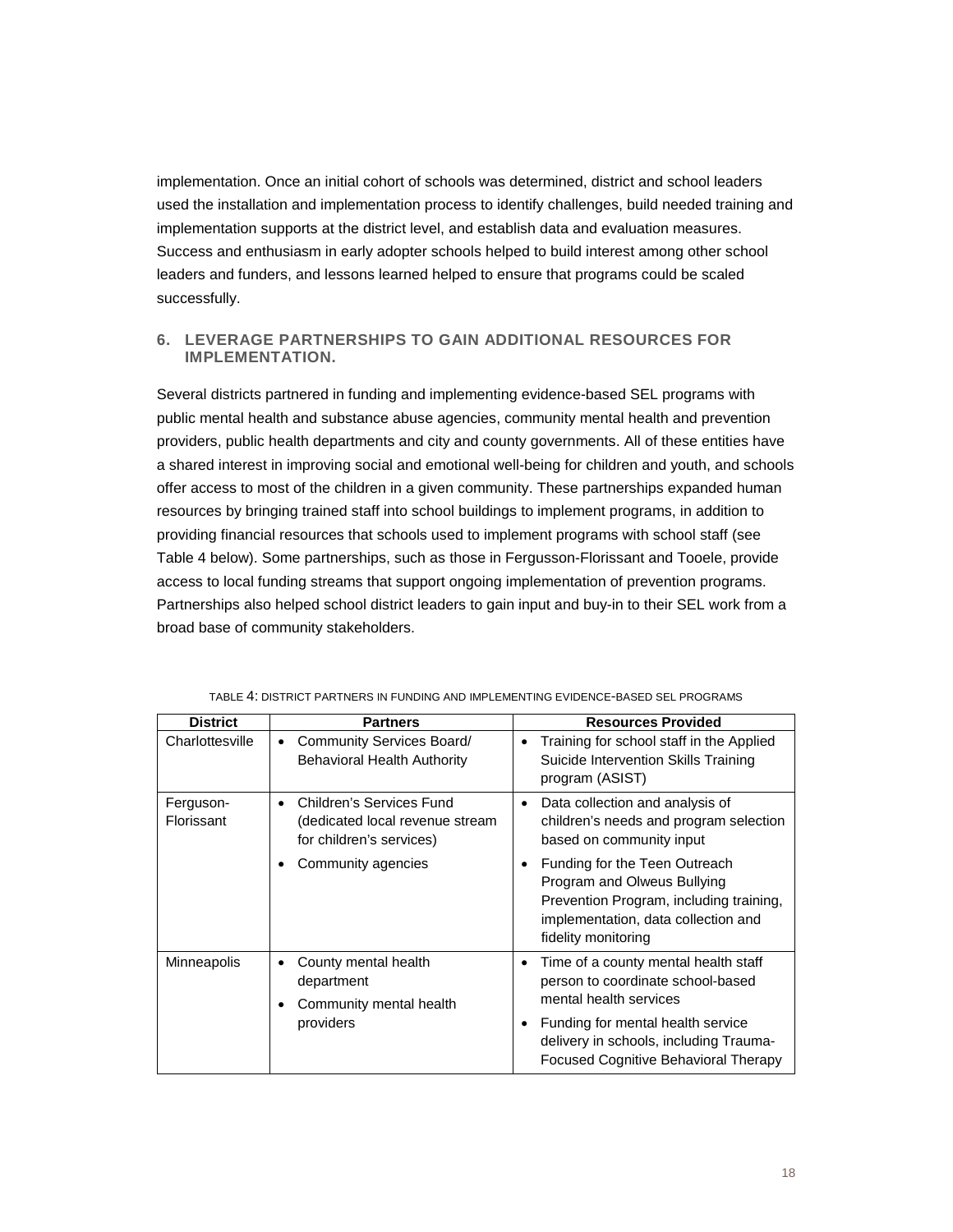| Providence | Children and Youth Cabinet<br>(local intermediary agency)<br>City of Providence<br>Providence Health Department<br>Community mental health<br>providers | Data collection and program selection<br>Funding for implementation of Positive<br>Action, Cognitive Behavioral<br>Intervention for Trauma in Schools and<br><b>Familias Unidas</b><br>Continuous quality improvement for<br>school-based programs                                                                                  |
|------------|---------------------------------------------------------------------------------------------------------------------------------------------------------|-------------------------------------------------------------------------------------------------------------------------------------------------------------------------------------------------------------------------------------------------------------------------------------------------------------------------------------|
| Tooele     | Tooele office of Communities<br><b>That Care</b><br>County mental health authority                                                                      | • Data collection and analysis and<br>program selection based on broad<br>community input<br>• Funding for implementation of Guiding<br>Good Choices, LifeSkills, and Question,<br>Persuade, Refer (QPR)<br>• Continuous quality improvement for<br>school-based programs<br>• Prevention specialists to deliver QPR to<br>students |

#### **7. MOVE BEYOND SILOS AND INTEGRATE SEL AS PART OF CORE INSTRUCTION.**

District leaders reflected that initiatives supporting SEL outcomes were historically viewed as an "add-ons" to a school's core academic program and, as a result, given minimal resources and attention. Topics like bullying or substance abuse prevention were often relegated to a single assembly and/or posters around the school, and it was very hard to get time on professional development calendars or staff meeting agendas to discuss such issues.

Over the last 10 years, most of the districts interviewed have adopted a multi-tiered system of supports (MTSS) framework that takes an integrated approach to academics and behavior at three tiers of support (universal, secondary, and tertiary; see Section V above for more detail on MTSS tiers). MTSS and other similar initiatives consider SEL to be a component of core instruction, focusing on supporting skill building in students — helping to ensure that professional development, data and teaching resources are dedicated to SEL programs. Further, MTSS explicitly emphasizes using data to identify appropriate evidence-based interventions, meaning that districts using the framework prioritize investments in evidence-based SEL programs.

#### **8. PRIORITIZE SUSTAINING EVIDENCE-BASED SEL PROGRAMS BY INTEGRATING SEL INTO DISTRICT STRATEGIC PLANS AND POLICIES.**

In most of the districts interviewed, exploration and installation of SEL programs helped to identify specific areas where policies should change and built momentum for prioritizing SEL in strategic plans. In some districts, leaders and stakeholders called for the inclusion of SEL in the district strategic plan and/or related policies as the starting point for selecting evidence-based programs.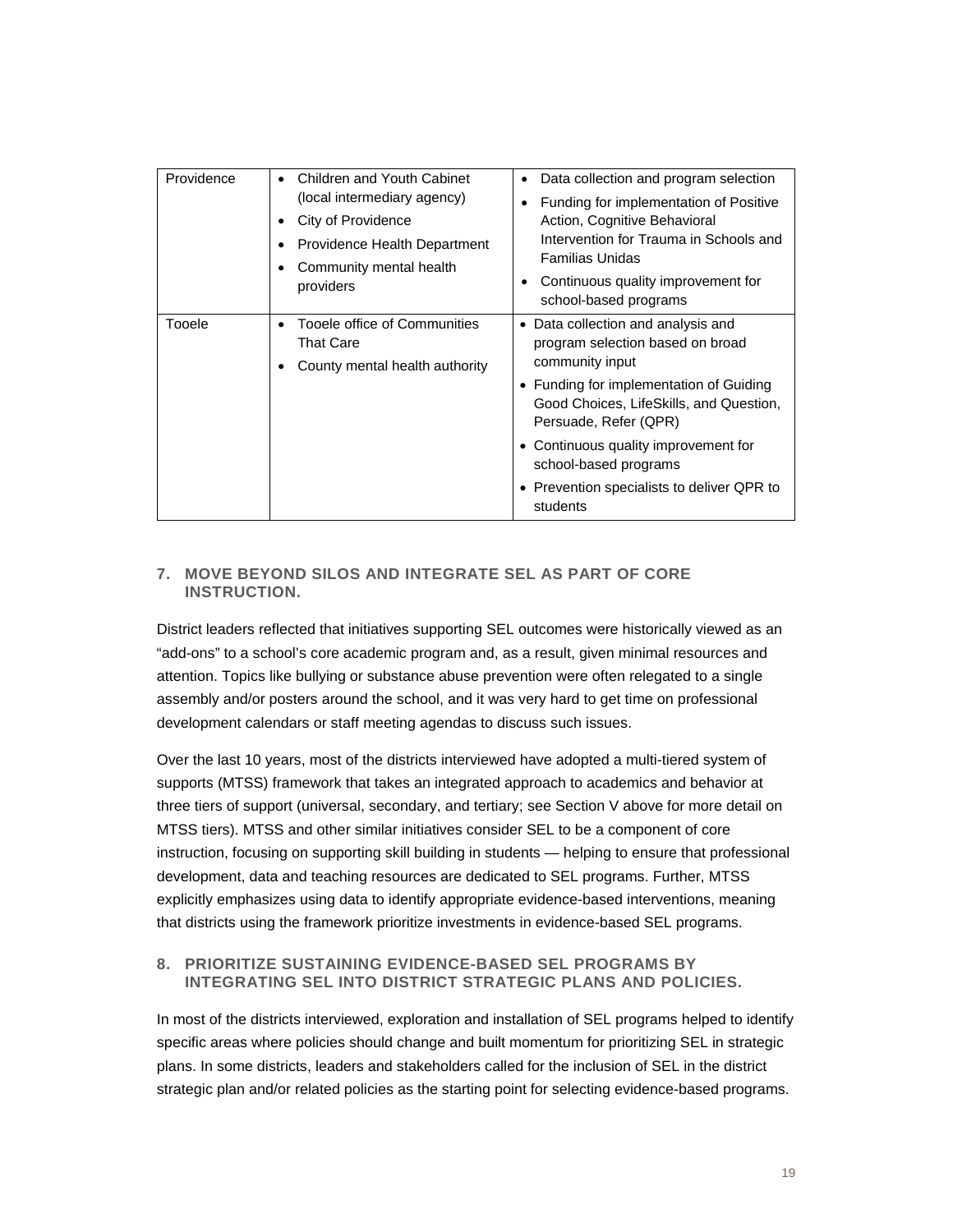For example, Chicago Public Schools, with a long history of SEL-focused work, made significant changes to the district's Student Code of Conduct to emphasize the use of an MTSS framework to promote positive behaviors. The Providence Public School District, after several years of implementing evidence-based programs, adopted a comprehensive MTSS policy in 2016 that articulates the expectation that all schools will have a multi-tiered system of supports in place, including high-quality behavioral interventions.

#### **9. COLLECT DATA TO IDENTIFY WHETHER PROGRAMS ARE BEING IMPLEMENTED EFFECTIVELY AND WHETHER THEY ARE MAKING A DIFFERENCE.**

Most school districts using an MTSS framework reported using individual student assessments to help identify which students need enhanced support and whether existing supports are working. At the classroom or schoolwide level, data on program implementation, administrative data (such as academic data, office discipline referrals and attendance) and measures of school climate and student well-being were used to identify problems in program implementation, and to target district resources to support quality implementation. Schoolwide data was used to inform district plans for expanding programs to new schools and to document successes that build support for programs. In addition to administrative data, districts reported using student surveys and screenings, such as the Youth Experience Survey, the Student Health and Risk Prevention Survey, the Conditions for Learning Survey and the Student Risk Screening Scale, to identify needs and track progress.

## VII. Conclusion

District leaders interviewed for this brief traced a progression in support for SEL programs from an ancillary service area — focused on broad student-awareness efforts, and sometimes punitive or exclusionary disciplinary measures for those with serious behavioral issues — to a core part of the school and district program for all students. Having a vision of social and emotional learning as an area where skill building is not only possible but necessary provides the foundation for resource allocation to evidence-based SEL programs. While the work of districts and schools to integrate SEL is much bigger than discrete programs, evidence-based programs are an essential component of successful SEL efforts in schools. Districts that have successfully implemented, scaled and sustained evidence-based SEL programs have done so by seeking grants to support start-up and initial implementation costs, engaging partners who can bring prevention and mental health resources into schools, adopting frameworks like MTSS that organize and direct the human resources of schools to support evidence-based SEL programs, and creating district-level structures to support schools in the implementation and sustained use of evidence-based SEL programs.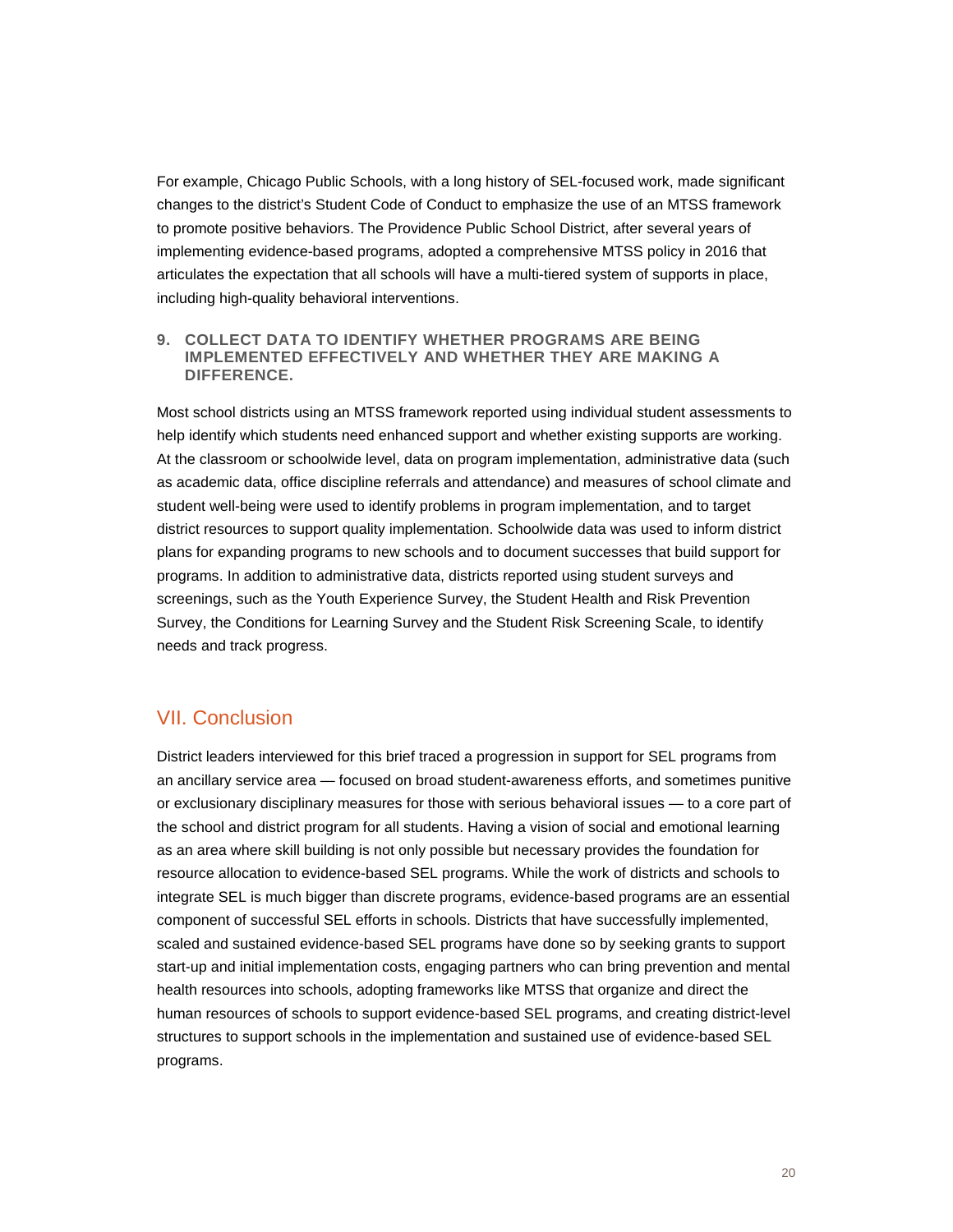#### **ACKNOWLEDGMENTS**

Margaret Flynn-Khan and Lynn Tiede of Mainspring Consulting authored this brief. The authors extend thanks to the following national leaders who shared their insights about the field, helped to identify school districts and reviewed the brief: Karen VanAusdal, Collaboration for Academic, Social and Emotional Learning; Olga Acosta Price, George Washington University; Mark Greenberg, Pennsylvania State University; Kevin Haggerty, Social Development Research Group; Joey Hunziker, Council of Chief State School Officers; and Brian Smith, Committee for Children.

The authors would also like to acknowledge the following education leaders and their partners who generously shared their time and experience:

- Patrick Farrell, Charlottesville (Virginia) City Schools
- Justina Schlund, Chicago Public Schools
- Denine Goolsby, Cleveland Metropolitan Public Schools
- Aimee Cacciatore and Lisa Hazel, Ferguson-Florissant School District, and Paulette Foerster, St. Louis County Children's Service Fund
- Julie Young Burns and Mark Sander, Minneapolis Public Schools
- Gail Mastropietro, Providence (Rhode Island) Public School District, and Rebecca Boxx, Providence Children and Youth Cabinet
- Julie Spindler, Tooele County (Utah) School District, and Heidi Peterson, Tooele City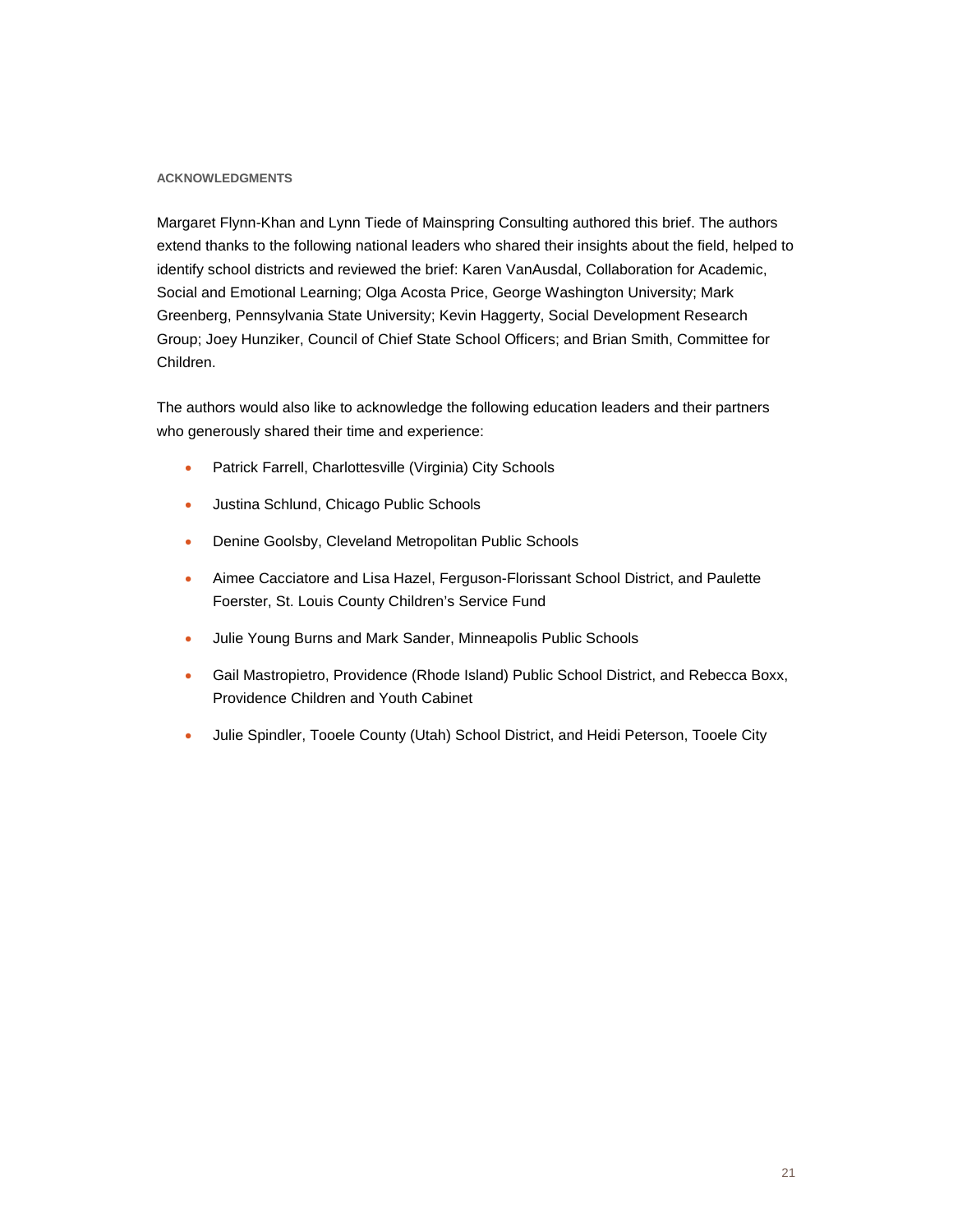## **APPENDICES**

Appendix A: Evidence-Based Programs by School District 23

## Appendix B: School District Profiles

| B-1. Charlottesville City Schools (Virginia)          | 24 |
|-------------------------------------------------------|----|
| <b>B-2. Chicago Public Schools</b>                    | 27 |
| B-3. Cleveland Metropolitan School District           | 30 |
| B-4. Ferguson-Florissant School District (Missouri)   | 33 |
| <b>B-5. Minneapolis Public Schools</b>                | 37 |
| B-6. Providence Public School District (Rhode Island) | 40 |
| B-7. Tooele County School District (Utah)             | 44 |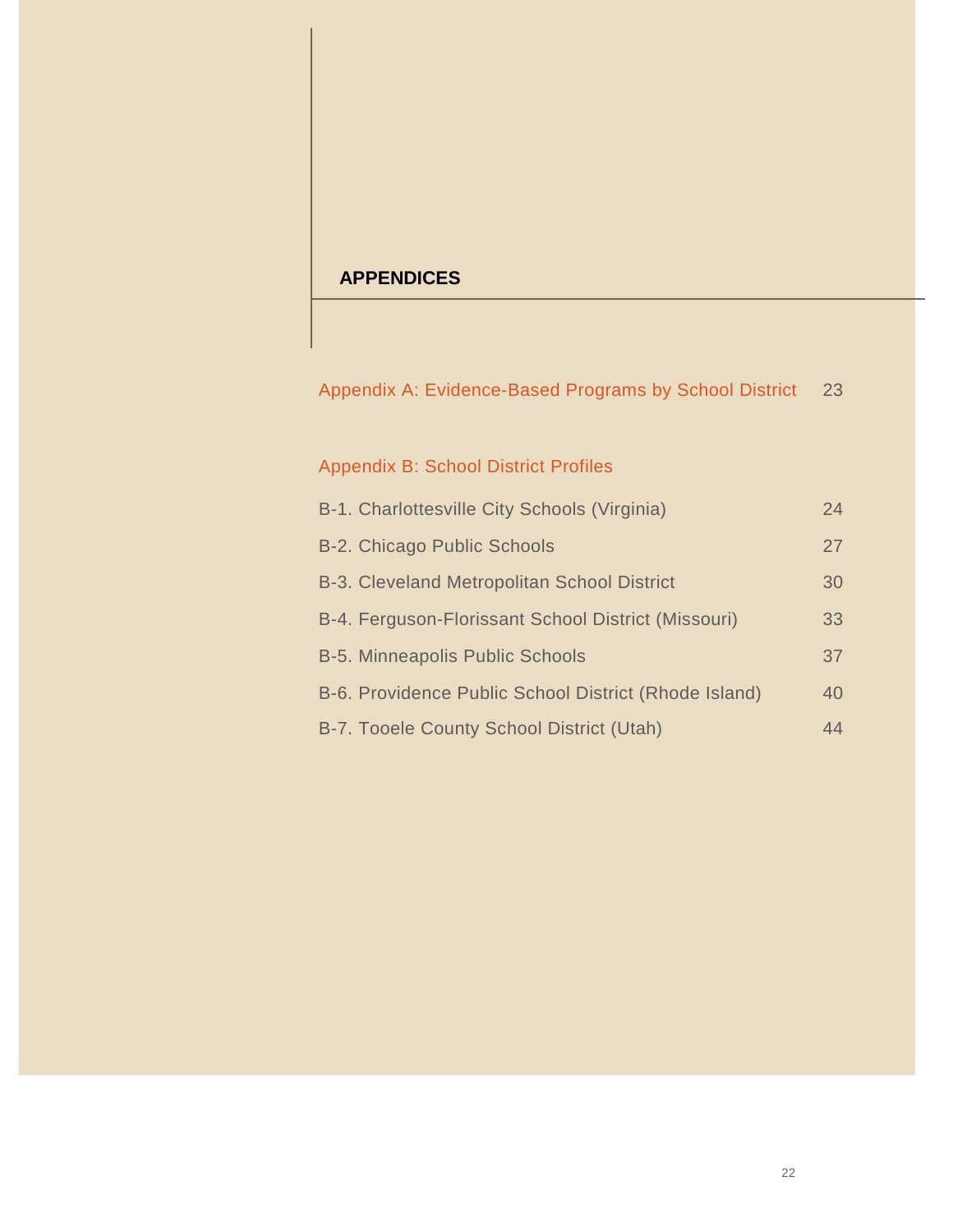|                                                                                                                                                                                                                                                 |                 |                    |              | <b>School District</b>  |             |            |              |
|-------------------------------------------------------------------------------------------------------------------------------------------------------------------------------------------------------------------------------------------------|-----------------|--------------------|--------------|-------------------------|-------------|------------|--------------|
| <b>Evidence-Based Program</b>                                                                                                                                                                                                                   | Charlottesville | Chicago            | Cleveland    | Ferguson-<br>Florissant | Minneapolis | Providence | Tooele       |
| Applied Suicide Intervention Skills Training (ASIST)                                                                                                                                                                                            | X               |                    |              |                         |             |            |              |
| <b>Bounce Back</b>                                                                                                                                                                                                                              |                 | X                  |              |                         |             |            |              |
| Caring School Community (CSC)                                                                                                                                                                                                                   |                 | $\pmb{\mathsf{X}}$ |              |                         |             |            |              |
| Cognitive Behavioral Intervention for Trauma in Schools (CBITS)                                                                                                                                                                                 |                 | X                  |              |                         |             | X          |              |
| Eye Movement Desensitization and Reprocessing (EMDR)                                                                                                                                                                                            |                 |                    |              |                         | $\times$    |            |              |
| <b>Familias Unidas</b>                                                                                                                                                                                                                          |                 |                    |              |                         |             | X          |              |
| <b>Guiding Good Choices</b>                                                                                                                                                                                                                     |                 |                    |              |                         |             |            | X            |
| LifeSkills Training (LST)                                                                                                                                                                                                                       |                 |                    |              |                         |             |            | X            |
| MindUP                                                                                                                                                                                                                                          | X.              |                    |              |                         | X           |            |              |
| <b>Olweus Bullying Prevention Program</b>                                                                                                                                                                                                       |                 |                    |              | X                       |             |            |              |
| <b>Positive Action</b>                                                                                                                                                                                                                          |                 |                    |              |                         |             | X          |              |
| PATHS (Promoting Alternative Thinking Strategies)                                                                                                                                                                                               |                 | X                  | X            |                         |             |            |              |
| QPR (Question, Persuade, and Refer) Gatekeeper Training for Suicide<br>Prevention                                                                                                                                                               |                 |                    |              |                         |             |            | X            |
| Responsive Classroom                                                                                                                                                                                                                            | X               | X                  | X            |                         | X           |            |              |
| School-Connect                                                                                                                                                                                                                                  | X               |                    |              |                         |             |            |              |
| <b>Second Step</b>                                                                                                                                                                                                                              | X               | X                  | $\mathsf{X}$ | X                       | X           | X          | $\mathsf{X}$ |
| Social Skills Group Intervention (S.S.GRIN)                                                                                                                                                                                                     |                 | X                  |              |                         |             |            |              |
| Trauma-Focused Cognitive Behavioral Therapy (TF-CBT)                                                                                                                                                                                            |                 |                    |              |                         | X           |            |              |
| Wyman's Teen Outreach Program (TOP)                                                                                                                                                                                                             |                 |                    |              | X                       |             |            |              |
| Note: The programs listed are programs that administrators cited at the time of interviews that are included in one of<br>the clearinghouses referenced in the issue brief. This list does not necessarily include every evidence-based program |                 |                    |              |                         |             |            |              |

these school districts are implementing.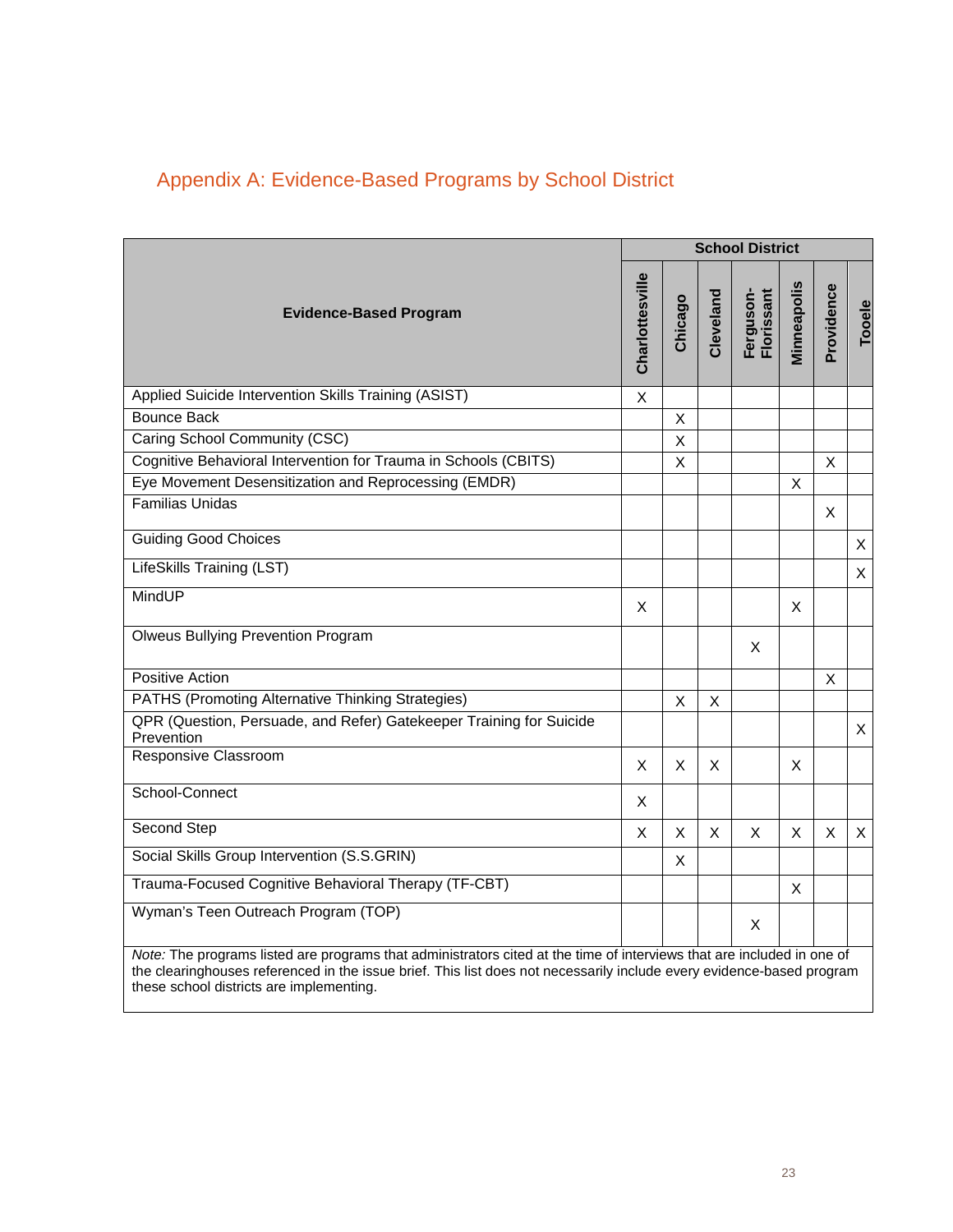## Appendix B: School District Profiles

## B-1. Charlottesville City Schools

#### **BACKGROUND/CONTEXT**

Charlottesville City Schools (CCS) have developed a strategic approach to social and emotional learning as part of a multi-tiered system of supports. Their work was developed with the support of federal and state policy initiatives and funding. The Virginia Department of Education (VDOE) has a statewide framework, professional development grants and an intermediary to support school districts throughout the state in adopting the Virginia Tiered System of Supports (VTSS). Charlottesville received professional development funding and technical assistance to adopt VTSS.

In 2009, a federal Safe Schools-Healthy Students grant allowed CCS to purchase and implement social and emotional learning program models, such as Restorative Justice and Responsive Classroom. However, once the grant ran out and significant staff turnover occurred, the Restorative Justice program faded away due to lack of support for continued training and implementation. Responsive Classroom is still implemented in several schools where the principal remains committed.

Rather than continuing to lurch from grant to grant, in recent years CCS decided to take a more intentional approach to identifying and implementing evidence-based programs. CCS brought together action teams to take a comprehensive look at four areas: mental wellness, community partnerships, professional learning, and social and emotional learning. The action teams comprised district staff, principals, community providers, teachers, school social workers, school psychologists and counselors. Each action team identified student needs, the existing supports available and the remaining gaps. Teams then selected evidence-based programs that would address the unmet needs and were a good fit for their school populations, and that they felt could be easily embedded and sustained. Based on this work, the district piloted a series of evidencebased programs to see which were, in fact, a good fit for implementation.

**CHARLOTTESVILLE CITY SCHOOLS STATS**

Enrollment: Approximately 4,200 Schools: 9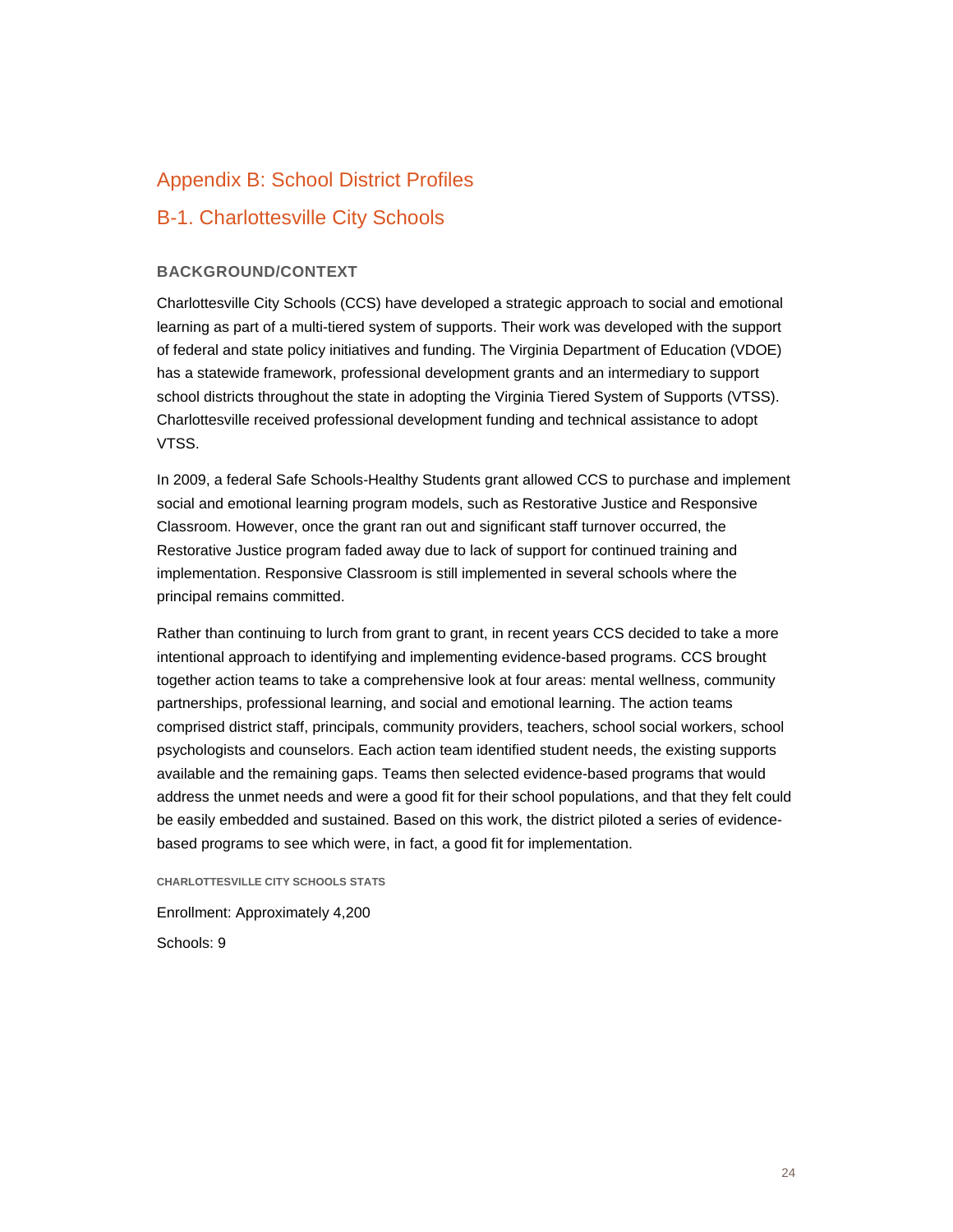#### **EVIDENCE-BASED PROGRAMS**

| <b>Program Name</b>                                     |                |                                                         | <b>Program Type</b>                   |                |               |
|---------------------------------------------------------|----------------|---------------------------------------------------------|---------------------------------------|----------------|---------------|
|                                                         | School climate | emotiona<br>based socia<br>Classroom<br>learning<br>and | based risk<br>prevention<br>Classroom | Family support | Mental health |
| Applied Suicide Intervention Skills Training<br>(ASIST) |                |                                                         | X                                     |                |               |
| Mind Up                                                 |                | $\times$                                                |                                       |                |               |
| Responsive Classroom                                    |                | $\times$                                                |                                       |                |               |
| School-Connect                                          |                | $\times$                                                |                                       |                |               |
| Second Step                                             |                | $\times$                                                |                                       |                |               |

#### **FINANCING EVIDENCE-BASED PROGRAMS**

#### Key Lessons Learned

- District leadership must put social and emotional learning and mental wellness outcomes on par with academic outcomes. If evidence-based SEL programs are considered a part of core instruction, it is much easier to garner needed support and resources for them. CCS's strategic plan, which was informed by community input, now incorporates a focus on mental wellness and social and emotional skills and emphasizes the use of evidence-based programs. This has led to a shift in how resources, including human resources, are allocated. For example, CCS is now carving out professional development time for training in evidence-based programs that address social and emotional learning and mental wellness.
- Using a multi-tiered system of support (MTSS) framework while selecting and implementing evidence-based programs prevents a school district from forming another silo or setting up programs to compete with one another. MTSS creates a structure where social and emotional learning, behavior and mental wellness fit within a school's core functions. The evidence-based programs that address these skills are no longer considered ancillary but rather seen as integral to how a school district will ensure students succeed academically.
- Evidence-based programs are more easily sustained because they are more likely to achieve outcomes, thereby justifying the allocation of the necessary financial and human resources. While the fidelity measures required by many evidence-based programs may seem onerous at first, they actually serve as "guardrails" during implementation, helping to ensure the program will achieve the intended outcomes. CCS learned this lesson while implementing evidence-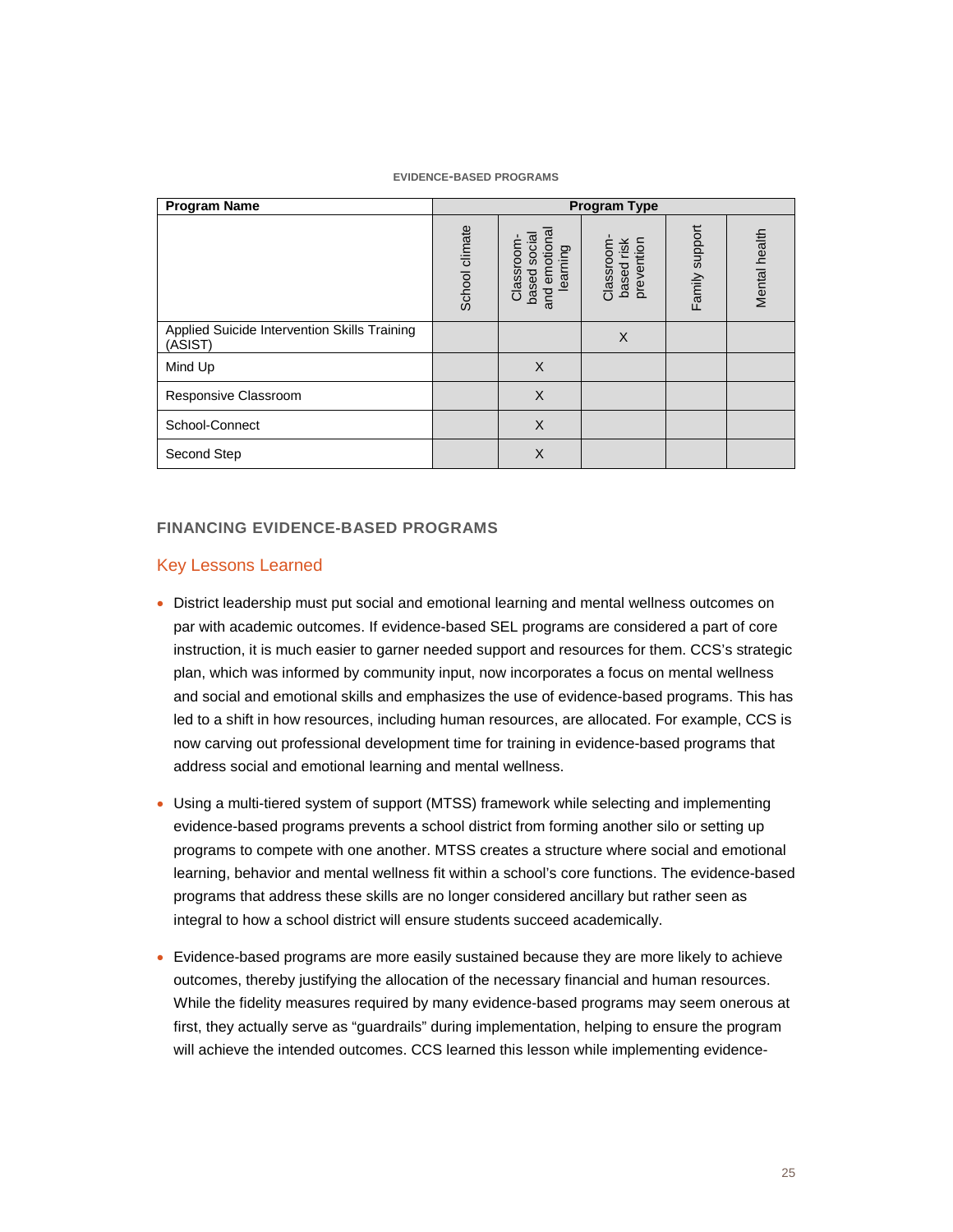based academic programs, which increased their commitment to selecting evidence-based social and emotional learning programs and implementing them with fidelity.

#### Resources Supporting Exploration and Installation

- CCS allocated staff time to the four action teams tasked with selecting and piloting evidencebased programs. The district also determined that any social and emotional learning evidencebased program selected, and the accompanying professional development, had to address the Collaborative for Academic, Social and Emotional Learning's five competencies (Self-Awareness, Self-Management, Social Awareness, Relationship Skills and Responsible Decision Making). Select schools piloted the evidence-based programs and worked with the district-level team to determine what worked well, what didn't work and whether the program could be scaled. This provided a consistent approach to determining which programs could truly achieve results and be sustained within CCS's context.
- VDOE helped CCS to identify evidence-based programs and provided a one-time grant to support the initial training and materials for several of the programs that were piloted.
- The regional Community Services Board provided training in the ASIST program to CCS at no cost. Throughout the state of Virginia, Community Services Boards and the Behavioral Authority are the single point of entry into publicly funded mental, developmental and substance abuse services. In recent years, Community Service Boards have become more involved in prevention work, which has led to greater collaboration with school districts.
- VDOE received a federal Project AWARE grant as part of their VTSS work. Project AWARE grants promote youth mental health awareness within schools and communities and connections to needed mental health services. While CCS was not one of the districts chosen as a pilot under the grant, VDOE has selected the district as an expansion site after the piloting stage is complete.

#### Resources Supporting Implementation

- CCS is still in the process of setting up a system to ensure fidelity of the evidence-based programs and expects to use their action teams to help articulate clear guidance and expectations, and to identify which school staff will be responsible for implementation.
- CCS has focused their grant application under the new Title IV-A formula grant on mental wellness. The Title IV-A funds will support ongoing material and training needs for programs that are implemented by teachers and school support staff.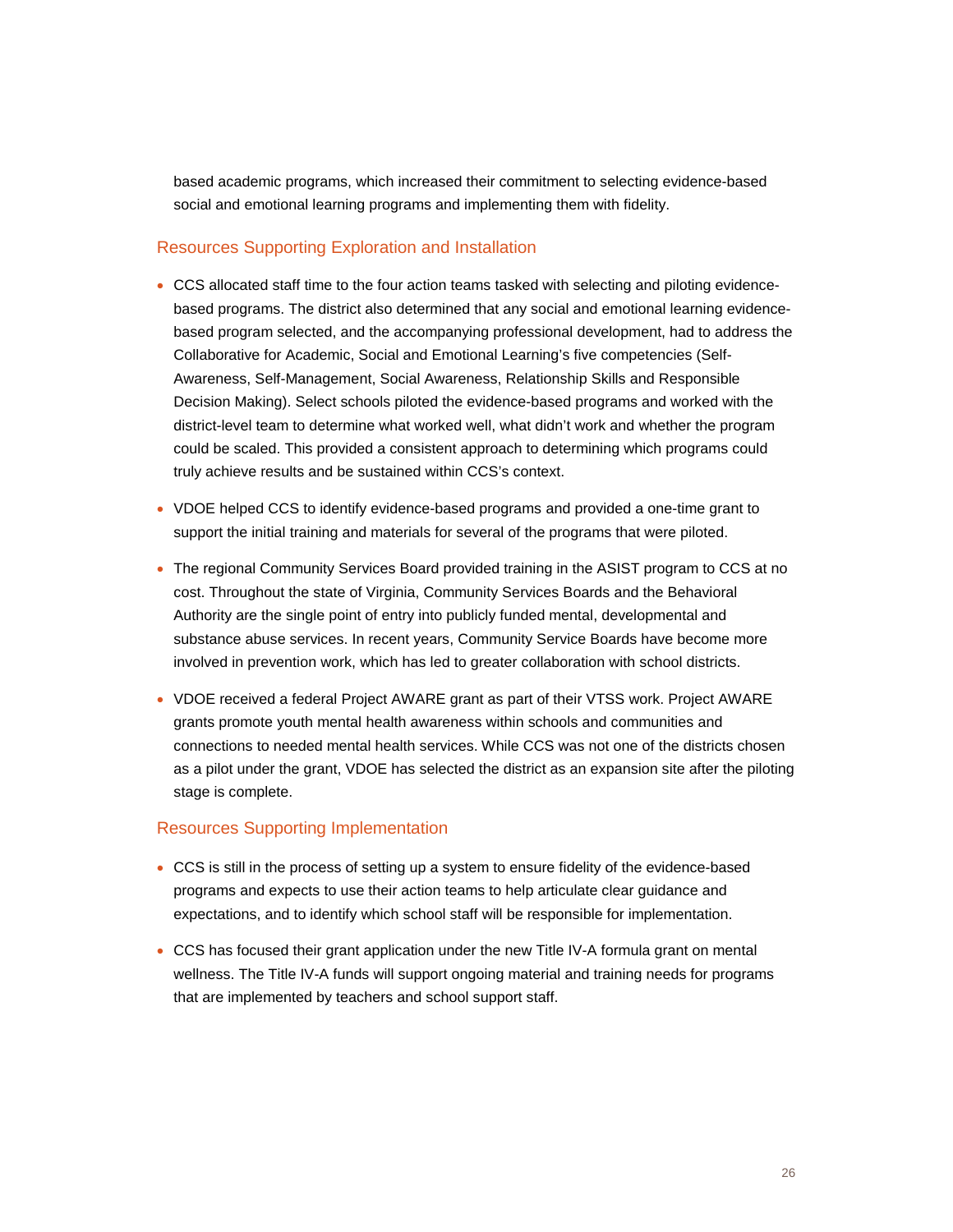## B-2. Chicago Public Schools

#### **BACKGROUND/CONTEXT**

Chicago Public Schools (CPS) has a long history of integrating social and emotional learning practices into its schools. With a two-decade partnership with the Collaborative for Academic, Social and Emotional Learning (CASEL), CPS has focused on improving school climate, behavioral health services, discipline practices and academic engagement. As part of the district's strategic plan, all schools are expected to adopt a systematic approach to ensure that students develop the CASEL social and emotional competencies within a supportive school and classroom climate that includes adult modeling, effective discipline and integrated instruction.

The district's Office of Social and Emotional Learning (OSEL) works with schools to establish multi-tiered systems of support for students' social, emotional and behavioral development. CPS is organized into 13 geographic areas, or networks, with an OSEL specialist assigned to each. Two additional OSEL specialists work with the districts' alternative schools. The OSEL staff supports training and implementation of evidence-based strategies for positive school and classroom climates, social and emotional skills development, and targeted social and emotional interventions. In 2012, and again in 2014, CPS also made significant changes to the Student Code of Conduct to shift away from addressing behavior through a punitive lens and toward emphasizing social and emotional learning.

**CHICAGO PUBLIC SCHOOLS STATS**

Enrollment: Approximately 370,000

Schools: 646

#### **EVIDENCE-BASED PROGRAMS**

| <b>Program Name</b>                                                                                                                                                                                                                                                                                                                                                                                      |                |                                                       | <b>Program Type</b>                   |                |               |  |  |  |  |
|----------------------------------------------------------------------------------------------------------------------------------------------------------------------------------------------------------------------------------------------------------------------------------------------------------------------------------------------------------------------------------------------------------|----------------|-------------------------------------------------------|---------------------------------------|----------------|---------------|--|--|--|--|
|                                                                                                                                                                                                                                                                                                                                                                                                          | School climate | and emotiona<br>based social<br>Classroom<br>learning | based risk<br>prevention<br>Classroom | Family support | Mental health |  |  |  |  |
| Bounce Back                                                                                                                                                                                                                                                                                                                                                                                              |                |                                                       |                                       |                | $\times$      |  |  |  |  |
| <b>Caring School Community</b>                                                                                                                                                                                                                                                                                                                                                                           | X              | X                                                     |                                       |                |               |  |  |  |  |
| Cognitive Behavioral Interventions for Trauma in Schools (CBITS)                                                                                                                                                                                                                                                                                                                                         |                |                                                       |                                       |                | $\times$      |  |  |  |  |
| <b>PATHS (Promoting Alternative Thinking Strategies)</b>                                                                                                                                                                                                                                                                                                                                                 |                | X                                                     |                                       |                |               |  |  |  |  |
| Responsive Classroom                                                                                                                                                                                                                                                                                                                                                                                     |                | X                                                     |                                       |                |               |  |  |  |  |
| Second Step                                                                                                                                                                                                                                                                                                                                                                                              |                | X                                                     |                                       |                |               |  |  |  |  |
| Social Skills Group Intervention (S.S. Grin)                                                                                                                                                                                                                                                                                                                                                             |                |                                                       |                                       |                | $\times$      |  |  |  |  |
| Note: CPS delivers additional models that do not meet the definition of evidence-based programs used in<br>this brief, but that staff identified as evidence based or promising, such as Anger Coping & Think First, Act<br>and Adapt, Developmental Design, Restorative Practices, Youth Mental Health First Aid and SPARCS<br>(Structured Psychotherapy for Adolescents Responding to Chronic Stress). |                |                                                       |                                       |                |               |  |  |  |  |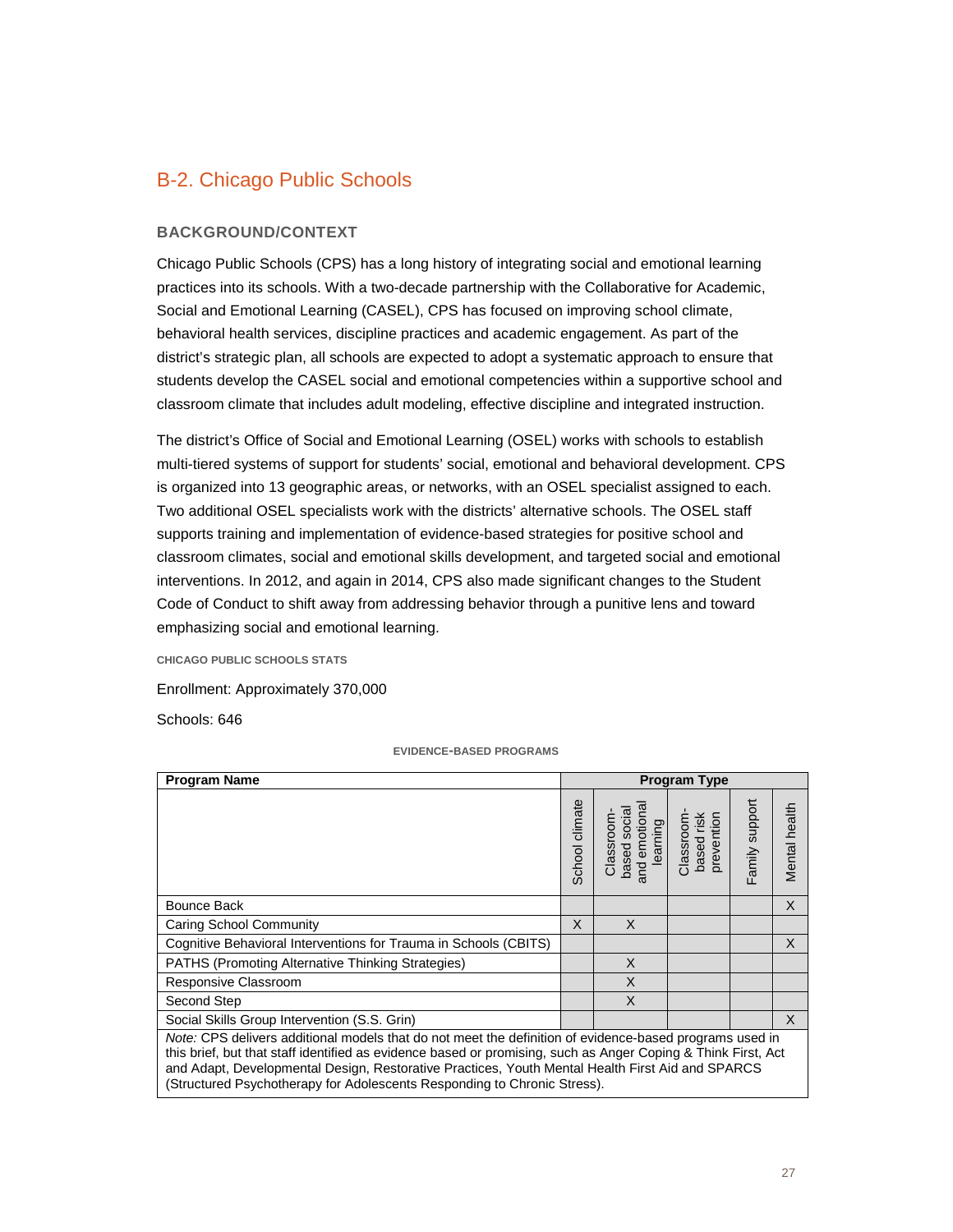#### **FINANCING EVIDENCE-BASED PROGRAMS**

#### Key Lessons Learned

- Involve principals, teachers, counselors and other key staff in the planning process around implementation. A lot of evidence-based programs look good but are challenging to implement. Only staff working in the schools truly understand how to navigate the day-to-day complexities of a school and ensure that evidence-based programs are implemented effectively.
- Build SEL programming into overall school improvement efforts. It it can be difficult to sustain and monitor SEL implementation at schools with limited resources and many competing priorities. CPS embeds SEL priorities within the overall school improvement framework, and provides additional SEL coaching and resources to schools and staff with the greatest need.
- Acknowledge that the start-up and ongoing implementation of evidence-based SEL programs takes time and continuous training, and dedicate resources accordingly. There will always be staff turnover at the school level and many demands on staff time. OSEL dedicates a significant portion of its funding for extended-day payments to staff, which covers pay for substitutes if training is required during the school day and also pays for dedicated staff time for additional coaching.
- Be intentional about working with teams at the school level, as opposed to focusing capacitybuilding efforts on one coordinating staff person. With staff turnover, a variety of school staff should be involved in the planning and implementation of evidence-based programs.
- Create professional learning communities that include staff leading implementation of evidence-based SEL programs from multiple schools. Staff with more experience with SEL programs can help staff who are newer to programs to overcome barriers and implement programs effectively.

#### Resources Supporting Exploration and Installation

- CPS releases a Request for Proposals (RFP) every other year for organizations to become authorized social and emotional learning providers in the district. Organizations can apply in one or more of three areas: direct services, professional learning, or curriculum and material. Proposals that include programs or services with a rigorous evidence base receive the most points in the RFP process. Schools can select from the approved SEL providers and support implementation within their school budgets.
- Through OSEL, CPS also supports a set of evidence-based programs throughout the district, such as Second Step and PATHS. The use of these district-supported programs is not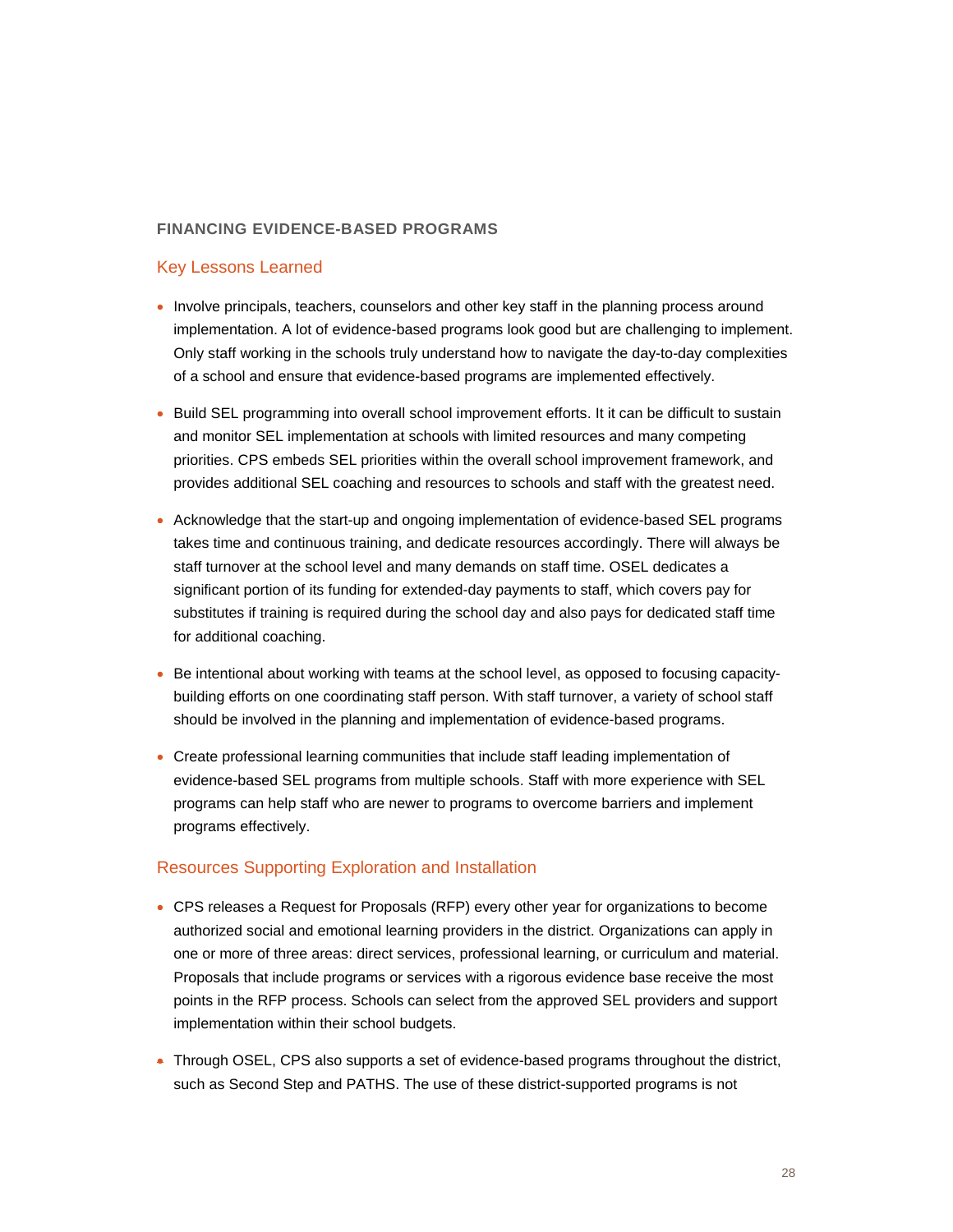mandated, but OSEL will provide training, materials and planning assistance to schools choosing to use them. The start-up of Second Steps and PATHS were supported through CPS's partnership with CASEL and with funding from NoVo Foundation and Education First.

#### Resources Supporting Implementation

- Funding for the ongoing implementation of district-supported evidence-based programs is mostly local, but it also includes a mix of Title I and II funding, private funding and funding from restricted grants.
- OSEL has secured grants to build its capacity to support initial and full implementation. OSEL has three teams tailored to the multi-tiered support systems that each school must implement. The teams support universal programs (tier 1) and targeted interventions and behavioral health programs (tiers 2 and 3). Team staff oversee the roll-out, implementation and continued monitoring of the evidence-based programs related to their team's focus.
- School-level social and emotional learning teams support implementation of programs at the building level, including planning, implementation and referrals to programs. Teaming structures can vary depending on school size. For example, smaller schools may use a combined instructional and SEL team, whereas larger schools may have a team dedicated to universal SEL programs and another team dedicated to targeted interventions and behavioral health programs.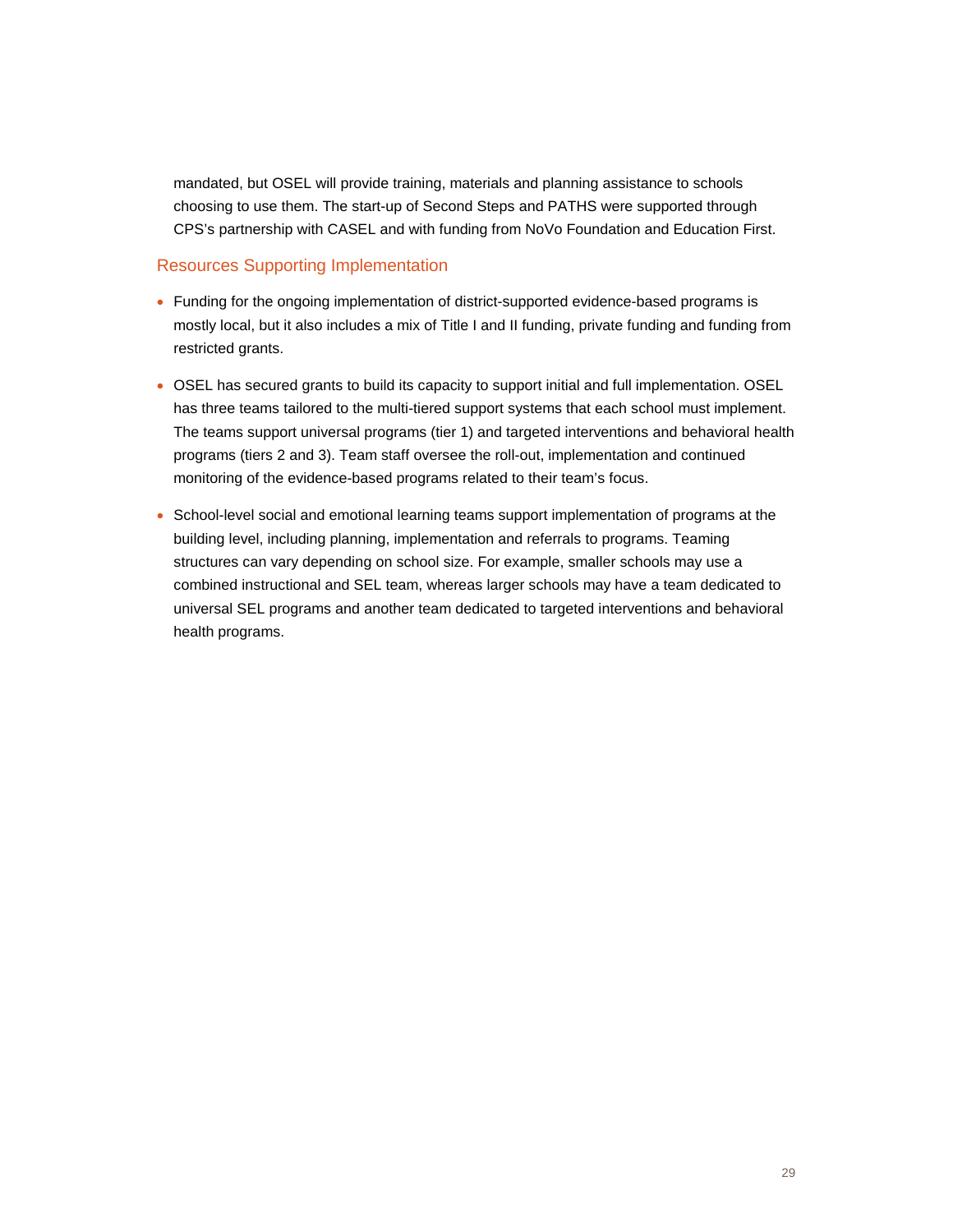## B-3. Cleveland Metropolitan School District

#### **BACKGROUND/CONTEXT**

The Cleveland Metropolitan School District (CMSD) has a district-wide emphasis on implementing social and emotional learning, beginning with a 2007 tragedy in which a student shot and wounded two students and two teachers and then took his own life. CMSD leadership knew they had to do something more than just install metal detectors and other "hardware" to keep kids safe — they needed to ensure a student would never become that desperate again. As a result, later that year, the district created a leadership team devoted to social and emotional learning, which they termed Humanware. Humanware initiatives focus on building students' internal social and emotional competence — the human side. The team has selected two programs to be implemented throughout the district: the PATHS program in grades pre-K–5, and the Second Step program in grades 6–8. In 2009–10, CMSD began using the Conditions for Learning (CFL) survey to track student progress in SEL outcomes in every school.

In 2011, CMSD became a member of the Collaborating Districts Initiative (CDI). CDI is a partnership between the Collaborative for Academic, Social and Emotional Learning (CASEL), the American Institute of Research (AIR) and local school districts committed to integrating social and emotional learning. Soon thereafter, in 2012, the Cleveland Plan for Transforming Schools was adopted into law (House Bill 525) with broad support from the city's mayor, CMSD, the Cleveland Teachers Union, civic leaders, elected officials, businesses, religious organizations, parents and students. The plan's goal was to ensure high-quality schools for all students, and its requirements included SEL initiatives in all city schools. In 2014, CMSD shifted to school-based budget autonomy, which gave schools the option to implement PATHS or Second Step or to select another evidence-based program, such as Responsive Classroom. Over the years, CMSD's district-wide approach to social and emotional learning has made an impact on students, with the CFL survey showing a steady improvement in SEL outcomes for students from second through 12th grades.

**CLEVELAND METROPOLITAN SCHOOL DISTRICT STATS**

Enrollment: Approximately 40,000 Schools: 105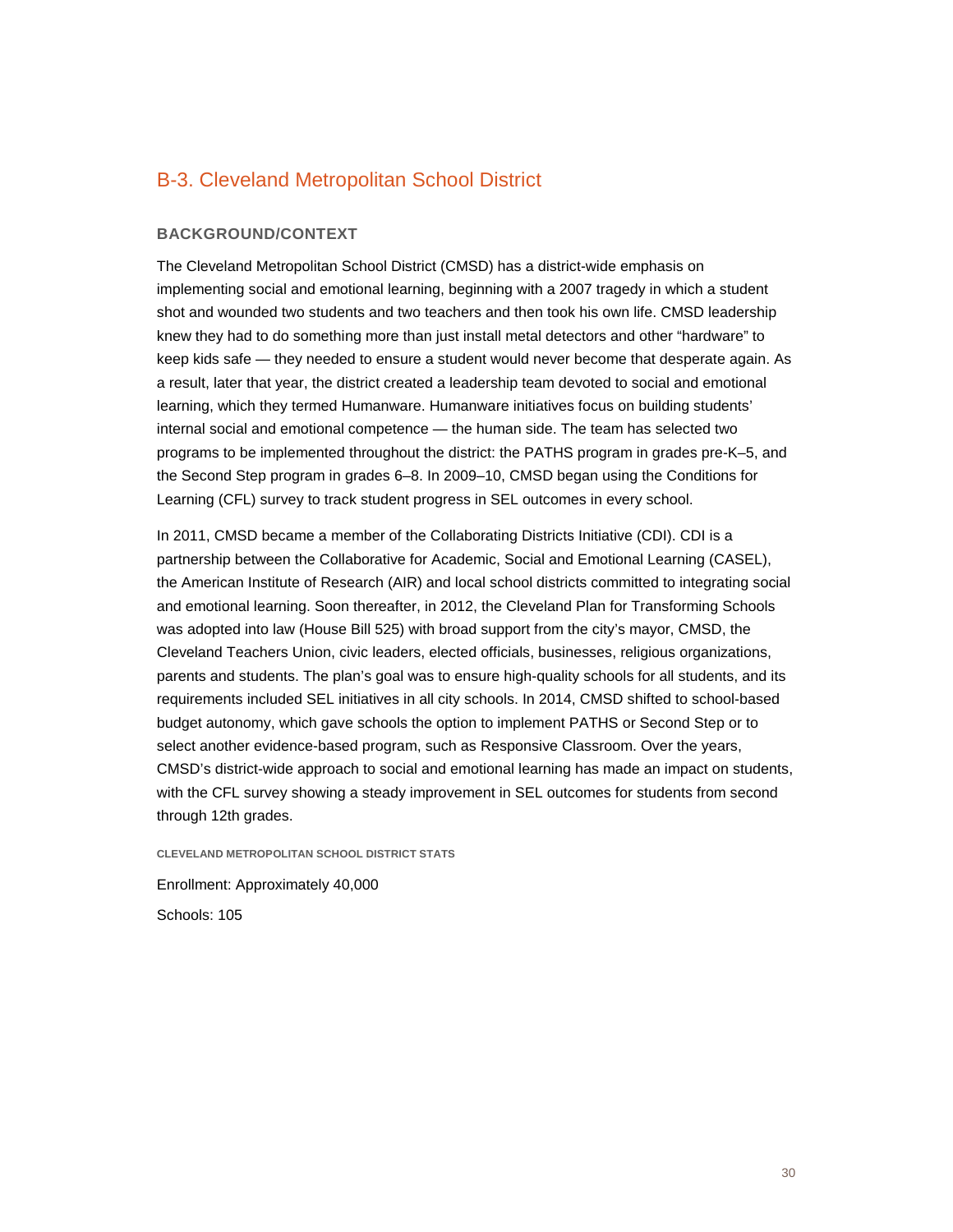#### **EVIDENCE-BASED PROGRAMS**

| <b>Program Name</b>                                                                                                                                                                                                                                                                                | <b>Program Type</b> |                                                             |                                        |                |               |  |
|----------------------------------------------------------------------------------------------------------------------------------------------------------------------------------------------------------------------------------------------------------------------------------------------------|---------------------|-------------------------------------------------------------|----------------------------------------|----------------|---------------|--|
|                                                                                                                                                                                                                                                                                                    | School climate      | emotiona<br>social<br>Classroom<br>learning<br>based<br>and | Classroom-<br>based risk<br>prevention | Family support | Mental health |  |
| <b>PATHS (Promoting Alternative Thinking)</b><br>Strategies)                                                                                                                                                                                                                                       |                     | X                                                           |                                        |                |               |  |
| Responsive Classroom                                                                                                                                                                                                                                                                               |                     | X                                                           |                                        |                |               |  |
| Second Step                                                                                                                                                                                                                                                                                        |                     | X                                                           |                                        |                |               |  |
| Note: CMDS schools deliver additional models that do not meet the definition of evidence-based<br>programs used in this brief, but that staff identified as evidence-informed or promising, such as Leader in<br>Me, Seven Habits of Highly Effective Students, Character Counts and Project Love. |                     |                                                             |                                        |                |               |  |

#### **FINANCING EVIDENCE-BASED PROGRAMS**

#### Key Lessons Learned

- Implementing evidence-based social and emotional learning programs with fidelity is challenging, especially in large school districts, and requires setting clear expectations for the progress of all students. School administrators must be supported in selecting and implementing programs with fidelity, and schools need to be held accountable for SEL outcomes. A screening tool such as the CFL survey can help to track and ensure schools are making progress.
- Over the years, CMSD has built an extensive infrastructure to support its focus on social and emotional learning. However, in retrospect, CMSD leaders say they should have invested more up front in the training of administrators, teachers and staff throughout the district. To be fully committed to implementing evidence-based SEL programs, teachers and staff first need to understand why SEL is important and how it connects with academic success.
- CMSD's long-term commitment to outcomes, and specifically to using the CFL survey, has helped to build and maintain support for the implementation of SEL programs. The survey, administered to students twice a year, measures domains such as social and emotional learning, safe and orderly environment, challenge, and student support. District and school staff engage in analyzing the data and making recommendations.

#### Resources Supporting Exploration and Installation

• After the shooting incident, CMSD worked with the AIR to conduct an audit of the district's policies and programs, which resulted in a recommendation that CMSD adopt programming to support social and emotional learning.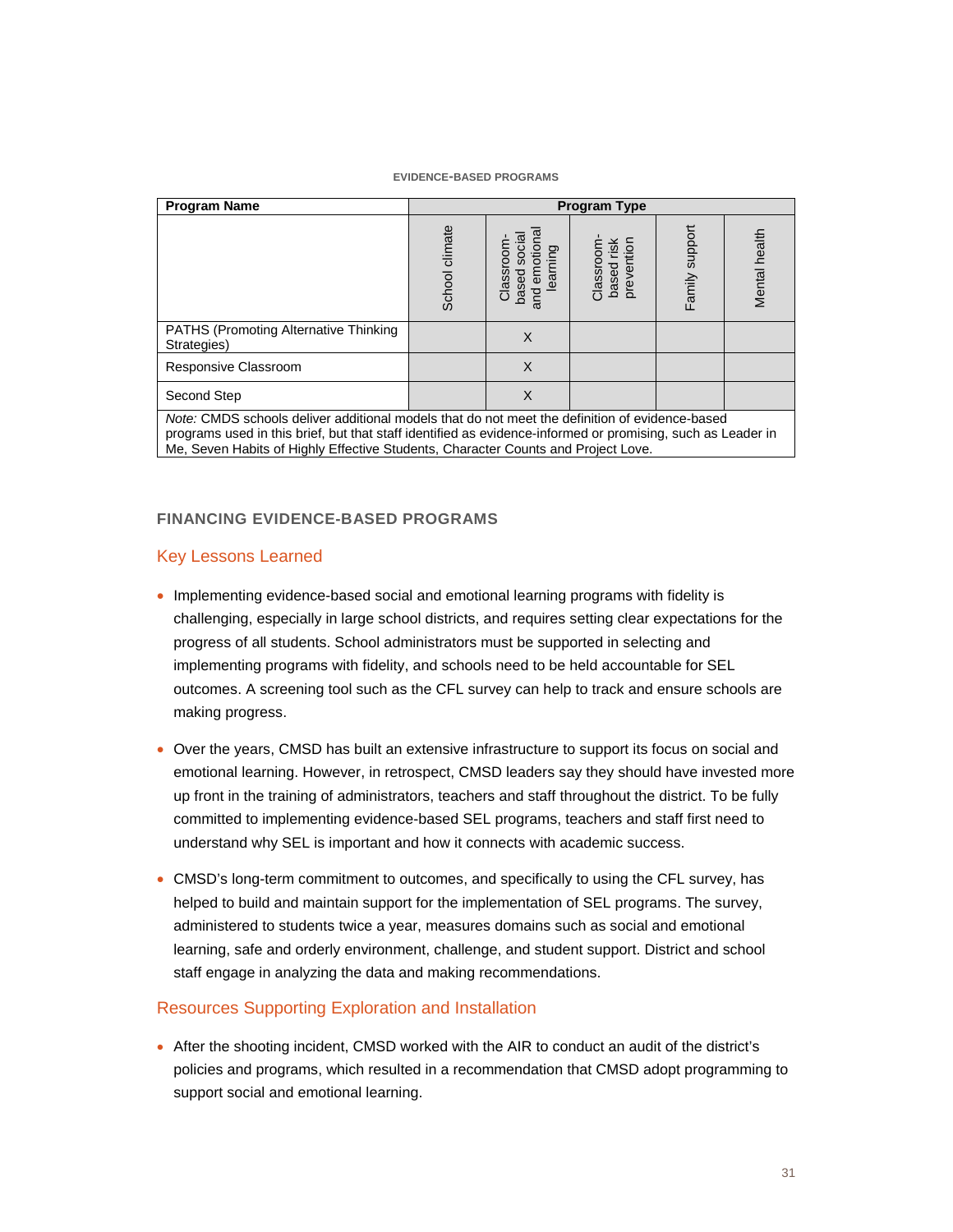- A workgroup, including principals, teachers, safety and security staff and district representatives, was created and spent a year selecting appropriate evidence-based SEL programs. The workgroup selected PATHS for elementary grades because it fit easily into the existing curriculum. A few years later, Second Step was selected for the middle grades because it dovetailed well with PATHS. The PATHS CEO helped CMSD think through how to create a smooth transition between the two programs.
- The NoVo Foundation provided funding to support CMSD's overall approach to social and emotional learning, and also provided the initial funds to purchase materials and training for teachers for Second Step. A local foundation, the Abington Foundation, provided initial support for materials and teacher training for PATHS.

#### Resources Supporting Implementation

- The Abington Foundation supported the implementation of PATHS from the 2009–10 school year through 2016–17. CMSD schools are not required to use these two programs, but they are required to implement an SEL learning program. While principals can decide to allocate funding and get approval to implement another evidence-based SEL program, due to CMSD support, the majority of schools use PATHS and Second Step.
- CMSD supports the Humanware team with local school district funding. The team includes an executive director, five managers, one director, a project manager and two solution specialists. The Humanware staff regularly meets with each network of schools to discuss the social and emotional programming being used in the network and to identify ways in which the Humanware team can support implementation. The district has a grant with Cleveland State University to analyze data from SEL program implementation.
- To ensure program sustainability and fidelity, the Humanware team has certified PATHS trainers to train new staff, and has also developed a CMSD-specific Second Step training module to be used for training new staff throughout the district.
- CMSD supports a quarterly meeting of high school students to review individual schools' CFL data and provide feedback to district leadership about proposed district improvements. The district has seen consistent improvements in their CFL survey outcomes. The students who were in second grade when PATHS began are now seniors in high school and have shown steady increases in social and emotional learning every year. The continued progress helps to maintain and build support for the focus on social and emotional learning and the programs being used.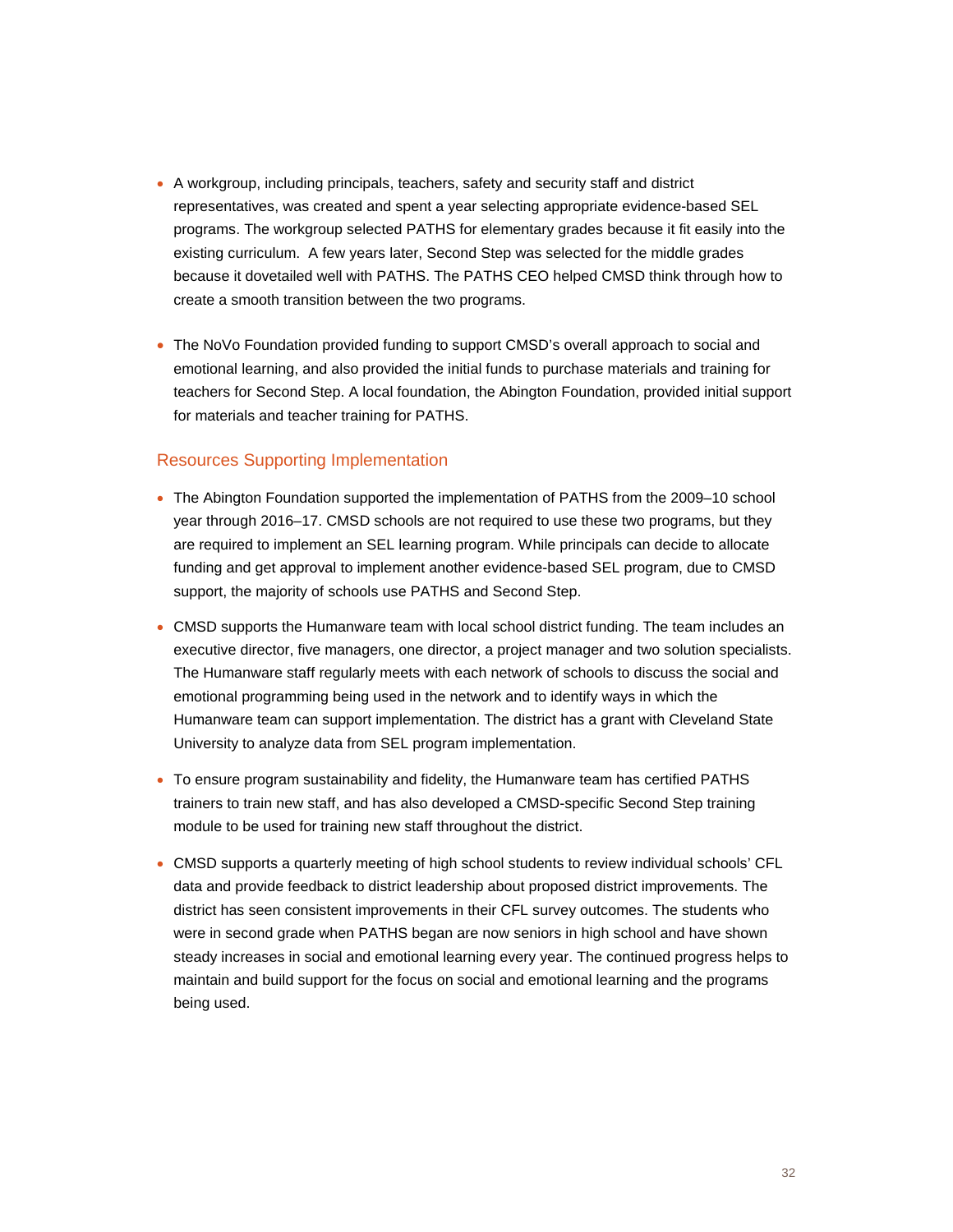## B-4. Ferguson-Florissant School District

#### **BACKGROUND/CONTEXT**

The Ferguson-Florissant School District (FFSD) has a long history of supporting students' social, emotional and mental well-being. The district's successful implementation of several evidencebased social and emotional learning programs resulted from partnerships with the St. Louis County Children's Service Fund and the Special School District of St. Louis County.

In November 2008, voters passed a one-quarter-cent sales-tax measure, known as Proposition 1 or Putting Kids First. The referendum created the St. Louis County Children's Service Fund (CSF), which provides behavioral health and substance use treatment services for St. Louis County children and youth from birth through age 19.[12](#page-32-0) CSF supports qualified behavioral health service providers, who then partner with local schools to implement evidence-based and promising programs that are suited for school-based settings. Wyman's Teen Outreach Program (TOP) and the Olweus Bullying Prevention Program (Olweus) are provided in FFSD through memorandums of understanding with CSF-funded agencies.

The Special School District of St. Louis County (SSD) is a distinct school district that provides special education across the county's 22 school districts. SSD has a Positive Behavioral Intervention and Supports (PBIS) team that works with the districts and schools in developing, implementing and sustaining a culturally relevant multi-tiered model of prevention and intervention. Building on the PBIS effort, FFSD partnered with SSD in 2015 to adopt the Comprehensive, Integrated, Three-Tiered (Ci3T) model of prevention, which addresses academic, behavioral and social domains. Currently, 10 of the district's 24 schools are engaged in Ci3T's three-year process, which includes phases for planning, implementation and assessment. During the planning phase, the school-based intervention teams select an evidencebased social skills program; thus far, all schools have selected Second Step.

**FERGUSON-FLORISSANT SCHOOL DISTRICT STATS**

Enrollment: Approximately 11,000

Schools: 24

<span id="page-32-0"></span> $12$  Missouri state legislation allows communities to create children's services funds for 10 specific service areas such as prevention services, home and community-based intervention, and services to teen parents. (Missouri State Statutes RSMo 67.1775 and 210.861)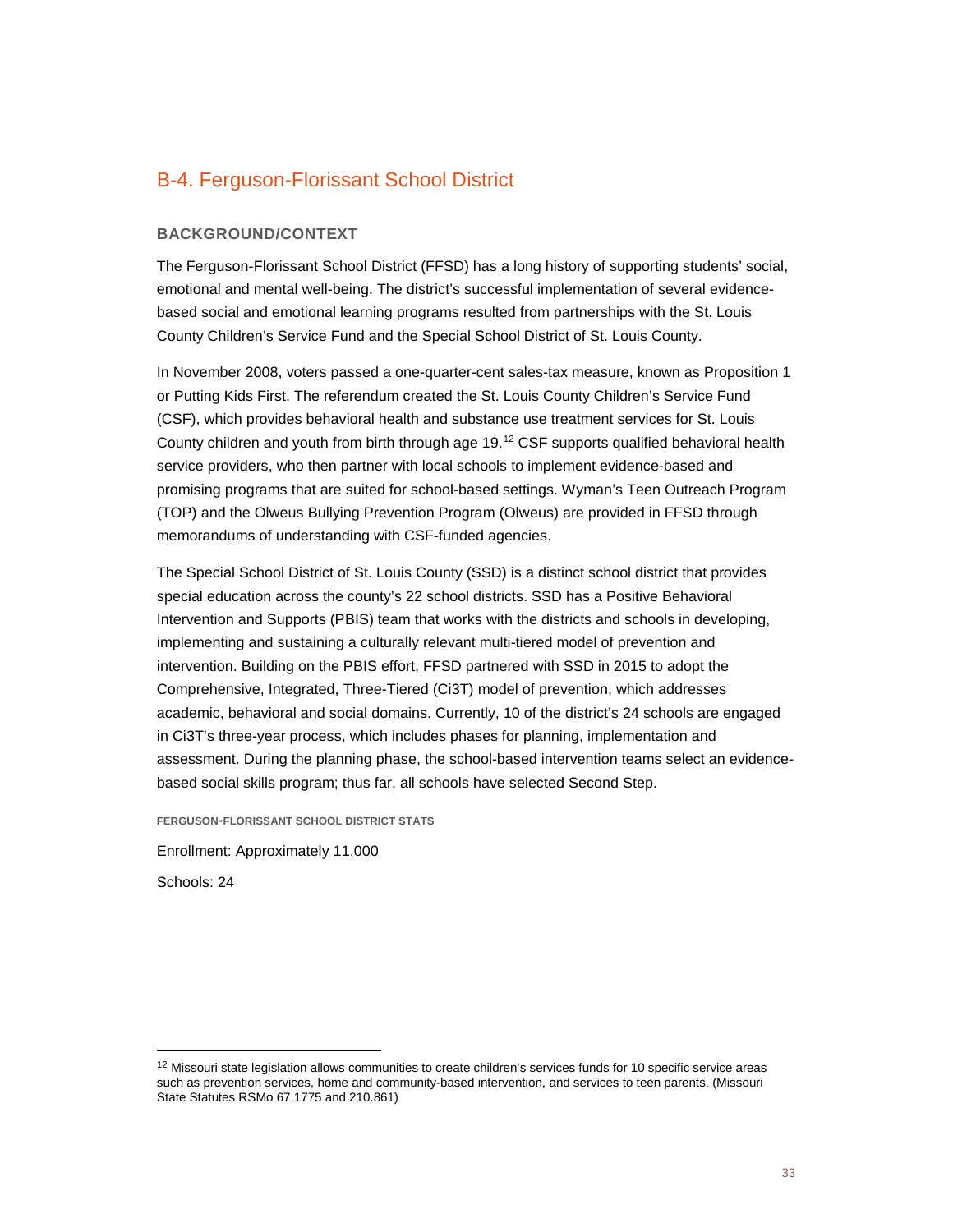#### **EVIDENCE-BASED PROGRAMS**

| <b>Program Name</b>                 | <b>Program Type</b> |                                                                           |                                               |                   |               |
|-------------------------------------|---------------------|---------------------------------------------------------------------------|-----------------------------------------------|-------------------|---------------|
|                                     | School climate      | ලු $\overline{a}$<br>otio<br>learning<br>ō<br>Ĕ<br>Classr<br>based<br>and | $\frac{8}{5}$<br>preventi<br>Classro<br>based | support<br>Family | Mental health |
| Olweus Bullying Prevention Program  | X                   | X                                                                         |                                               |                   |               |
| Second Step                         |                     | X                                                                         |                                               |                   |               |
| Wyman's Teen Outreach Program (TOP) |                     | X                                                                         | X                                             |                   |               |

#### **FINANCING EVIDENCE-BASED PROGRAMS**

#### Key Lessons Learned

- Invest time upfront to select evidence-based programs that match student, teacher and community needs. When CSF was created, there were suddenly many agencies offering programs and services to Ferguson-Florissant and other St. Louis County school districts, but FFSD leadership knew that more doesn't always mean better. FFSD selected programs and services that aligned with student needs (assessed using the Student Risk Screening Scale -Internalizing and Externalizing), built on the district's existing efforts and could be implemented with fidelity. They also chose to partner with agencies that had the capacity to work with the entire district.
- A public funding stream that is dedicated to preventative services is incredibly valuable. School funding is naturally academics-focused. While school leaders know that mental, social and behavioral supports are necessary to achieve academic success, it can still be hard to allocate adequate resources, especially in tight budget times. The creation of CSF gave FFSD access to high-quality services the district wouldn't be able to support otherwise. It also means there are more effective services throughout the community to which students and their families can be referred.
- It is helpful to implement evidence-based programs on a small scale and grow from there. With support from Ci3T model developers, each Ferguson-Florissant school engages in a year of planning followed by another two years of program implementation. During implementation, program impact is assessed and adaptations are made as necessary. This deliberate approach helps school and district leadership thoughtfully integrate the necessary program supports — such as training, coaching, evaluation and monitoring — into the existing professional development and accountability systems. For example, data from the initial schools that implemented Second Step showed that teachers who were not consistent in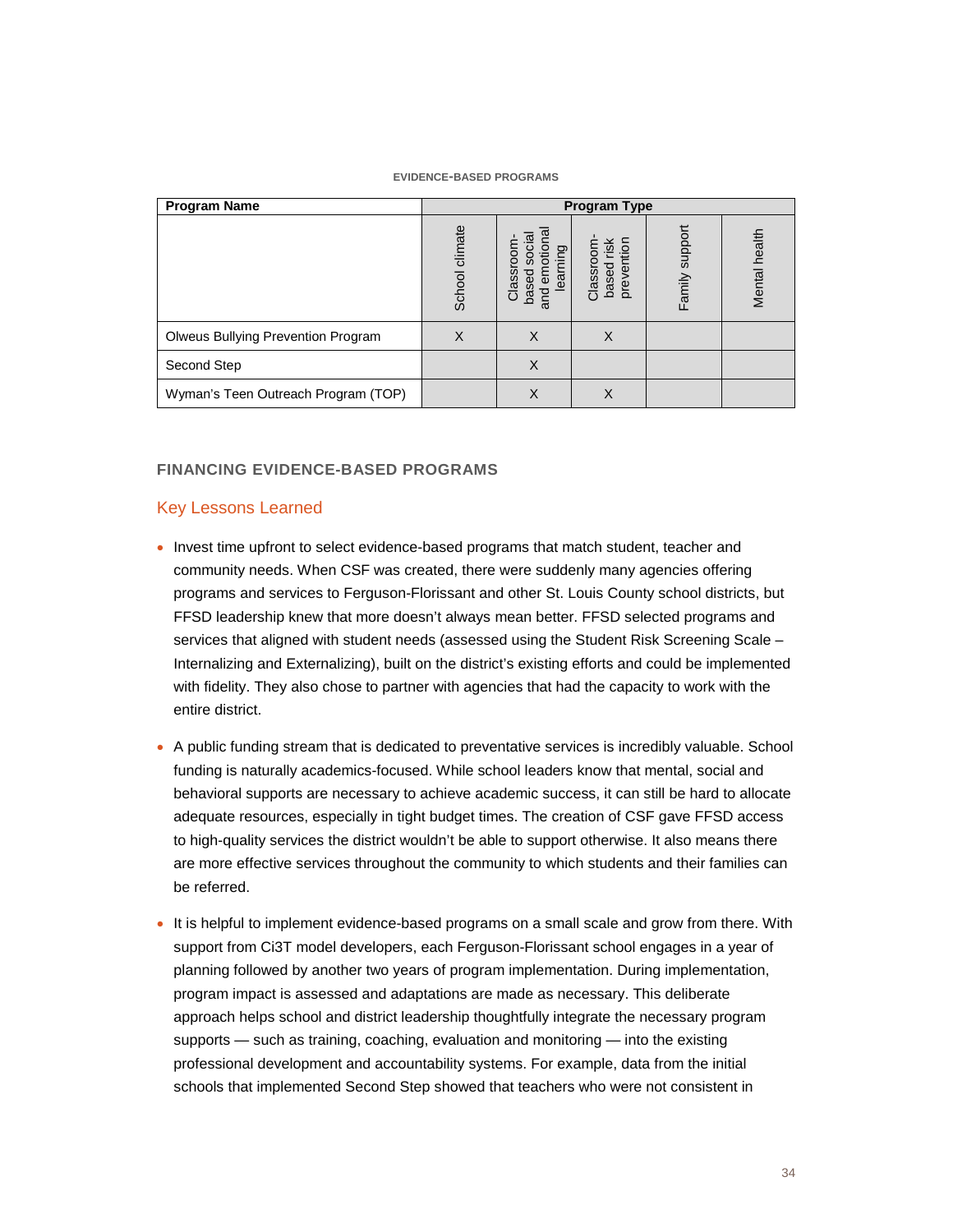delivering the lessons didn't get the same discipline results. Schools that select Second Step now deliver the social skills lessons at a consistent time and ensure that teachers are observed and receive feedback.

#### Resources Supporting Exploration and Installation

- CSF conducts a countywide needs assessment every two years to ensure it is investing in programs and services that will effectively support children and youth. CSF then selects providers that can deliver services aligned with the identified needs of each community, prioritizing funding evidence-based programs and practices when they are available for a particular service area, and promising programs and practices when they are not. Providers must demonstrate they can effectively implement an evidence-based program by engaging in ongoing data collection and reporting on outcomes.
- SSD supports the Ci3T model for FFSD and other selected school districts with local education funding. Ci3T model developers take each school through a yearlong training and planning process that includes using data to assess student and teacher needs, reviewing a wide range of evidence-based programs and selecting an appropriate evidence-based social skills program (there is no district mandate on what evidence-based program should be used). The process creates the conditions for thoughtful selection based on the program's implementation requirements, cost and alignment with the community culture and needs.

#### Resources Supporting Implementation

- With CSF funding, the Wyman Center implements TOP in FFSD middle schools. The program has been integrated into the middle-school social studies curriculum. A TOP facilitator delivers the program in each school, alongside social studies teachers who have been trained in the program. CSF funding also supports the cost of supervision, fidelity monitoring, training and supplies. In its role as an intermediary, the Wyman Center provides coaching to the facilitator, conducts observations, collects outcome data and provides quarterly updates to the principal.
- The CHADS Coalition for Mental Health (CHADS) uses CSF funding to implement the Olweus Bullying Prevention Program. The funding covers the purchase of program materials for all staff and supports CHADS's certified trainers to train a "core committee" that includes teachers, support staff and a parent representative. Those committee members, in turn, train all the teachers and Olweus is integrated into weekly classroom meetings. Also with CFS support, CHADS administers surveys to all students twice yearly to document impact.
- FFSD elementary schools use Title I funds to support ongoing implementation of Second Step, and secondary schools use their local district funding. Through SSD, Ci3T continues to support schools for two more years as they implement the program and assess its impact.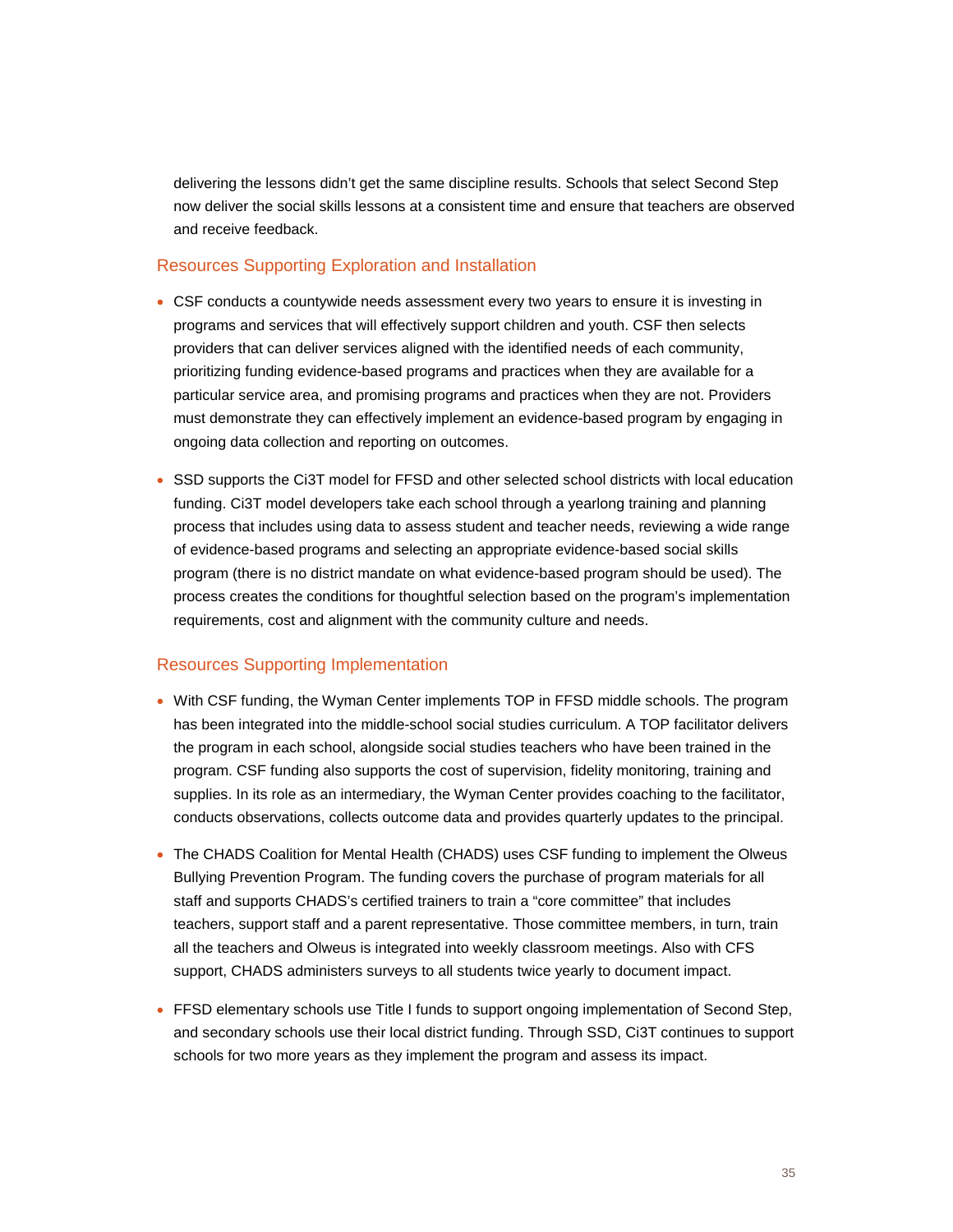• As an increasing number of schools have selected the Second Step program, the district has integrated the training, which includes professional readings, safe practice time, peer and principal observations and coaching, into their structured professional development cycle. The district will continue to build out its training and evaluation tools to support the schools.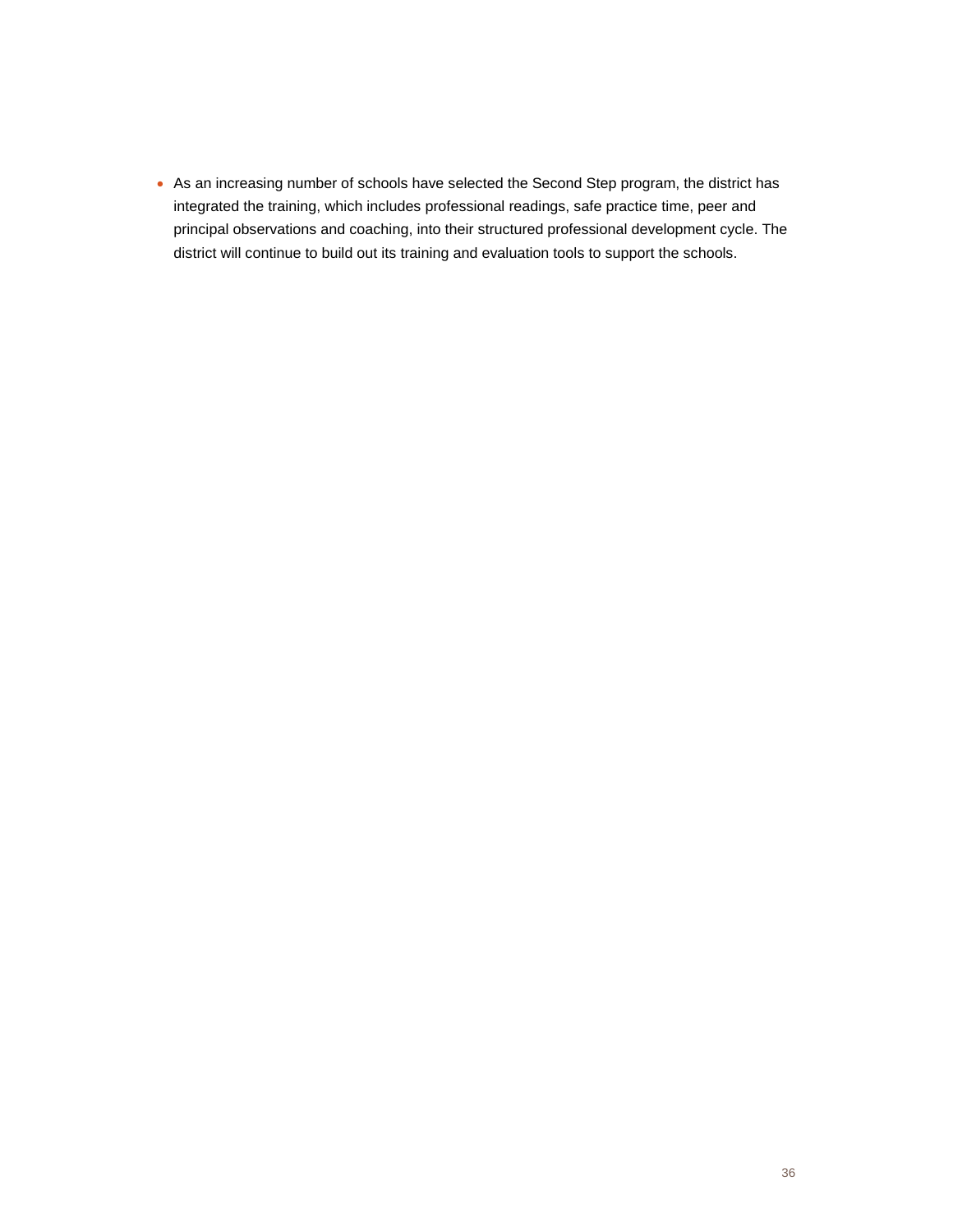## B-5. Minneapolis Public Schools

#### **BACKGROUND/CONTEXT**

Minneapolis Public Schools (MPS) has built a multi-tiered system of supports that includes robust school-based mental health services. In 2004, MPS received a Safe Schools-Healthy Students grant; a small portion of the grant was used in the start-up of these efforts. The district established a partnership with the county human services department, through which a county staff person was designated to help develop the school-based mental health service model. The start-up funding and staffing enabled MPS to form partnerships with local mental health providers and pilot school-based mental health services in seven schools. The district and county partnership has since successfully expanded services to 49 schools. Providers focus on using evidence-based programs and practices, such as Trauma-Focused Cognitive Behavioral Therapy (TF-CBT) and Eye Movement Desensitization and Reprocessing (EMDR).

The school-based mental health services are focused primarily at the third tier in the district's multi-tiered system of supports, although efforts at the first and second tiers have grown from strong efforts at individual schools to a district-wide strategic focus. The current superintendent has prioritized social and emotional learning and secured funds from private philanthropy to support technical assistance from the Collaborative for Academic, Social and Emotional Learning (CASEL). MPS allocated resources within their budget to hire five staff people (four part-time and one full-time) to support schools in strengthening their social and emotional learning supports. MPS has also created a cohort of early adopter SEL schools to help inform the district's approach moving forward. MPS has widespread implementation of Second Step and is currently working to identify additional evidence-based programs that will be implemented as part of their comprehensive SEL approach.

**MINNEAPOLIS PUBLIC SCHOOL STATS** Enrollment: Approximately 35,000 Schools: 75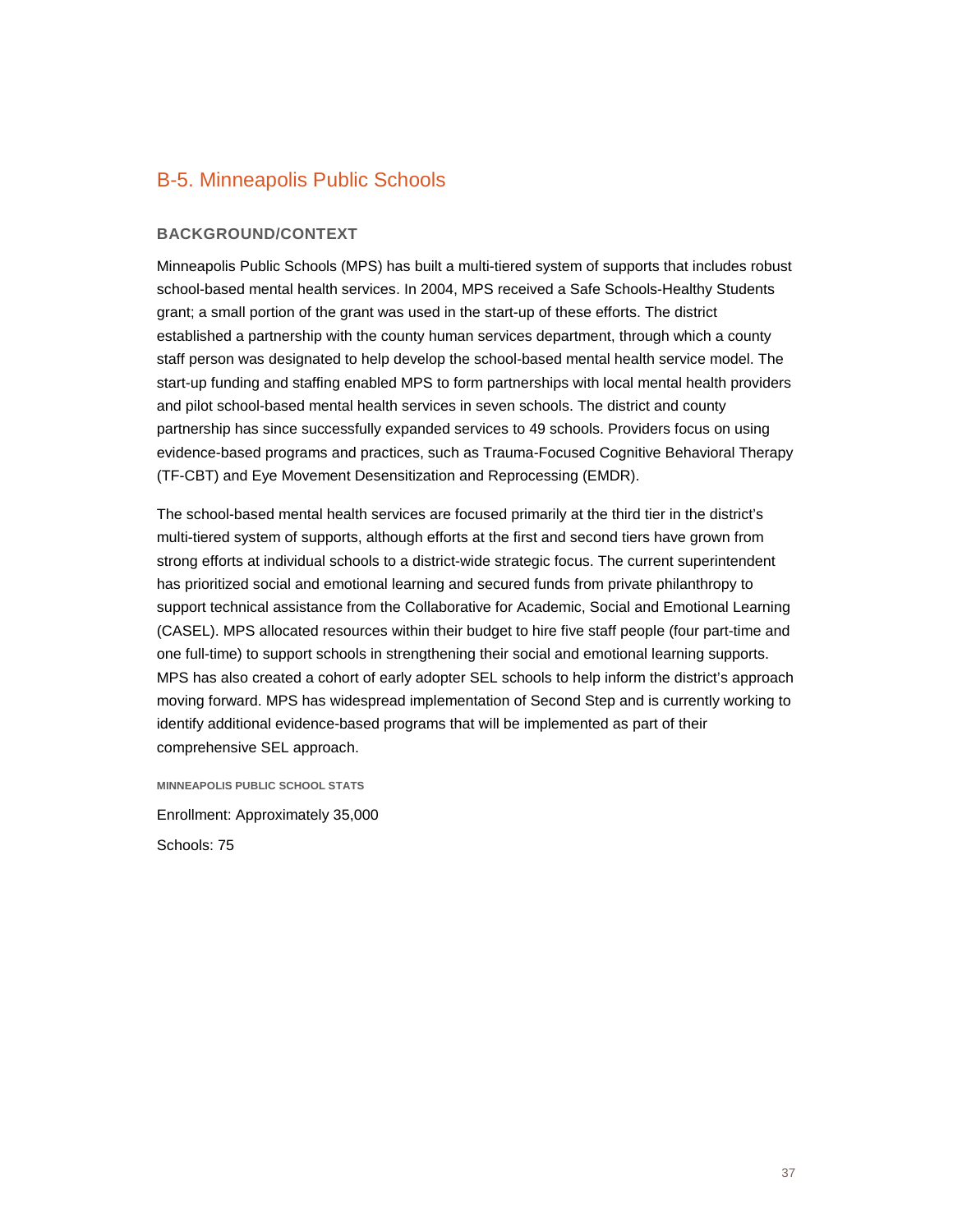| <b>Program Name</b>                                                                                                                                                                                                                                                    | <b>Program Type</b> |                                                      |                                       |                |               |
|------------------------------------------------------------------------------------------------------------------------------------------------------------------------------------------------------------------------------------------------------------------------|---------------------|------------------------------------------------------|---------------------------------------|----------------|---------------|
|                                                                                                                                                                                                                                                                        | School climate      | and emotiona<br>based socia<br>Classroom<br>learning | based risk<br>prevention<br>Classroom | Family support | Mental health |
| Eye Movement Desensitization and<br>Reprocessing (EMDR)                                                                                                                                                                                                                |                     |                                                      |                                       |                | X             |
| MindUP                                                                                                                                                                                                                                                                 |                     | X                                                    |                                       |                |               |
| Responsive Classroom                                                                                                                                                                                                                                                   |                     | X                                                    |                                       |                |               |
| Second Step                                                                                                                                                                                                                                                            |                     | X                                                    |                                       |                |               |
| Trauma-Focused Cognitive Behavioral<br>Therapy (TF-CBT)                                                                                                                                                                                                                |                     |                                                      |                                       | X              | $\times$      |
| Note: MPS delivers additional models that do not meet the definition of evidence-based programs used in<br>this brief, but that staff identified as evidence-informed or promising, such as Trauma Systems Therapy<br>and Collaborative and Proactive Problem Solving. |                     |                                                      |                                       |                |               |

#### **FINANCING EVIDENCE-BASED PROGRAMS**

#### Key Lessons Learned

- Start with district leadership articulating a clear vision. Focus on the student benefits of social and emotional learning, but also emphasize creating an environment that is supportive of staff's social and emotional health and that allows them to bring their best selves to the work of educating students.
- Take time to pilot the implementation of evidence-based programs and develop an infrastructure that can be scaled across multiple schools. In the early days of schoolbased mental health work, there were calls to expand, but leaders opted to wait on expansion until they had data documenting results, a clear practice design and a financing model.
- SEL programs can provide an important foundation for promoting equity and addressing disparities in disciplinary practices experienced by students of color. MPS entered into a voluntary agreement with the U.S. Department of Education Office of Civil Rights (OCR) in 2014 after an investigation by OCR found that black students were significantly overrepresented in disciplinary actions across the district. MPS leaders see SEL work as part of a systematic effort to improve disciplinary policies and practices and reduce disparities.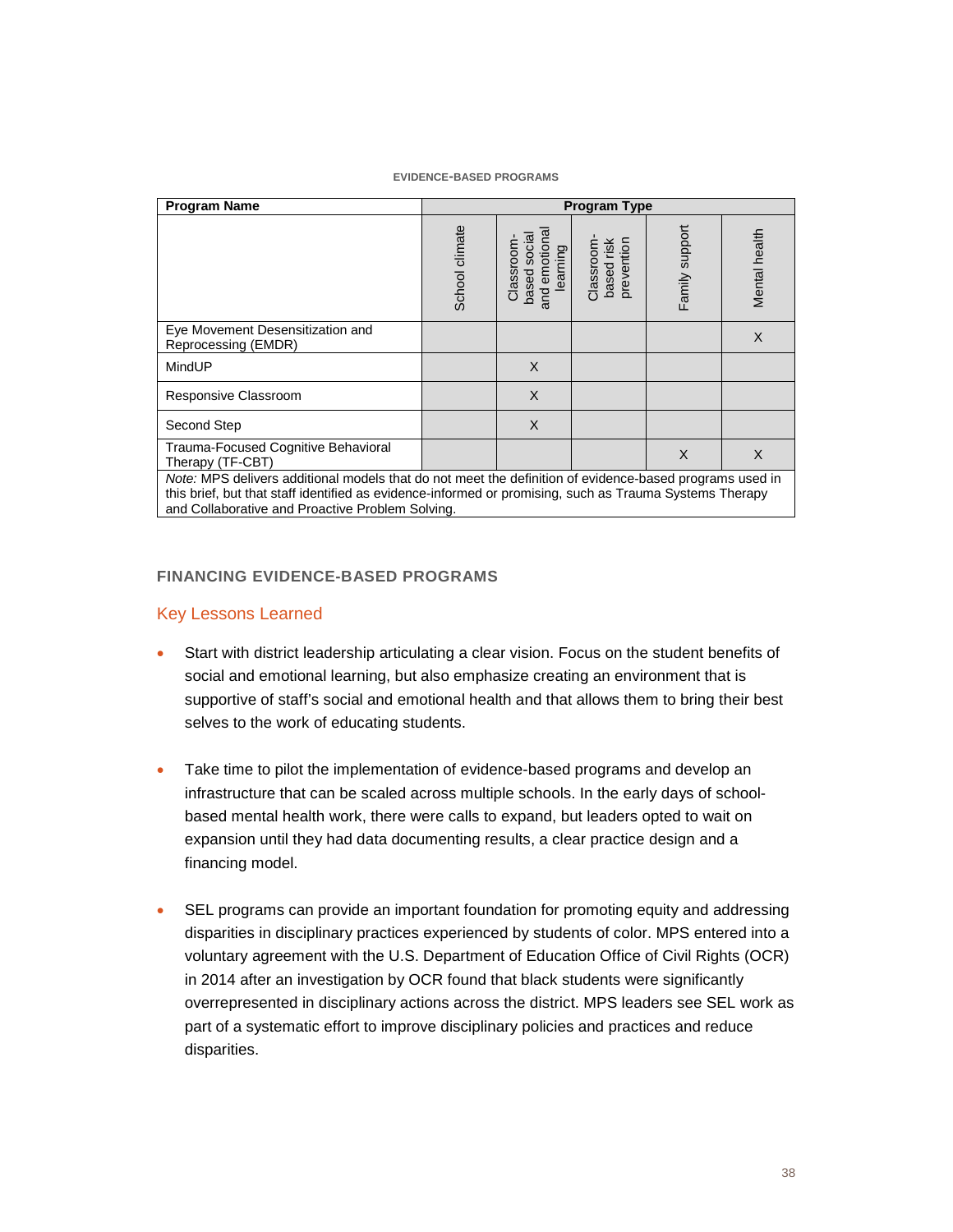• Medicaid and private insurance offer core support for school-based clinical mental health services, but it is not enough. Other sources are required to support clinical services for underinsured students and enable clinicians to spend time working with staff and teachers in the school building.

#### Resources Supporting Exploration and Installation

- The federal Safe Schools-Healthy Students grant provided important start-up support for the school-based mental health services as well as the initial implementation of Second Step throughout the district. A Robert Wood Johnson Foundation grant helped MPS continue its school-based mental health work beyond the initial grant and begin expansion.
- The County Human Services Department provided in-kind staffing support that helped to develop the mental health service practice model and continues to be critical to continuous improvement focused on using good data and evidence-based programs and practices.
- The current district leadership is prioritizing SEL and devoting significant district resources to building a shared approach to SEL and identifying effective programs and practices. The superintendent gained buy-in of philanthropic partners to support work with CASEL. SEL is a priority for professional development time, and a group of schools have selfselected to be part of an SEL cohort within MPS and to work on identifying evidencebased SEL programs.

#### Resources Supporting Implementation

- School-based mental health services are supported by a mix of funds including insurance payments for clinical services; school district funds for consultation and coordination services that are not covered by insurance; and county mental health funds, which are the funding source of last resort for clinical services not covered by insurance or other sources. In addition, Minnesota has a state-funded school-based mental health grant that provides support for infrastructure and clinician work with teachers, parents and school staff. Finally, MPS pays for the one-third of the salary of the county staff person who acts as the coordinator for school-based mental health supports.
- The ongoing implementation of evidence-based programs such as Second Step is supported with a combination of federal Title I dollars and state and local funds in the school district budget. The prioritization of SEL by MPS leadership has meant that the district's central office has allocated increasing funds to staff positions to support effective implementation of SEL supports in schools and that staffing and professional development resources are being allocated toward SEL.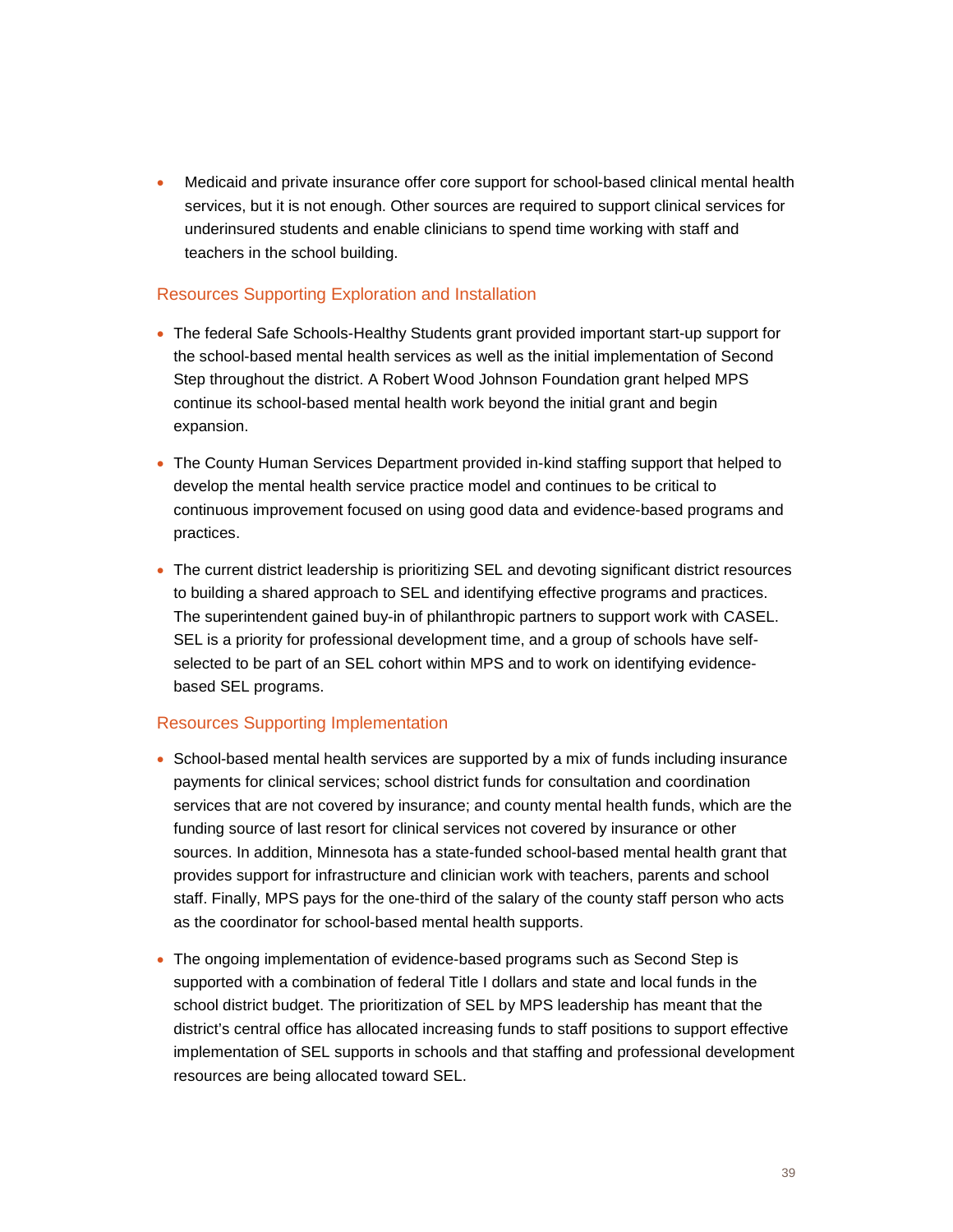## B-6. Providence Public School District

#### **BACKGROUND/CONTEXT**

The Providence Public School District (PPSD) is partnering with a local intermediary to fund and sustain evidence-based social and emotional learning programs. The seeds of this effort were planted more than a decade ago, when PPSD adopted the Positive Behavioral Intervention and Support (PBIS) approach in many of its elementary schools, which built momentum within the school district to identify evidence-based programs and curricula, such as Second Step.

Over time, PPSD leaders realized that they could not address their students' challenges alone and began to seek out external partners, including local providers who could offer school-based mental health services. In addition, in 2012, Providence was the first community selected to be part of the Annie E. Casey Foundation's Evidence2Success Initiative. Evidence2Success brought together leaders from PPSD, the state child welfare agency, public health, the city and the community and asked them to use good data to identify how they could improve results for families and children. The Providence Children and Youth Cabinet (CYC) acts as the lead coordinating agency for the effort.

The Evidence2Success Youth Experience Survey (YES) was administered to approximately 6,000 students across the city to collect critical data on youth outcomes and risk and protective factors. Based on the YES data, school district and other public agency leaders as well as community leaders identified priorities such as chronic absenteeism, suspension, anxiety/depression, delinquency and emotional regulation. The cross-sector group worked together to select evidence-based programs to address the priorities, including three schoolbased programs: Positive Action, Cognitive Behavioral Intervention for Trauma in Schools (CBITS), and Familias Unidas. Once selected, CYC worked closely with PPSD staff and other partners to implement the programs in schools.

In 2016, the PPSD school board further articulated its commitment to social and emotional learning by passing a Multi-Tiered System of Supports (MTSS) policy that prioritizes SEL, requiring that all PPSD students be screened for SEL skills annually, just as they are for math and literacy. A district-wide position was also created to coordinate social and emotional learning and supports.

**PROVIDENCE PUBLIC SCHOOL DISTRICTS**

Enrollment: Approximately 24,000 Schools: 42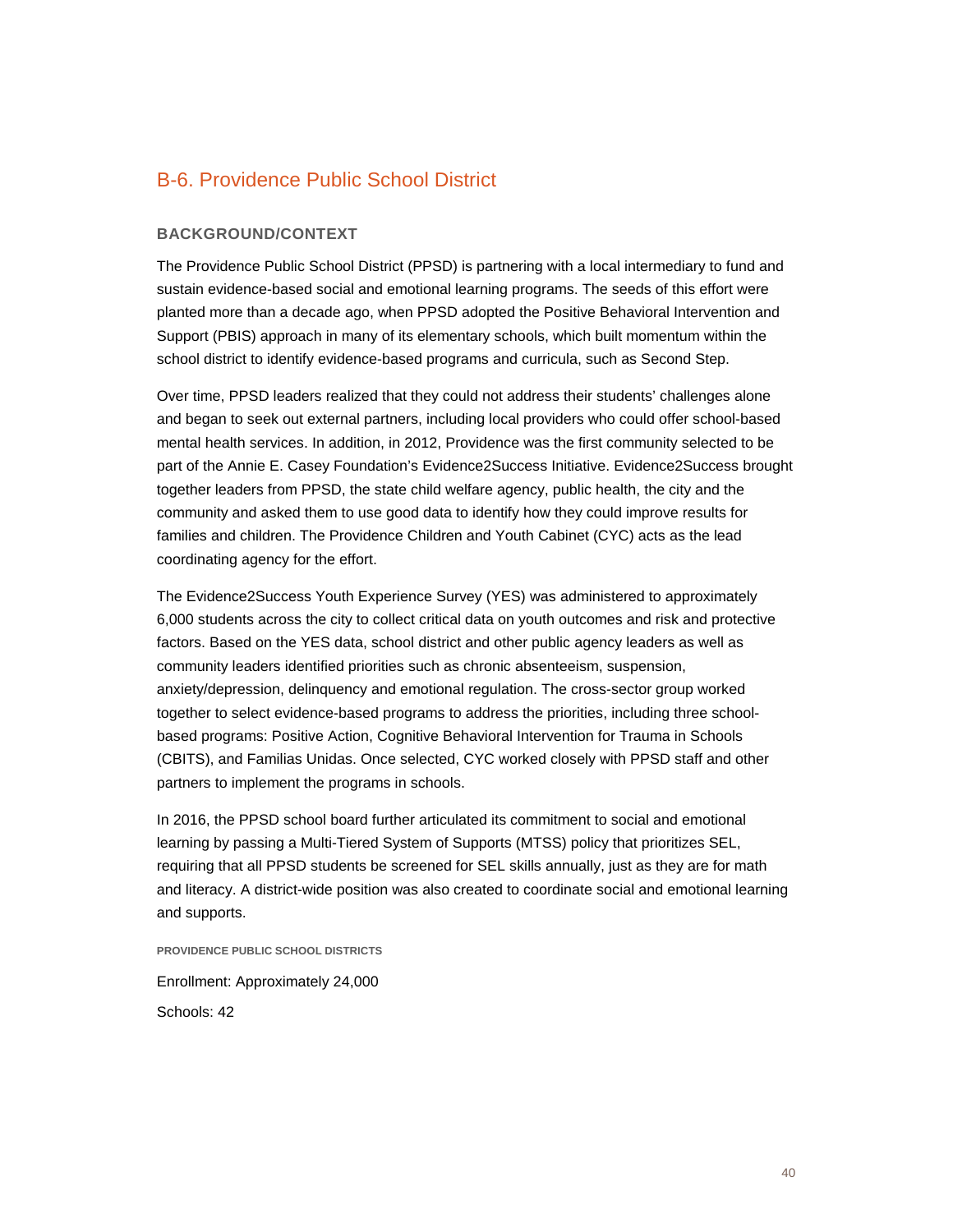#### **EVIDENCE-BASED PROGRAMS**

| <b>Program Name</b>                                                 | <b>Program Type</b> |                                                        |                                       |                   |               |
|---------------------------------------------------------------------|---------------------|--------------------------------------------------------|---------------------------------------|-------------------|---------------|
|                                                                     | School climate      | and emotional<br>based social<br>Classroom<br>learning | based risk<br>prevention<br>Classroom | Family<br>Support | Mental Health |
| Cognitive Behavioral Interventions for<br>Trauma in Schools (CBITS) |                     |                                                        |                                       |                   | X             |
| <b>Familias Unidas</b>                                              |                     |                                                        |                                       | $\times$          |               |
| <b>Positive Action</b>                                              | X                   | X                                                      | X                                     |                   |               |
| Second Step                                                         |                     | X                                                      |                                       |                   |               |

#### **FINANCING EVIDENCE-BASED PROGRAMS**

#### Key Lessons Learned

- Schools do not have sufficient human or financial resources to address all the challenges that students face. For PPSD, it is incredibly valuable to have CYC convene cross-sector leaders, residents and youth to identify specific needs and evidence-based programs that best meet those needs. This effort brought community partners to the table to help garner resources and support the implementation of evidence-based programs in the schools.
- It is worth the time and investment to create district-level positions that can coordinate with external partners and ensure that partnerships make sense for everyone involved. For example, the teachers union was concerned that some of the new evidence-based programs might replace the role of school social workers and counselors. The district SEL coordinator was able to meet with union representatives and external partners to discuss and plan for how the programs would support existing staff and their efforts, rather than replace them.
- It is important for school districts to be thoughtful about how they invest their limited funds. Social and emotional learning is currently in the limelight, so it can be tempting to adopt a couple of SEL programs and move on to something else. But it isn't the current trend that's important — it's the outcomes for students. Time should be invested upfront in carefully selecting evidence-based programs and implementing them in a way that they become embedded in the school system.
- Even the best evidence-based program will not work if not implemented with fidelity and quality. However, district support to schools must be positioned as help, not as a matter of compliance. Begin with honest conversations with principals, teachers, staff and union representatives about the requirements and challenges of implementation. Ensure the focus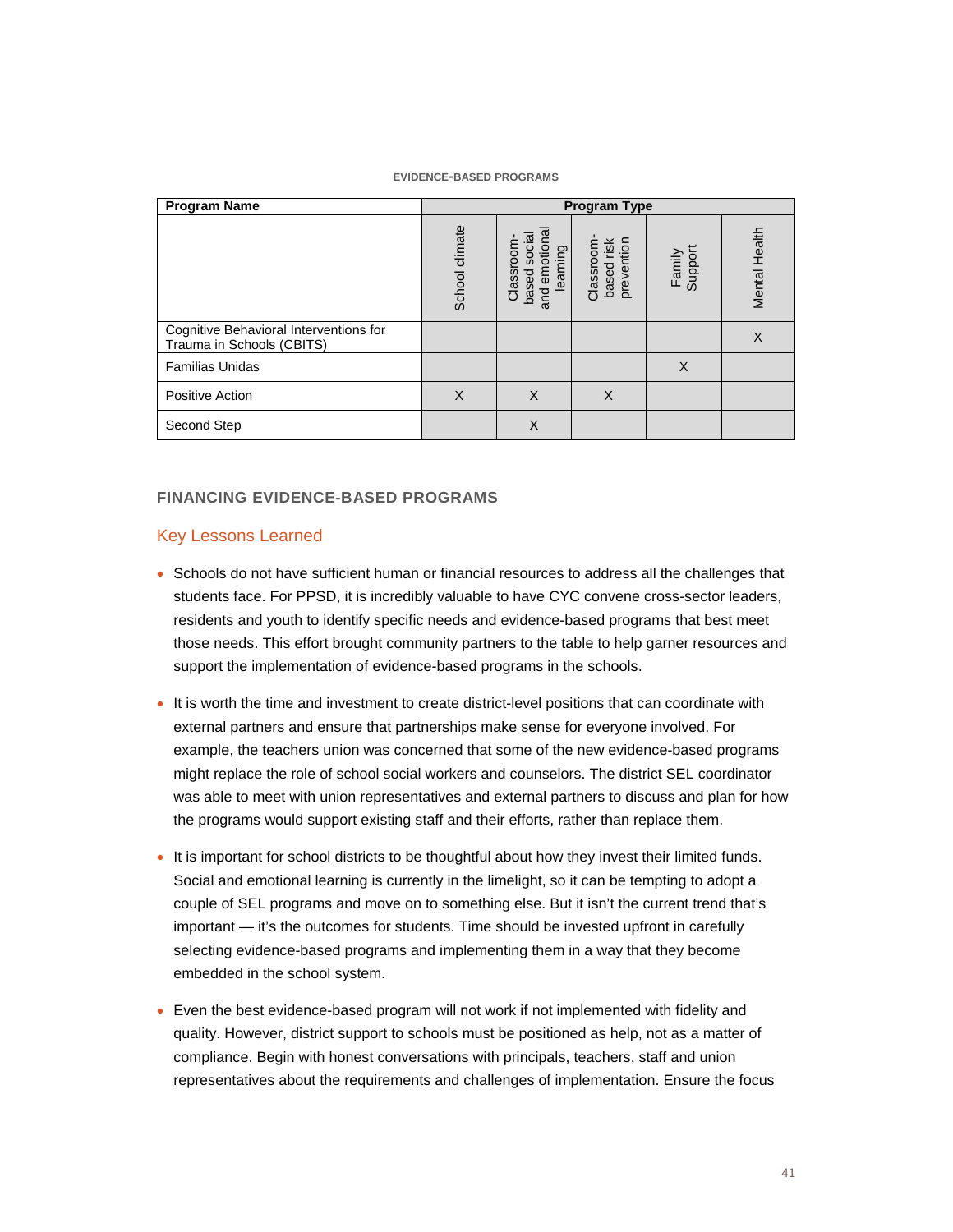remains on achieving outcomes for the students, rather than becoming about mandates from district leadership.

#### Resources Supporting Exploration and Installation

- The Rhode Island Department of Education and the Paul V. Sherlock Center on Disabilities at Rhode Island College received a federal State Personnel Development Grant, which has enabled the Sherlock Center to provide support to PPSD and other school districts throughout the state to adopt the PBIS framework.
- Second Step was adopted as part of the initial PBIS implementation. At that time, funding for the program start-up came through the Office of Special Education, under Response to Intervention, which paid for the training, school kits and other needed materials.
- CYC used the Evidence2Success grant and local philanthropic support to engage in a comprehensive, community-wide needs assessment and identification of evidence-based programs. Federal Title I funding supported training and materials for the Positive Action program; a grant from the local health department helped to fund start-up of CBITS; and city funds added support for Positive Action and helped with Familias Unidas start-up.
- Although CYC and PPSD provide funding for several evidence-based programs, principals have autonomy in selecting which curricula or programs they use. To be approved for an expenditure of district funding, a curriculum or program is required to have a level of evidence. PPSD shares clearinghouses, such as Blueprints for Healthy Youth Development and the Collaborative for Academic, Social and Emotional Learning Guide to Effective Programs, with principals to help them select programs.

#### Resources Supporting Implementation

- District and city funding support the implementation of Familias Unidas and Positive Action. The district funds the position of coordinator of SEL and support, and also funds CYC to act as the intermediary for SEL supports. In this role, CYC works to leverage and coordinate funding, coordinate partners and support data collection and continuous quality improvement. CYC leads school-based implementation teams that ensure high levels of fidelity and quality in the implementation of evidence-based programs and troubleshoot any challenges.
- PPSD also invests in administering the Evidence2Success Youth Experience Survey (YES) every other year. The survey provides population-level data on youth outcomes, and risk and protective factors. PPSD's Research, Planning and Accountability Office developed a data system to house the YES data and built their staff's capacity to analyze the data.
- The local Evidence2Success collaborative successfully competed for a five-year, \$1.8 million grant from the federal Substance Abuse and Mental Health Services Administration (SAMHSA)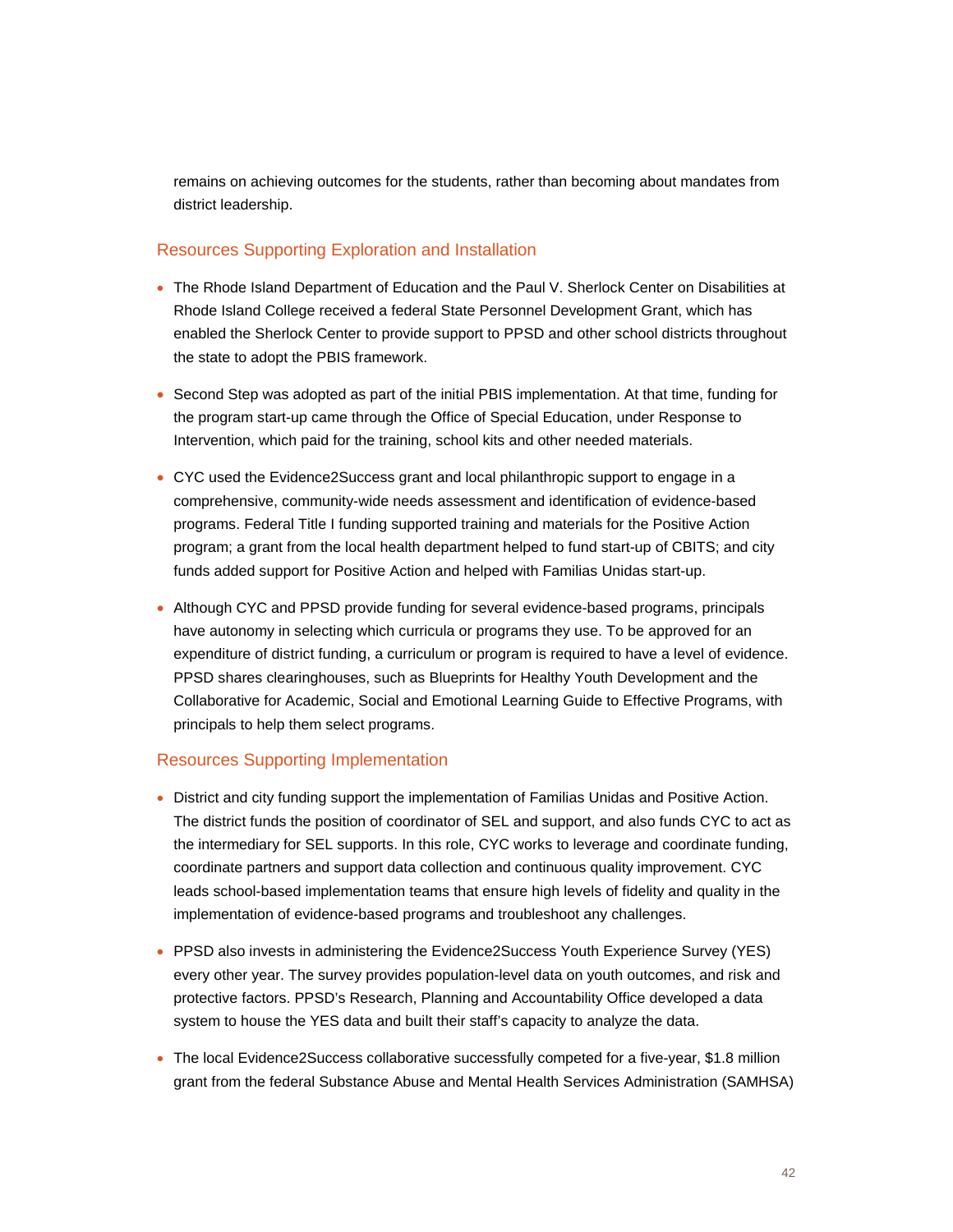to address trauma in children and youth. The SAMHSA funding, along with local public health dollars, supports the ongoing implementation of the CBITS program.

- PPSD created targeted teams at the school level to ensure students were referred to the services they needed. These teams include the school psychologist, social worker and nurse; one administrator; and teachers with expertise in SEL and behavior (at the secondary level, the school guidance counselor is also included). The school's targeted team identifies and refers students for school-based or external interventions, providing a coordinated approach to making referrals that maximizes the use of evidence-based programs.
- For the long term, PPSD is beginning to shift to a new financing model to support SEL programs, which includes a shift to performance-based contracting that would hold partners more accountable for fidelity and results. This shift is a work in progress, as PPSD wants to ensure that the focus remains on outcomes rather than compliance.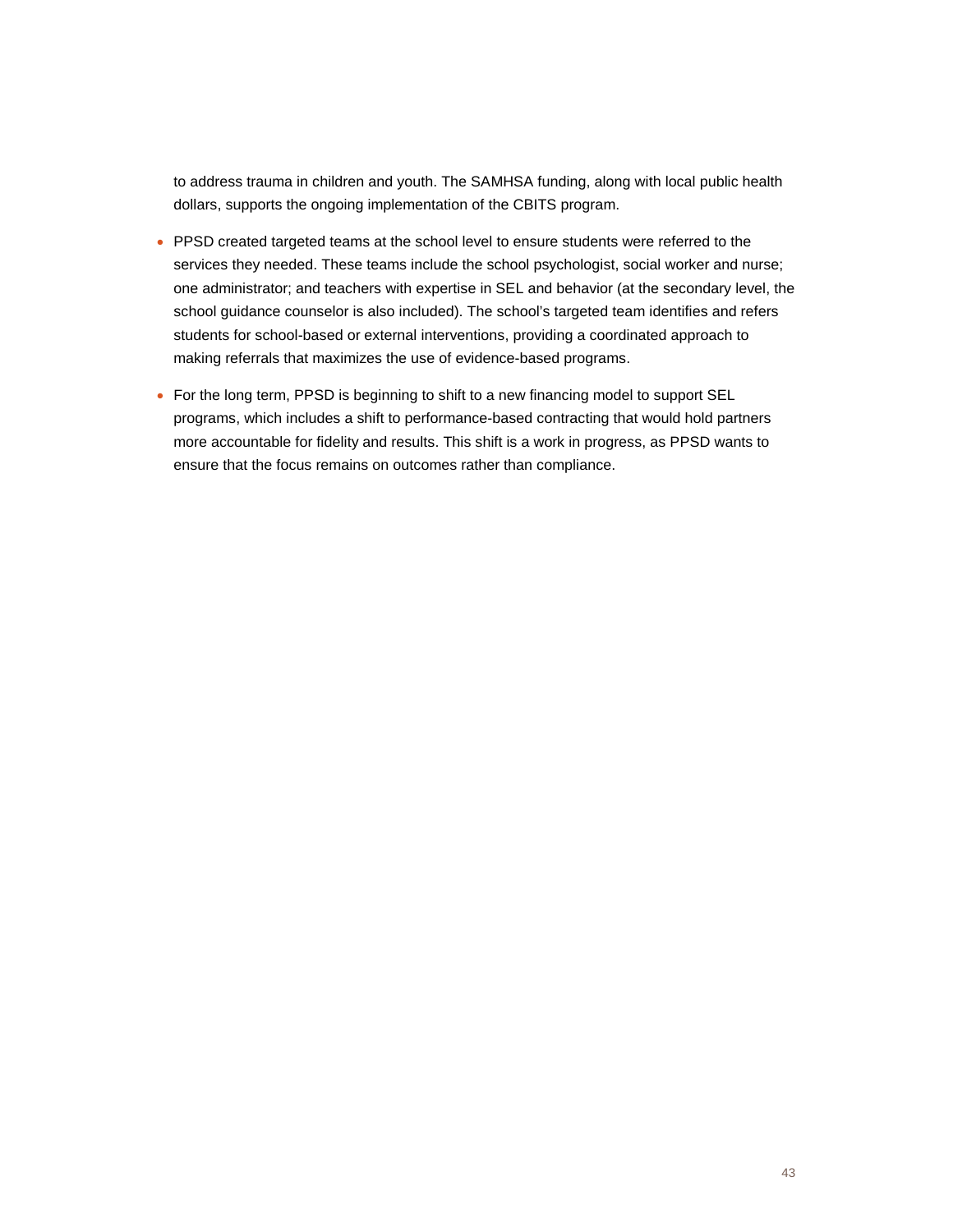## B-7. Tooele County School District

#### **BACKGROUND/CONTEXT**

Funding and sustaining evidence-based programs within the Tooele County School District (TCSD) has been the result of a unique partnership between the district and the city of Tooele. In 2003, the city was selected to pilot the Communities That Care (CTC) framework from the Social Development Research Group at the University of Washington. CTC brought together TCSD, the city, local agencies, businesses and parents to identify and implement evidence-based prevention practices, strategies and programming in the community. When that grant expired, there was enough evidence that the CTC approach was making a positive difference that the framework was adopted as a department within the city structure with its own dedicated line item in the city budget. The initial CTC grant and subsequent CTC city funding were used to start up and support evidence-based prevention programs within the schools, such as Guiding Good Choices and LifeSkills Training.

Over the years, TCSD increased its focus on prevention and, in particular, began to home in on the importance of addressing the social and emotional needs of students in addition to their academic needs. In 2014, TCSD was awarded a School Climate Transformation Grant from the U.S. Department of Education. In developing this grant, the district put forward a vision of using the multi-tiered system of supports framework that had been guiding their academic interventions to structure supports focused on social, emotional and behavioral learning. Through the grant, Second Step was adopted to serve all students from kindergarten through eighth grade.

**TOOELE COUNTY SCHOOL DISTRICT STATS**

Enrollment: Approximately 14,000

Schools: 26

| <b>Program Name</b>             | <b>Program Type</b> |                                                       |                                          |                |               |
|---------------------------------|---------------------|-------------------------------------------------------|------------------------------------------|----------------|---------------|
|                                 | School climate      | and emotiona<br>based social<br>Classroom<br>learning | risk<br>prevention<br>Classroom<br>based | Family support | Mental health |
| <b>Guiding Good Choices</b>     |                     |                                                       |                                          | X              |               |
| LifeSkills Training (LST)       |                     | X                                                     | $\times$                                 |                |               |
| QPR (Question, Persuade, Refer) |                     |                                                       | X                                        |                |               |
| Second Step                     |                     | X                                                     |                                          |                |               |

#### **EVIDENCE-BASED PROGRAMS**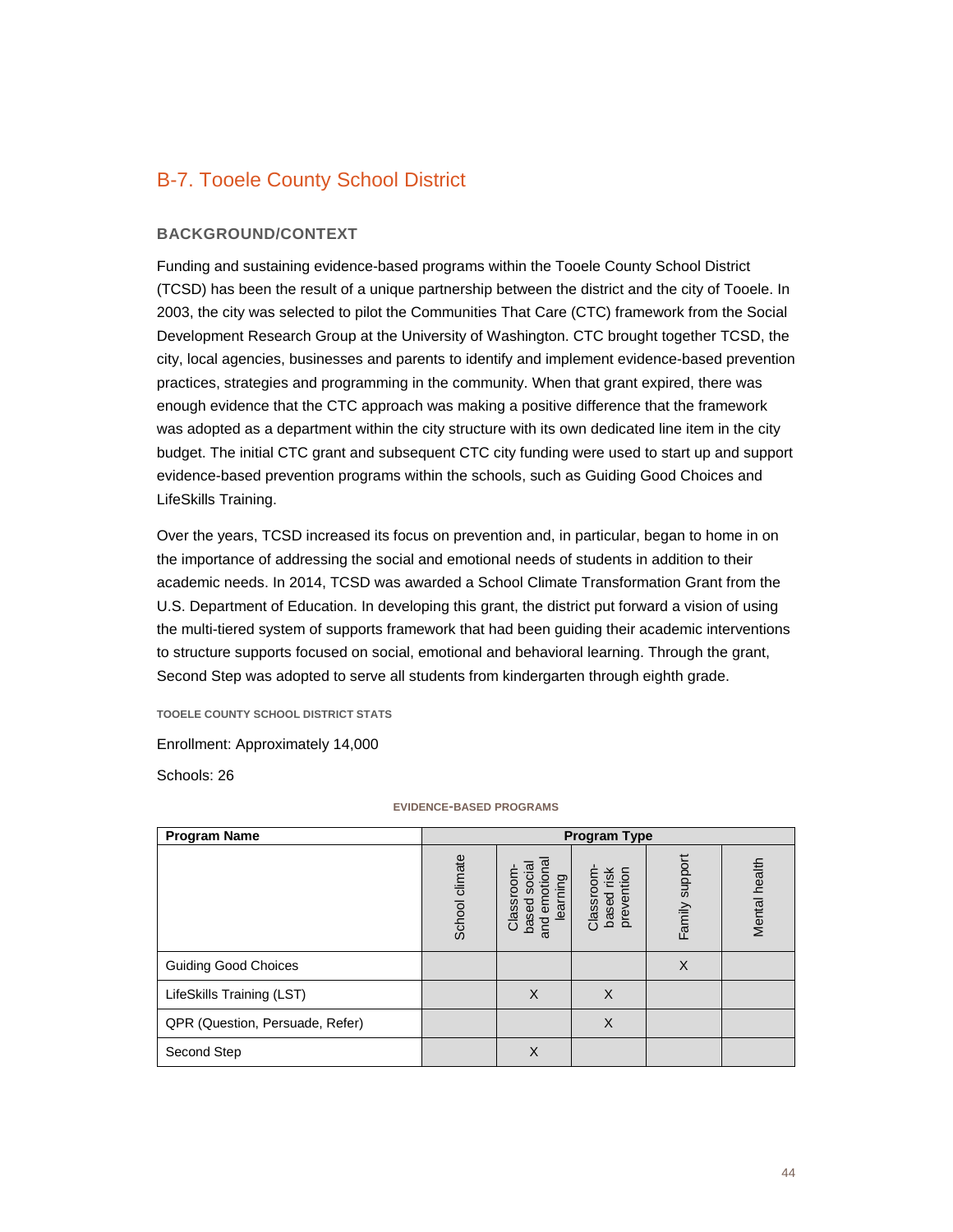#### **FINANCING EVIDENCE-BASED PROGRAMS**

#### Key Lessons Learned

- Be open to taking a community-wide, collaborative approach. It is important to build relationships with the city and other agencies, such as the public health department, and to create community goals and objectives. It might not be easy, and it will take dedicated staff time to build those relationships. But it is worth the effort to form a broader base of support for the work, which will lay the groundwork for funding and personnel resources from outside the school district to support evidence-based programs in schools.
- Student needs may shift, causing the array of evidence-based programs needed in a school or a district to vary over time. Districts should continue to collect and review data on student risk and protective factors and be open to adding or removing programs accordingly, while still allowing programs sufficient time to achieve their intended impact. Overall, remain committed to getting the right programs in place that align with students' needs, and results will improve.
- Once evidence-based programs are selected and implementation begins, make sure to communicate with teachers and put in place supports to help them be successful. Teachers may be hesitant at first, because they are often overwhelmed, and new programs may seem like the latest fad. Leadership should explain why the programs were selected and how they can help teachers support student success. One way that Tooele City builds support for the Second Step program is by celebrating a "Second Step Teacher of the Month." This recognition demonstrates Second Step's importance and the commitment from school and community leadership to the program's effective implementation.

#### Resources Supporting Exploration and Installation

- The CTC grant created a community-wide structure to identify needs and thoughtfully select evidence-based programs. CTC funds were then used to train staff and provide materials for programs such as Guiding Good Choices and LifeSkills Training.
- In 2014 a local mental health agency, Valley Behavioral Health, partnered with CTC, the school district and other local agencies to implement the QPR (Question, Persuade, Refer) program. Initial funding came from state mental health funds and the Utah chapter of the National Alliance on Mental Illness.
- The School Climate Transformation Grant from the U.S. Department of Education allowed TCSD to carefully consider how to address the social, emotional and behavioral needs of all students. As part of that grant, Second Step was selected, staff was trained and materials were purchased for implementation in schools from kindergarten through eighth grade. TCSD also